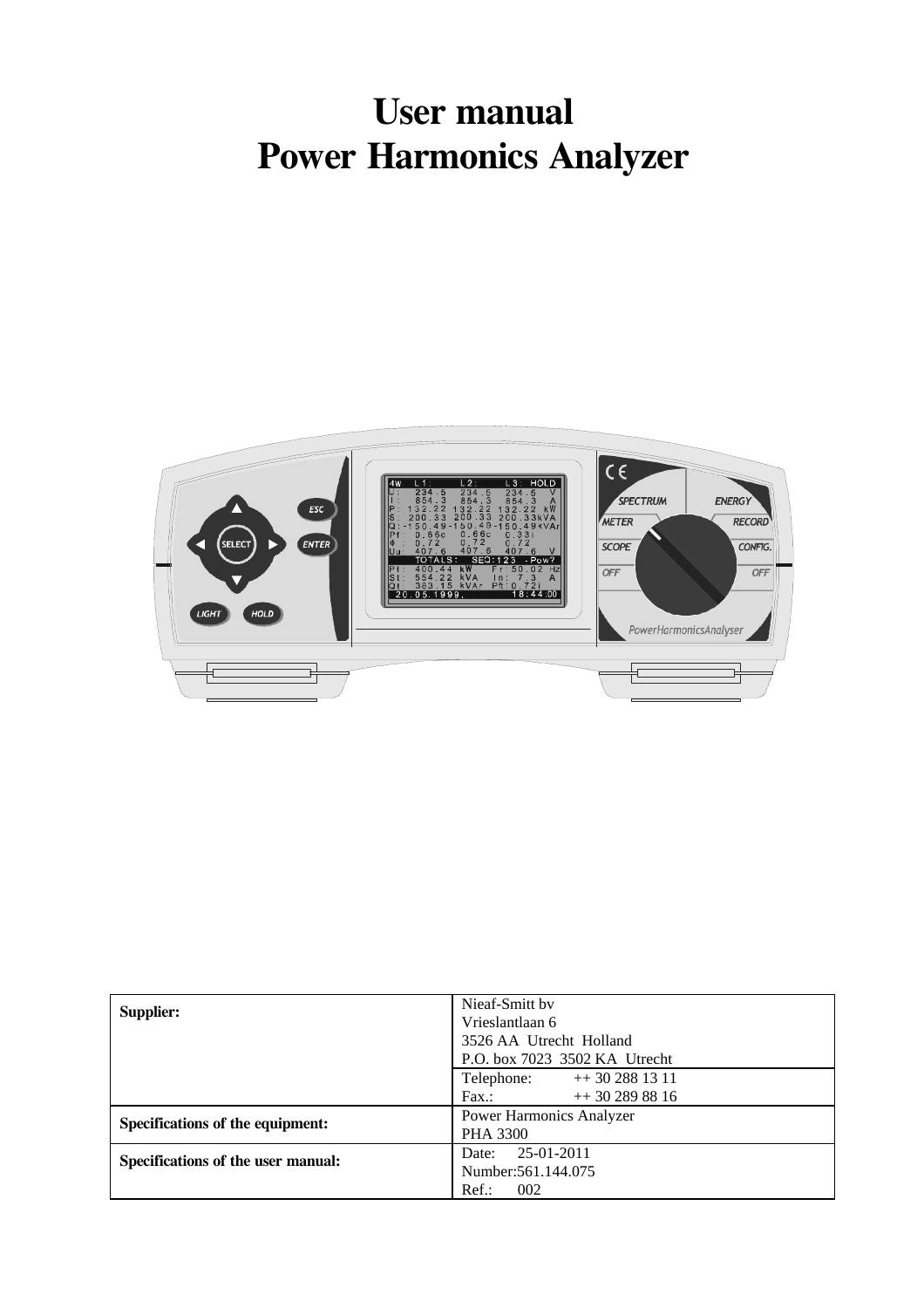Table of contents

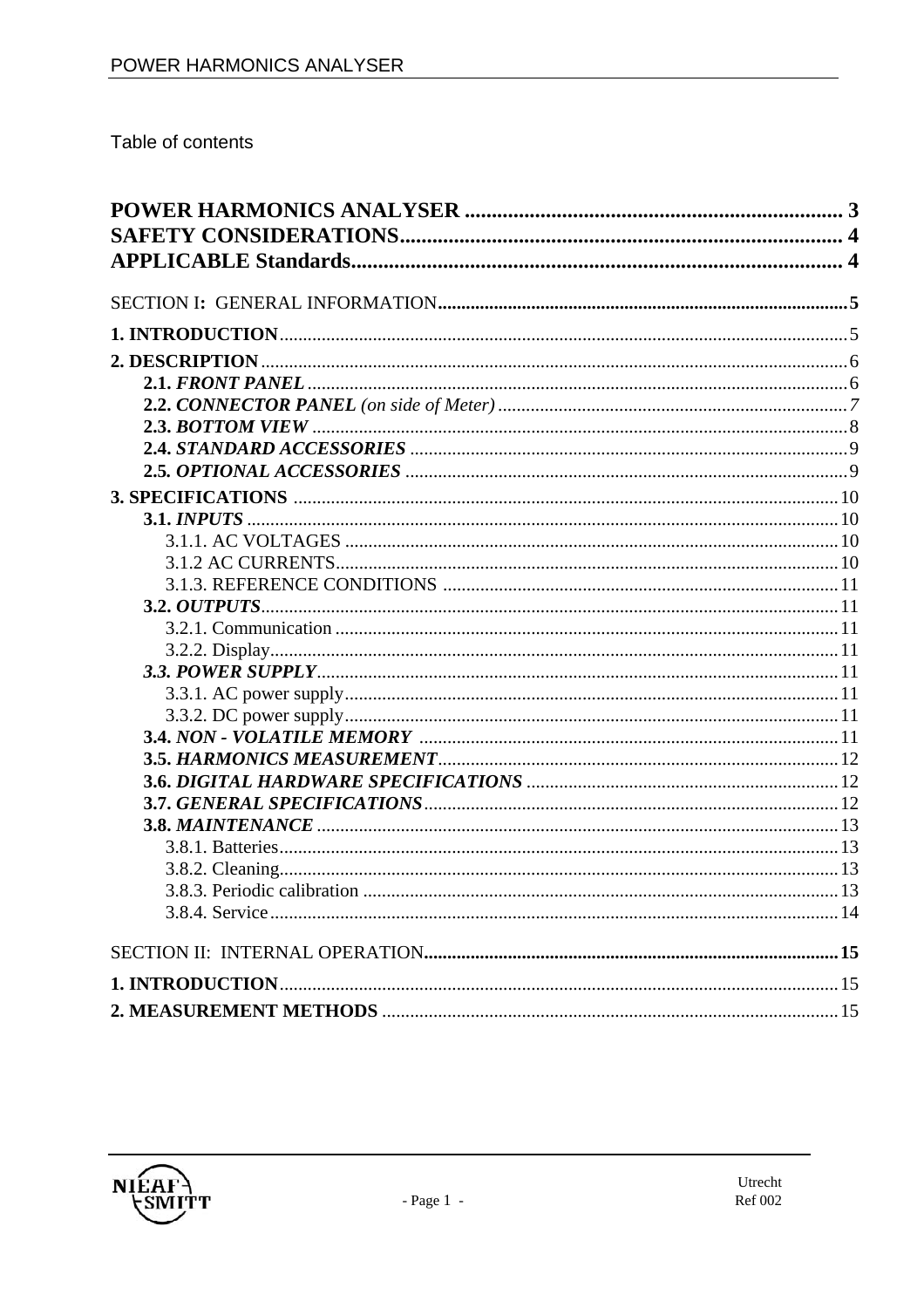| SECTION III: POWER HARMONICS ANALYZER OPERATION MANUAL  17                  |  |
|-----------------------------------------------------------------------------|--|
|                                                                             |  |
|                                                                             |  |
|                                                                             |  |
|                                                                             |  |
|                                                                             |  |
|                                                                             |  |
|                                                                             |  |
|                                                                             |  |
|                                                                             |  |
|                                                                             |  |
|                                                                             |  |
|                                                                             |  |
|                                                                             |  |
| 9. Frequency and overload information METER, SCOPE and SPECTRUM screens  30 |  |
|                                                                             |  |
|                                                                             |  |
|                                                                             |  |
|                                                                             |  |
|                                                                             |  |
|                                                                             |  |

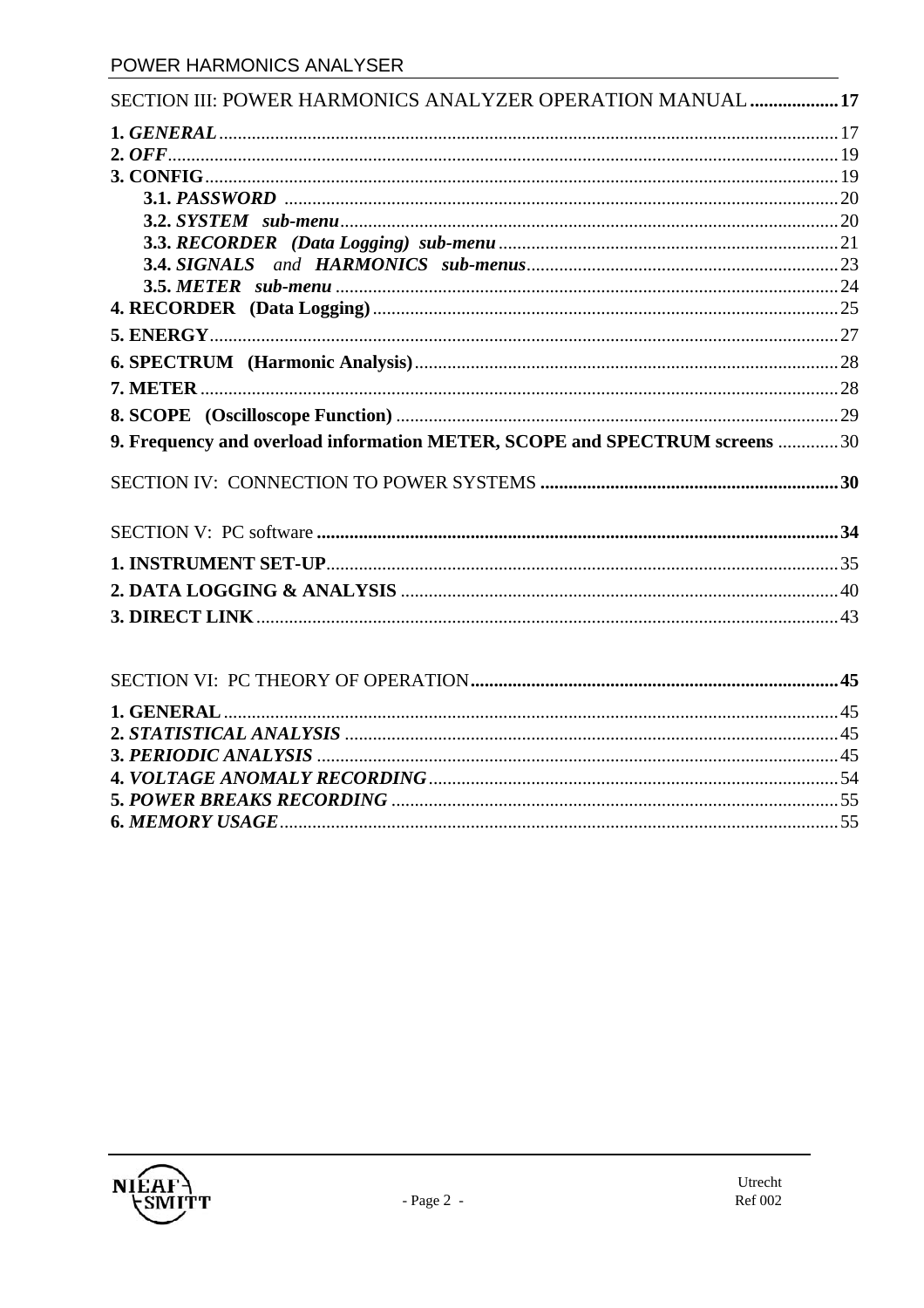## **POWER HARMONICS ANALYSER**

The Power Harmonics Analyser is a portable multifunction instrument for measurement and analysis of three-phase power systems.



*fig. 1* 

#### **Main features**

- Comprehensive real time monitoring, recording and analysis of 3ϕ power systems.
- Wide range of functions:
	- True rms Voltage True rms Current Power (Watt, var and VA) Power Factor Energy Power Scope Harmonic Analysis
- Monitoring of Voltage and power supply interruptions with analysis of recorded data.
- In recording mode, measured values are stored in memory for later analysis.
- Minimum, average & maximum value calculations for recorded quantities, with various preformatted reports.
- Oscilloscope mode for displaying waveforms, both in real time and for stored waveform analysis.
- Harmonic distortion analysis up to  $63<sup>rd</sup>$  harmonic, both on line and on recorded data.
- Energy monitoring and analysis.
- Internal rechargeable batteries.
- RS232 communication port for connection to a PC.
- Windows software for data analysis and instrument control.

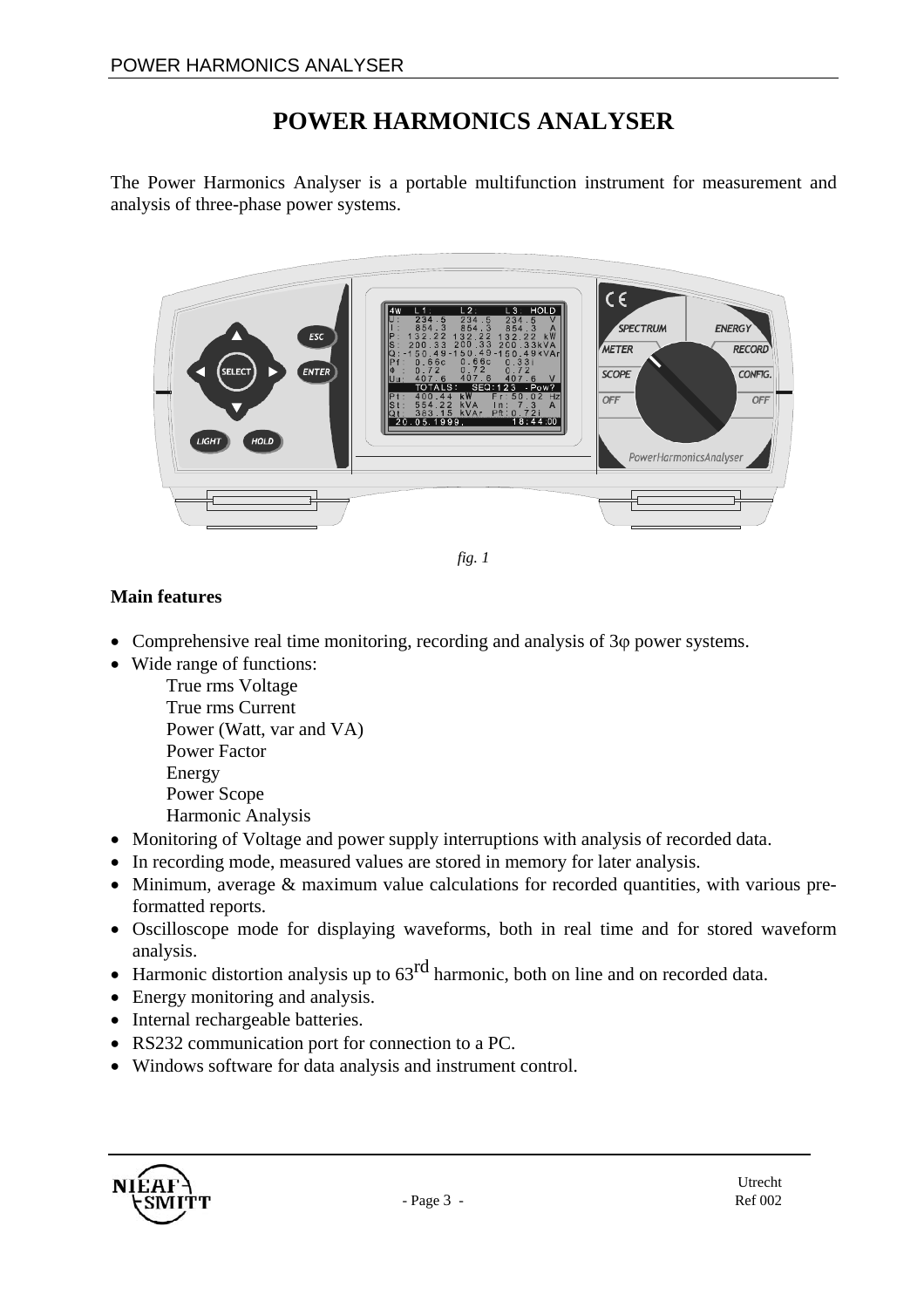#### **SAFETY CONSIDERATIONS**

#### GENERAL

To ensure operator safety while using the Power Harmonics Analyser, and to minimise the risk of damage to the instrument, please note the following general warnings:

**The Instrument has been designed to ensure maximum operator safety. Use in a fashion other than as specified in this Manual may increase the risk of harm to the operator!**

**Do not use the instrument and/or any accessories if there is any damage visible!**

**The Instrument contains no user serviceable parts. Service or calibration must only be carried out only by an authorized dealer!**

**All normal safety precautions MUST be taken in order to avoid risk of electric shock when working on electric installations!** 

**Only use approved accessories, which are available from your distributor!**

#### **APPLICABLE STANDARDS**

The Power Harmonics Analyser is designed in accordance to the following European standard: Safety • EN 61010-1

Electromagnetic compatibility (noise and immunity):

- EN 50081 $-1$
- EN 50082 $-1$

Measurements according to European standard:

• EN 50160

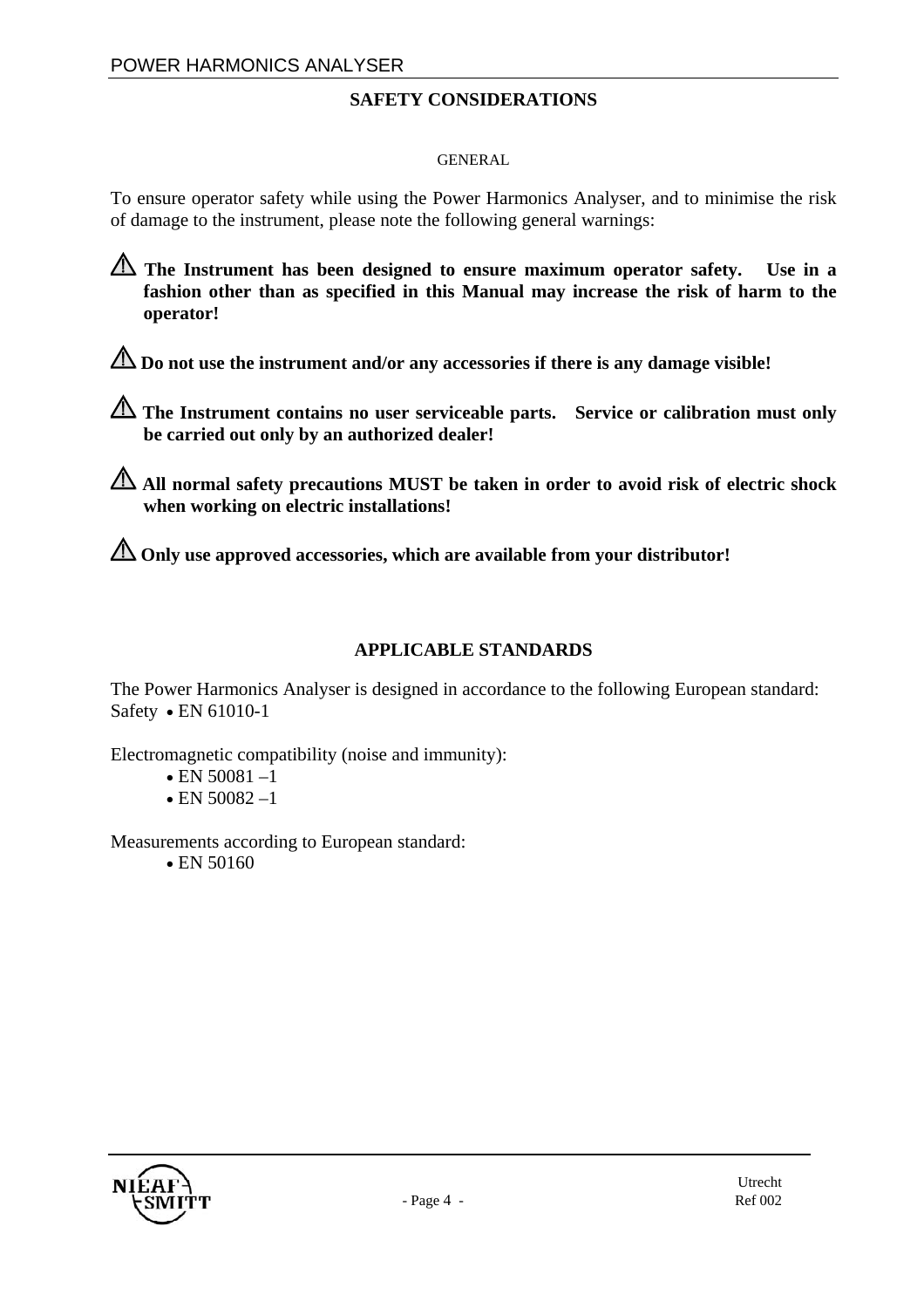### **SECTION I GENERAL INFORMATION**

### **1. INTRODUCTION**

This manual provides information for the connection, operation, programming, data analysis and maintenance of the Power Harmonics Analyser (shown in *fig. 1*).

The manual is divided into five sections, each covering a particular aspect of the operation of the Power Harmonics Analyser.

|    | <b>Topic</b>                      |
|----|-----------------------------------|
|    |                                   |
|    | General information               |
| Н  | <b>Internal Operation</b>         |
| Ш  | <b>Meter Operation</b>            |
| IV | <b>Connection to Power System</b> |
|    | PC Software                       |
|    | Theory of operation               |

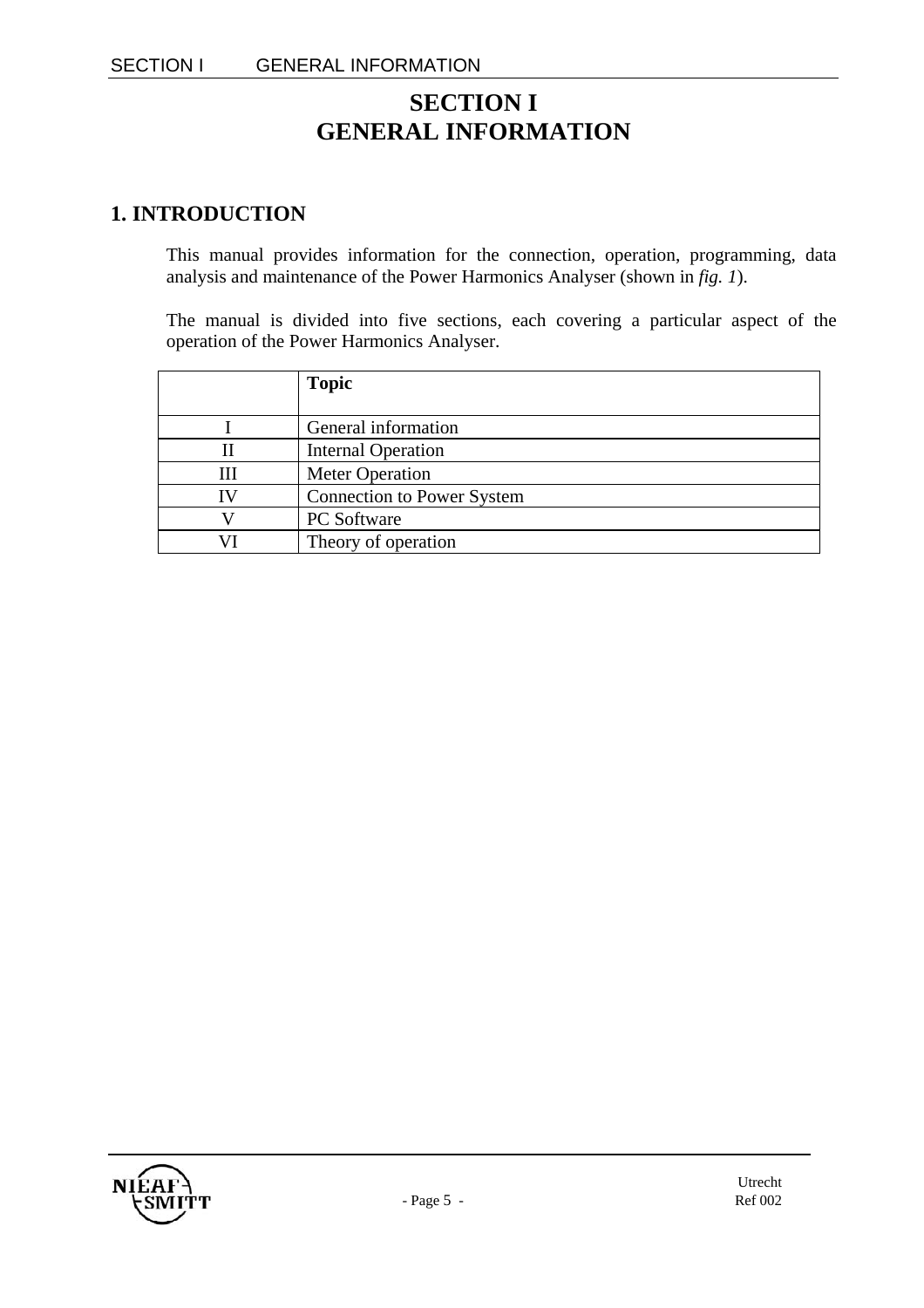### **2. DESCRIPTION**

### **2.1. FRONT PANEL**



*fig. 2: Front panel* 

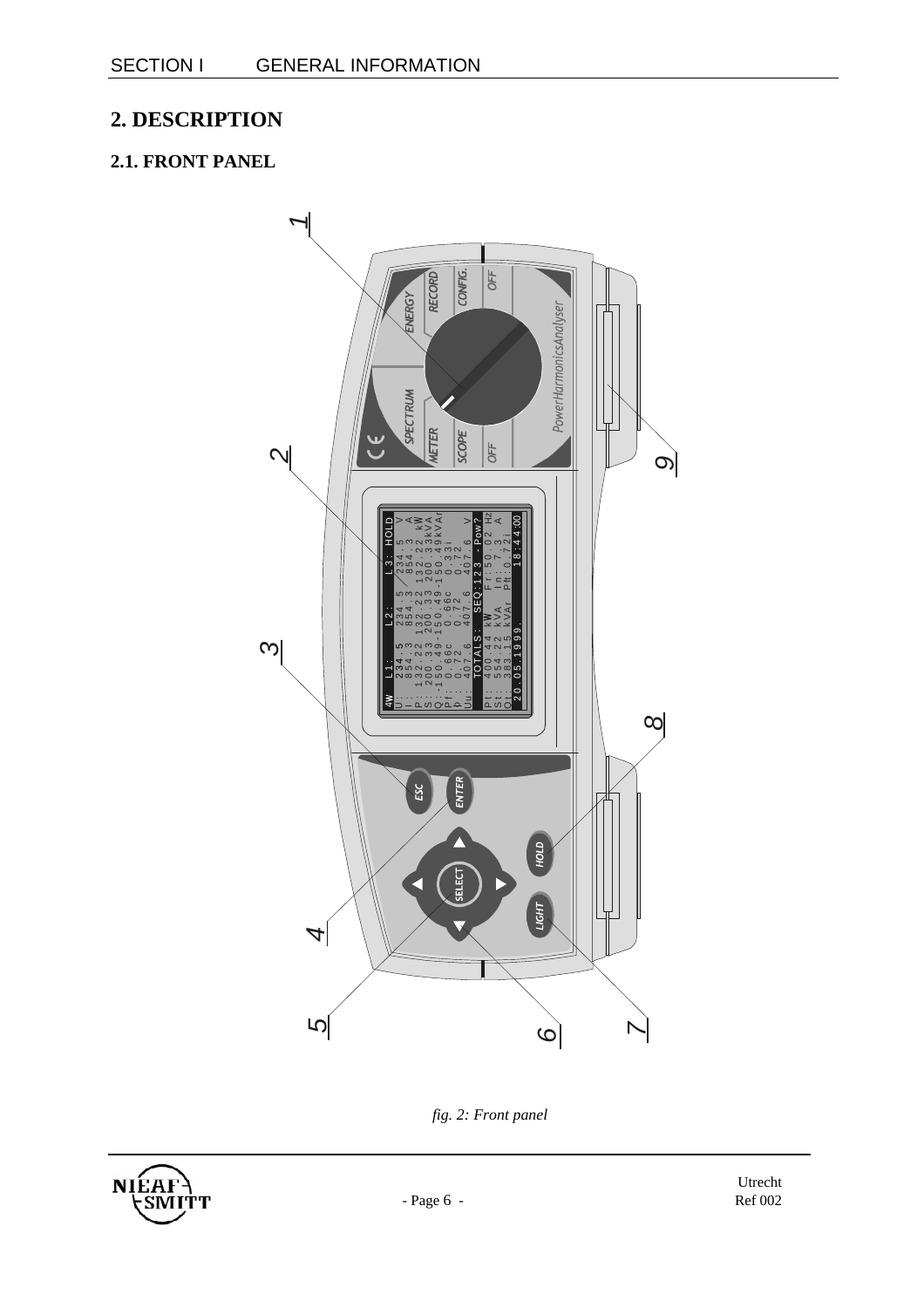*Front Panel Layout:*

*1.......... FUNCTION switch, selects one of seven functional/operating menus:* 

- *OFF Power OFF*
- *CONFIG Instrument configuration menu*
- *RECORD Recording menu*
- *ENERGY Energy measurement*
- *SPECTRUM Harmonic analysis menu*
- *METER Basic power, current & voltage measurements*
- *SCOPE Waveforms display & control*

| $2$ $LCD$             | Graphic display with LED backlight, 160x116 pixels.                       |
|-----------------------|---------------------------------------------------------------------------|
| $3$ <i>ESC</i> key:   | To exit any procedure                                                     |
| $4$ <b>ENTER</b> key: | To confirm new settings, start recording procedure                        |
| $5$ SELECT key:       | Enable selected signals                                                   |
| $6$ $ARROW$ keys:     | Move cursor and select parameters                                         |
| $7$ LIGHT key:        | LCD backlight ON/OFF                                                      |
|                       | (Backlight automatically turns OFF after 30 sec. if no key action occurs) |

| <b>LIGHT</b> + $\uparrow$ Increase display contrast<br><b>LIGHT</b> + $\downarrow$ Decrease display contrast |
|--------------------------------------------------------------------------------------------------------------|
| 8 <b>HOLD key</b> : Display screen is temporary frozen<br>(SCOPE, METER and SPECTRUM functions only)         |

9.......... *BELT slot, For attachment of a carry strap.*

### **2.2. CONNECTOR PANEL** (on side of Meter)



- Use safety test leads only!
- Max. permissable voltage between voltage input terminals and ground is 300Vrms

Max. permissable voltage between voltage input terminals is  $600V_{\rm rms}$ 

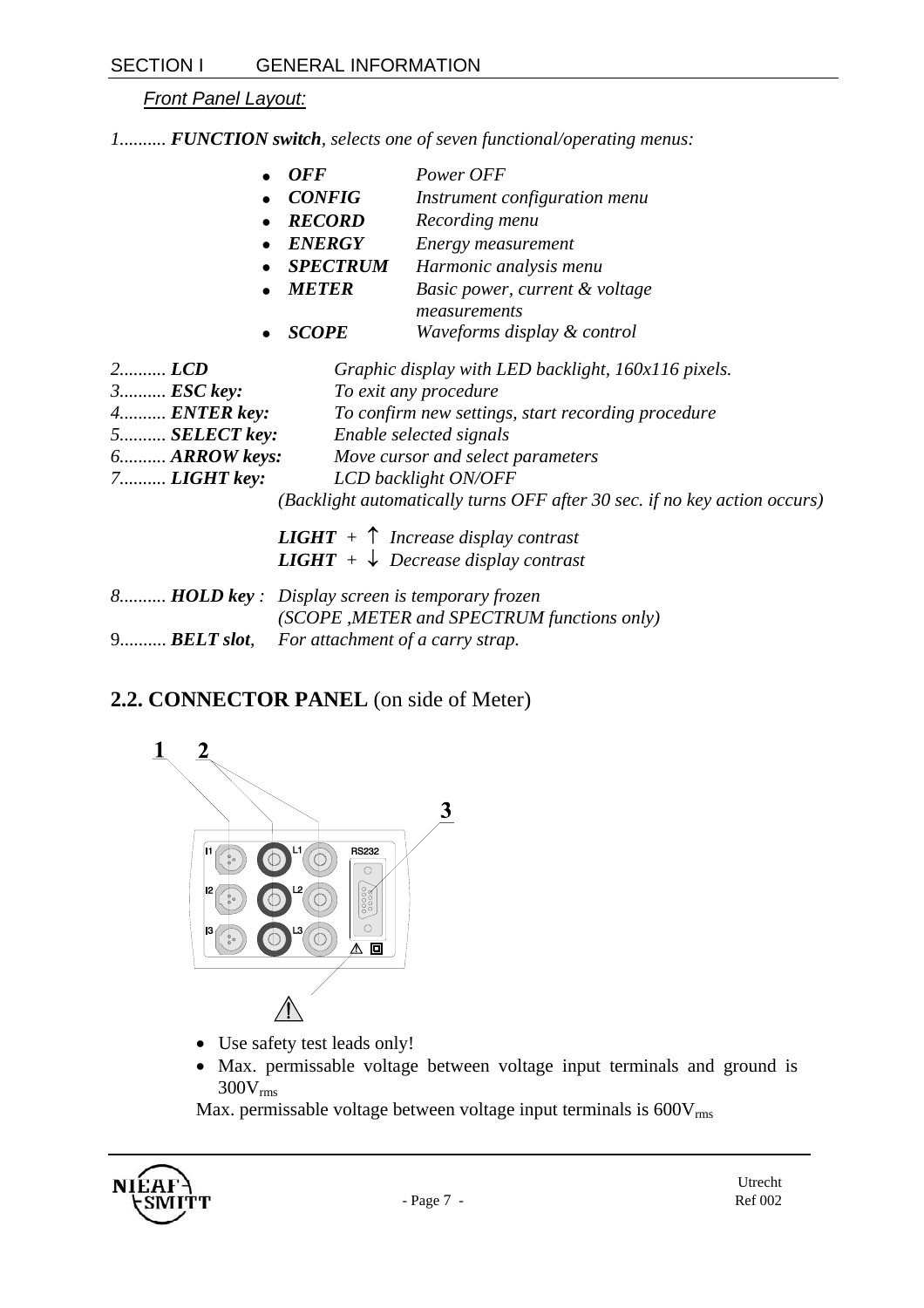*fig. 3: Connector panel* 

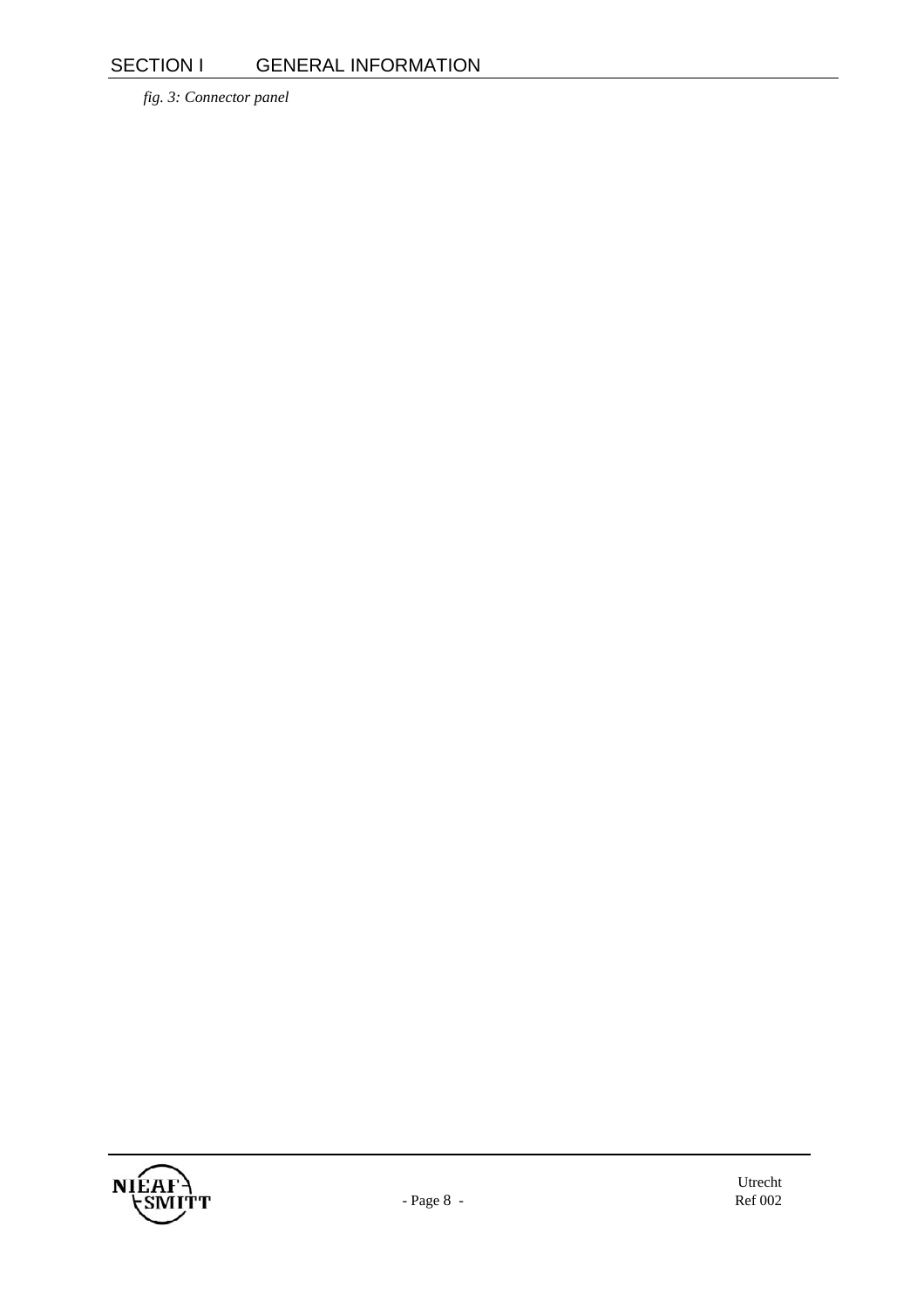#### *Connector Panel Layout:*

- 1......... Current Clamp-on CTs/Transformers  $(I_1, I_2, I_3)$  input terminals
- 2.......... Voltage  $(L_1, L_2, L_3)$  input terminals
- 3......... RS 232 connection (for connection of the Power Harmonics Analyser to a PC)



*fig. 4: External power socket* 

### **2.3. BOTTOM VIEW**



*fig. 5: Bottom view* 

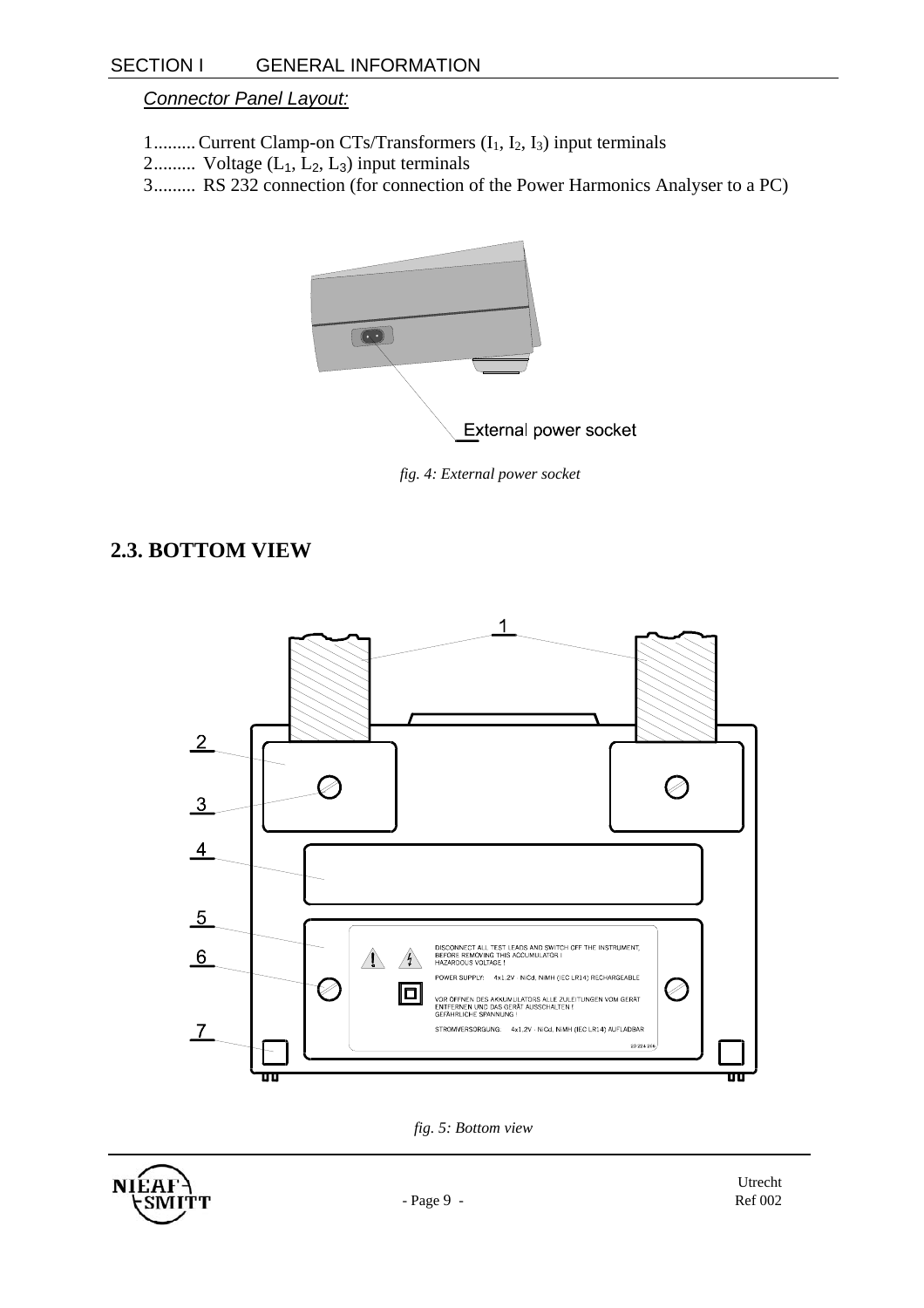#### *Bottom View Layout:*

- *1 Nylon strap (allows the instrument to be slung round the neck).*
- *2 Plastic cover (fixes nylon strap to the instrument). There is a screw under this cover that needs to be unscrewed when opening the instrument for service or calibration purposes.*

#### *The Instrument contains no user serviceable parts. Service or calibration must only be carried out only by*

*an authorized dealer*



- *3 Screw (unscrew to remove carrying strip or to open the instrument).*
- *4 Label with measurement ranges.*
- *5 Battery/fuse compartment cover.*
- *6 Retaining screw (unscrew to replace batteries or blown fuse).*
- *7 Rubber foot.*

 $\bigwedge$ 

### **2.4.** *STANDARD ACCESSORIES*

#### **Current probes:**

- Current clamp-on CTs, model S 1000A/ 1V, 3 off
- Current transformers (Optional)

#### **Voltage cables, Current cables:**

- Probe tips, 3 off
- Alligator clips. 4 off
- Voltage measurement cables, 6 off
- Mains cable
- RS 232 cable
- Soft carrying bag
- Instruction manual
- Product verification data
- Warranty declaration

#### *Windows PC software:*

• *PC analysis and control software package* 

### *2.5. OPTIONAL ACCESSORIES*

See attached sheet for a list of optional accessories that are available on request from you distributor.

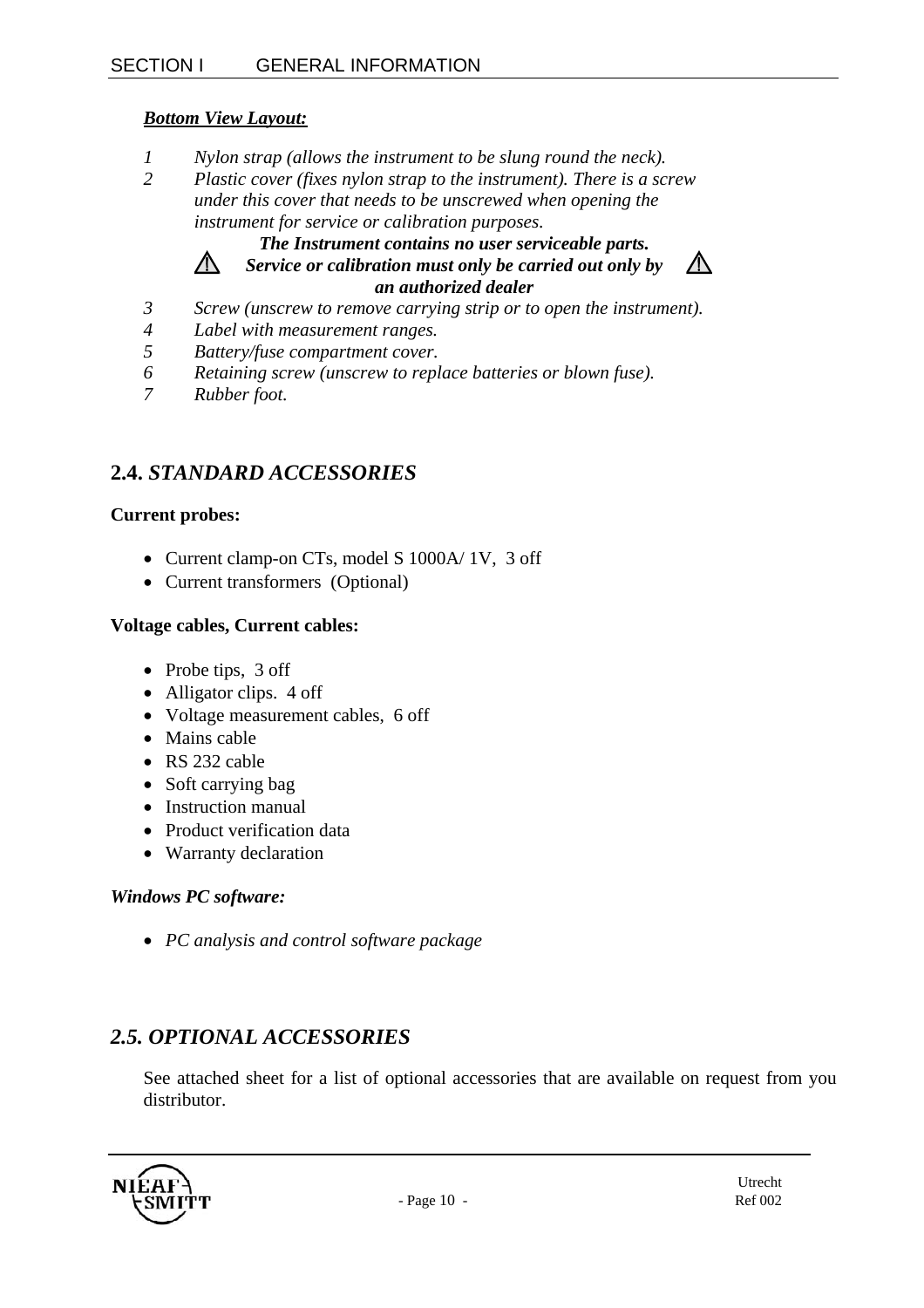### **3. SPECIFICATIONS**

The instrument's technical specification below details the performance standard or limit to which the instrument has been designed and tested.

### **3.1. INPUTS**

### **3.1.1 AC VOLTAGES**

The instrument has a three-phase AC voltage input (3 differential inputs,  $L_1 - N_1$ ,  $L_2 - N_2$ ,  $L_3 - N_3$ ).

Voltage measurement is direct with internal voltage dividers. There are no internal fuses in the voltage inputs.

- **CAT III 600V, 300V to GND**
- Input range:  $10 550$  Vrms  $(0.02 \text{ U}_n \cdot \text{U}_n)$
- Permissible overload 600 Vrms
- Resolution: 0.1V
- Accuracy:  $\pm 0.5\%$  of reading  $\pm 2$  digits
- Crest factor max. 1.4
- Frequency range : 43..68 Hz fundamental

### **3.1.2 AC CURRENTS**

The instrument has three AC current inputs, suitable for Clamp-on CTs or other current sensors.

• Input range:  $0 - 1$  Volt rms  $(0 - I_n)$ 

Equivalent to 0 - 1000 Amp with the standard Clamp-on CT.

- Resolution: 0.3mV (0.3Amp with the standard Clamp-on CT.)
- Accuracy:  $\pm 0.5\%$  of reading  $\pm 2$  digits plus current transformer accuracy
- Crest factor 2.5
- Maximum permissible overload  $150\%$  I<sub>n</sub> (sinusoidal current)
- Maximum input voltage 1 Vrms
- Accuracy of standard clamp: 1% (20 Amp – 1000 Amp)
- **Use double insulated minimum CAT III 600V Clamp-on CTs and/or current transformers**

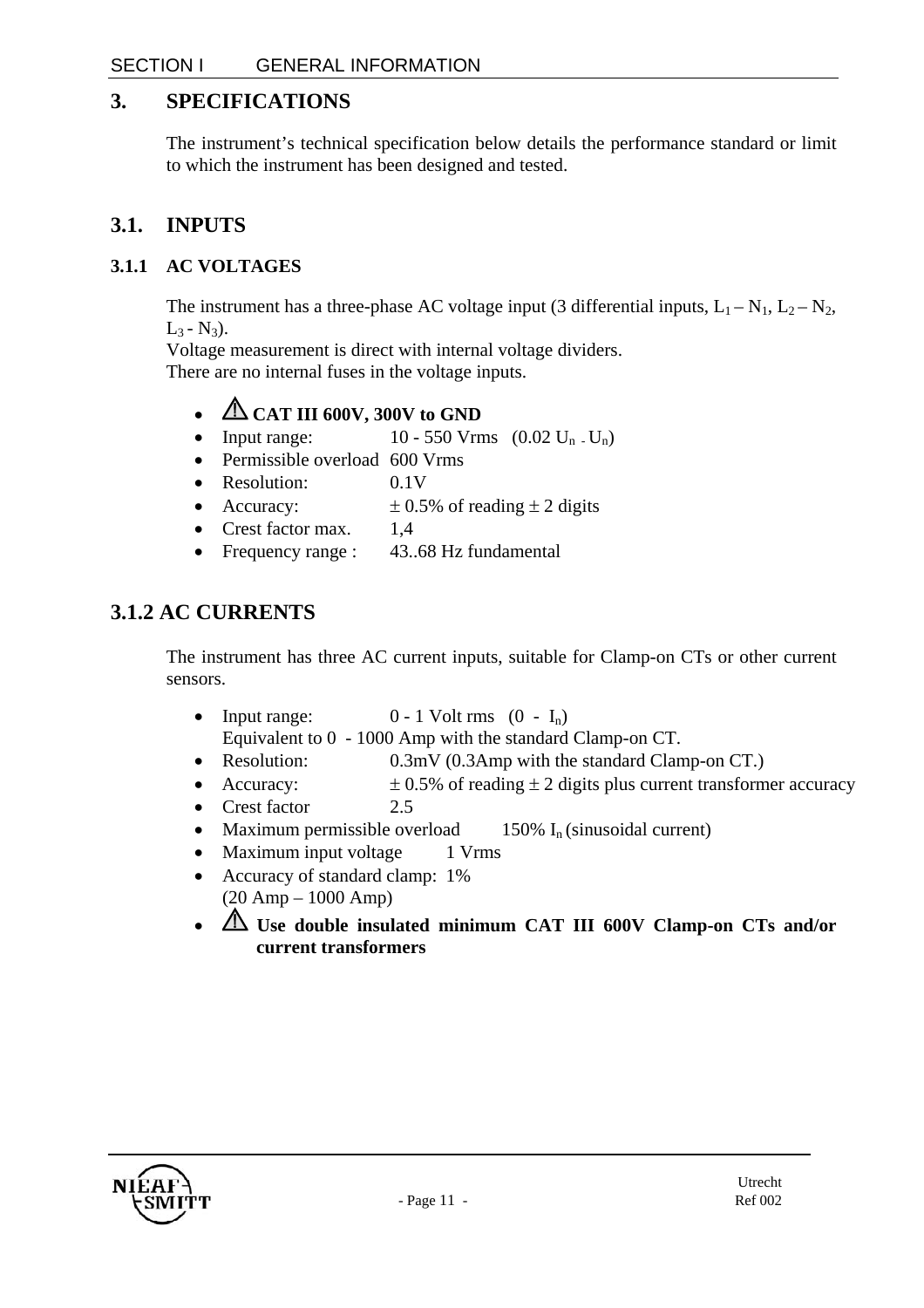#### **3.1.3 REFERENCE CONDITIONS**

| AC voltage for power measurements | $0.02 U_n  U_n$                                                         |
|-----------------------------------|-------------------------------------------------------------------------|
| AC current                        | $0 \ldots I_n$                                                          |
| Power factor                      | four quadrants $(1.00_{\text{cap}} \dots 0.00 \dots 1.00_{\text{ind}})$ |
| Frequency                         | $4565$ Hz                                                               |
| Waveform                          | Sinusoidal AC voltage and current                                       |
| Distortion factor                 | $< 2\%$                                                                 |
| Auxiliary power supply            | $230V \pm 10\%$                                                         |
| Ambient temperature               | $20^{\circ}C \pm 3^{\circ}C$                                            |
| Humidity                          | $60\% \pm 15\%$                                                         |

#### **3.2. OUTPUTS**

#### **3.2.1. Communication**

RS232 serial interface for connection to a PC, fully opto isolated. Selectable 2400 - 57,600 baud. 9 pin D-type connector. Communication cable supplied.

#### **3.2.2. Display**

Graphic Liquid Crystal Display with LED backlight, 160x116 dots resolution.

### **3.3. POWER SUPPLY**

#### **3.3.1. AC power supply**

Operating range: 230VAC + 10% -20%, overvoltage category III, 45 - 65 Hz, 8 VA

#### **3.3.2. DC power supply**

Internal 4 x 1.2V NiCd or NiMh rechargeable IEC LR14 batteries provide full operation for up to 5 hours. Internal battery charger, charging time approx. 10 hours.

### **3.4. NON - VOLATILE MEMORY**

2048 Kbytes SRAM, battery backed.

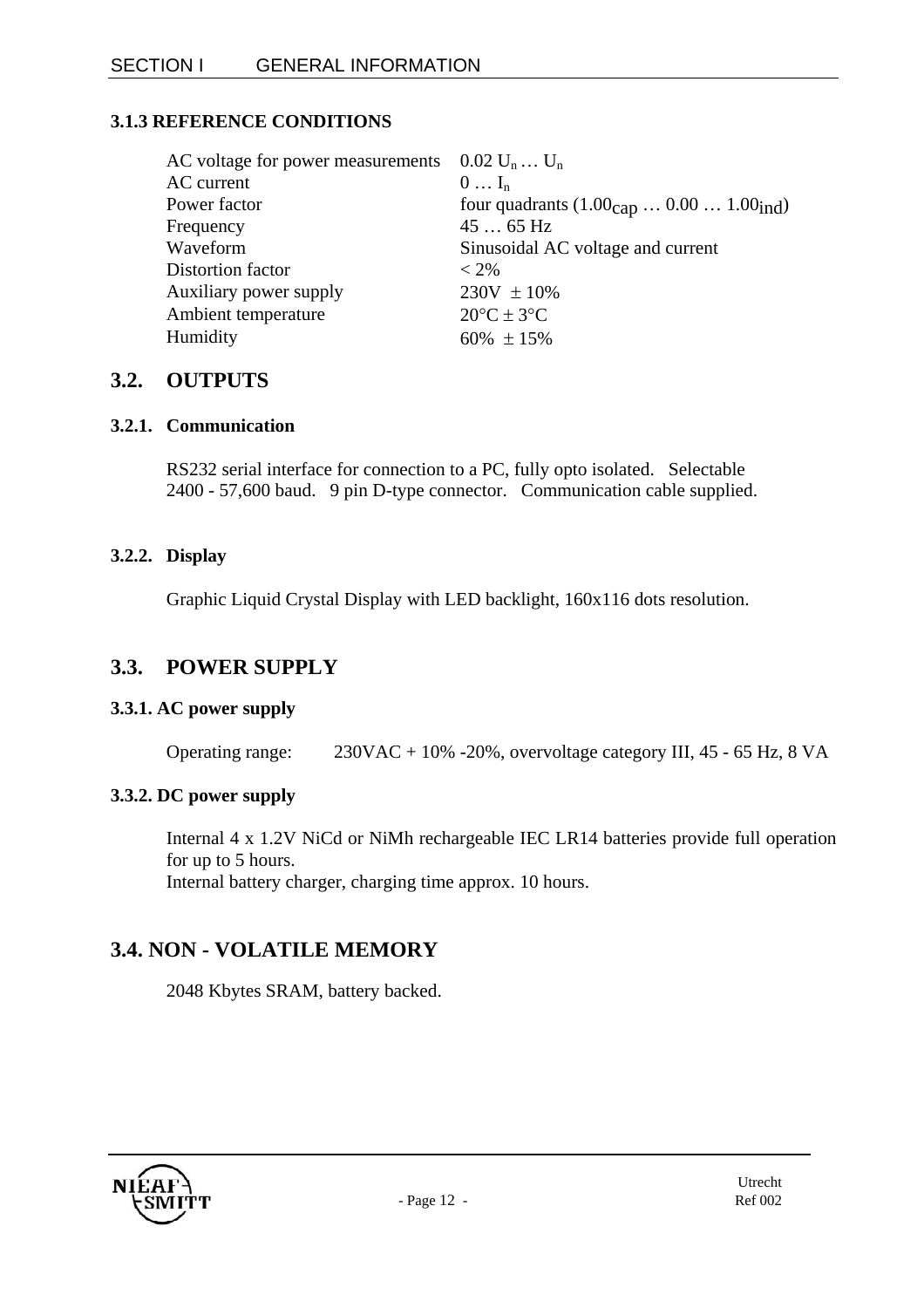### **3.5. HARMONICS MEASUREMENT**

The instrument computes harmonics on signals sampled with an A/D converter.

Table 1 : Limits of error and resolution in Harmonics measurement:

| Range                                             |       | Limits of error            |                                                               | <b>Resolution</b> |  |
|---------------------------------------------------|-------|----------------------------|---------------------------------------------------------------|-------------------|--|
| $I_r$ , $U_r$                                     |       | THD                        | HD.                                                           | on LCD and PC     |  |
| $2100\%$                                          |       |                            | $0.2\% \times U_r/U$ $(I_r/I)$ $0.2\% \times U_r/U$ $(I_r/I)$ | 0.1%              |  |
| Note:<br><b>Total Harmonic Distortion</b><br>THD. |       |                            |                                                               |                   |  |
|                                                   | HD.   | <b>Harmonic Distortion</b> |                                                               |                   |  |
|                                                   | $U_r$ | $U_{\text{range}}$         |                                                               |                   |  |
|                                                   | $I_r$ | $I_{range}$                |                                                               |                   |  |

### **3.6. DIGITAL HARDWARE SPECIFICATIONS**

A/D conversion 14 bit with 128 samples per channel per period (43 - 68 Hz).

### **3.7. GENERAL SPECIFICATIONS**

| Working temperature range    | $-10^{\circ}$ C $+45^{\circ}$ C           |
|------------------------------|-------------------------------------------|
| Storage temperature range    | $-2070$ °C                                |
| Max. humidity                | 85%RH (0÷40°C)                            |
| Pollution degree             | $\mathcal{D}$                             |
| Protection classification    | double insulation                         |
| Overvoltage category         | Voltage inputs: CAT III 600V, 300V to gnd |
|                              | AC power supply CAT III 300V              |
| Protection degree            | <b>IP 44</b>                              |
| Dimensions                   | 265 x 110 x 18.5 mm                       |
| Weight (without accessories) | 2kg                                       |

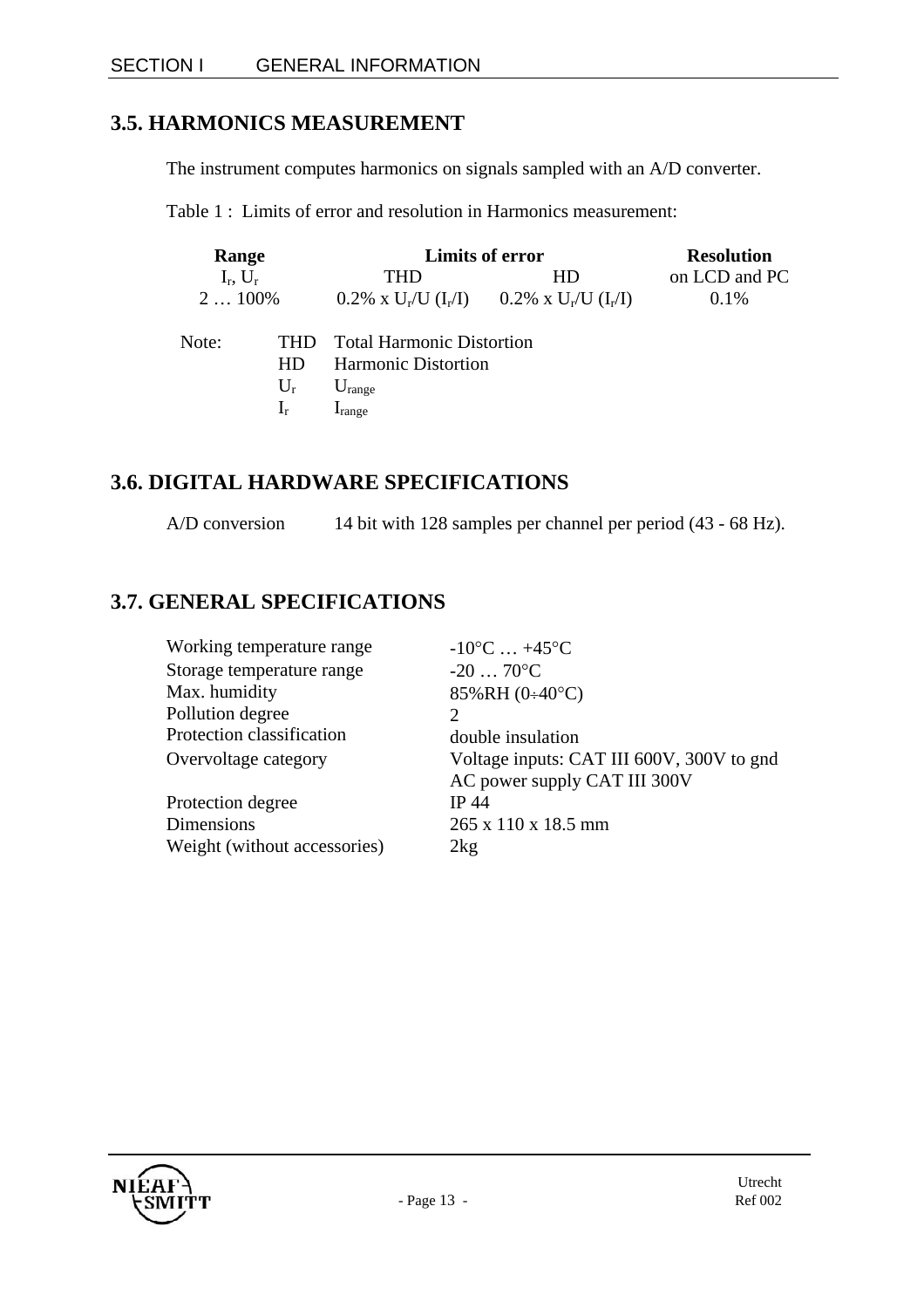### **3.8. MAINTENANCE**

#### **3.8.1. Batteries**

- **Instrument contains rechargeable NiCd or NiMh batteries. Do NOT replace with alkaline cells. These batteries should only be replaced with the same type as defined on the battery cover label or in this manual.**
- **Hazardous voltages exist inside this Instrument. Disconnect all test leads, remove the power supply cable and switch off instrument before removing battery compartment cover.**

*If it is necessary to replace batteries, all four MUST be replaced. Ensure batteries are installed with the correct polarity; incorrect polarity can damage the batteries and/or the instrument.* 

**There may exist special environmental regulations concerning the disposal of batteries. These must be followed.** 

**In case of blown battery fuse (F1), this should be replaced with the same type as defined on the label close to it.** 

#### **3.8.2. Cleaning**

To clean the surface of instrument, use a soft cloth slightly moistened with soapy water or alcohol. Then leave the instrument to dry totally before use.

- • *Do not use liquids based on petrol or hydrocarbons!*
- • *Do not spill cleaning liquid over the instrument!*

#### **3.8.3. Periodic calibration**

To ensure correct measurement, it is essential that the instrument be regularly calibrated. If used continuously on a daily basis, a six monthly calibration period is recommended, otherwise annual calibration is sufficient.

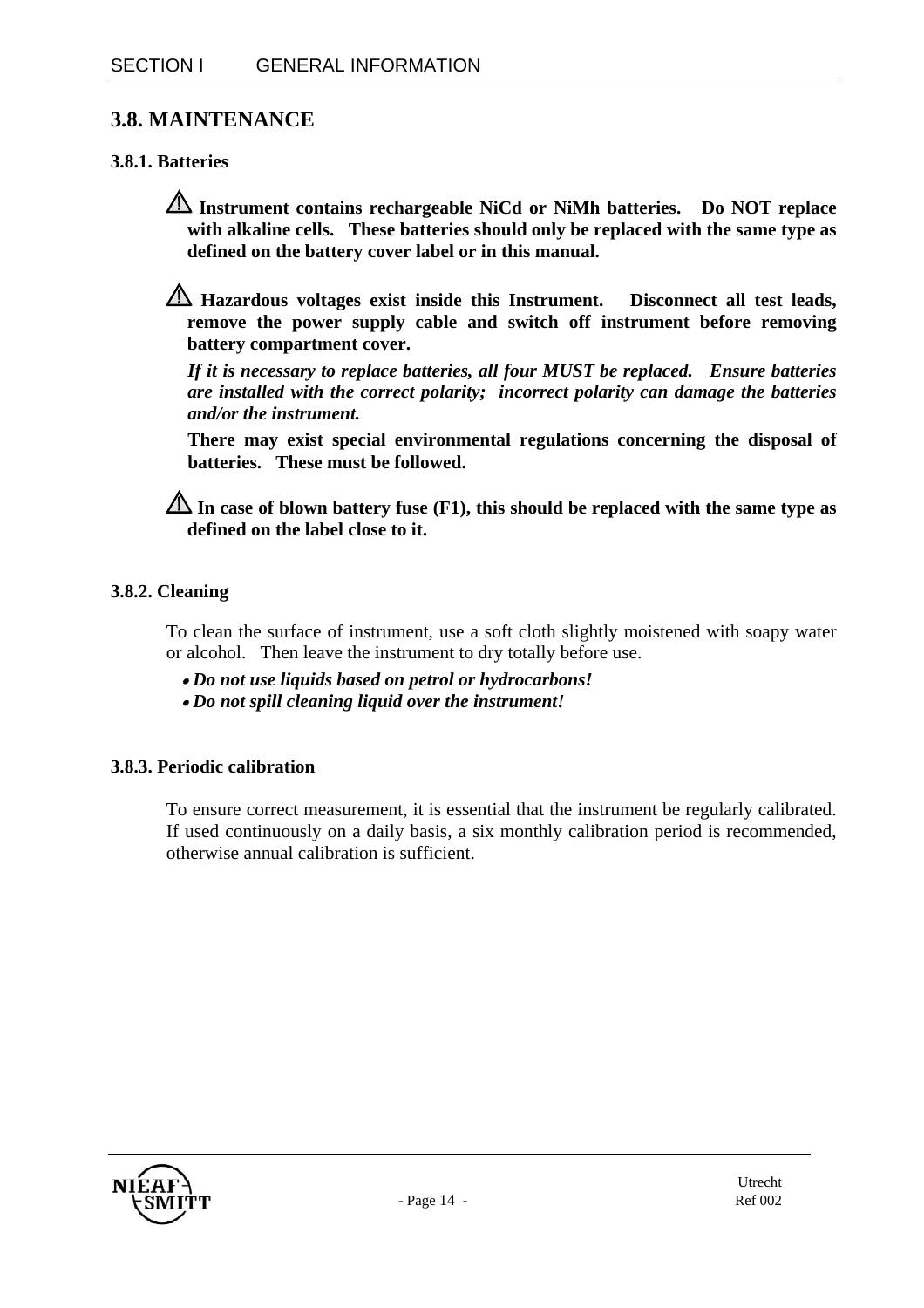#### **3.8.4. Service**

For repairs under warranty, or at any other time, please contact your distributor.

#### **Manufacturer's address:**

Nieaf-Smitt B.V. Vrieslantlaan 6 3526 AA Utrecht The Netherlands

| Tel:   | $+31(0)$ 30 2881311  |
|--------|----------------------|
| Fax:   | $+31(0)$ 30 2898816  |
| E-mail | sales@nieaf-smitt.nl |

**The Instrument contains no user serviceable parts. Service or calibration must only be carried out only by an authorized dealer!**

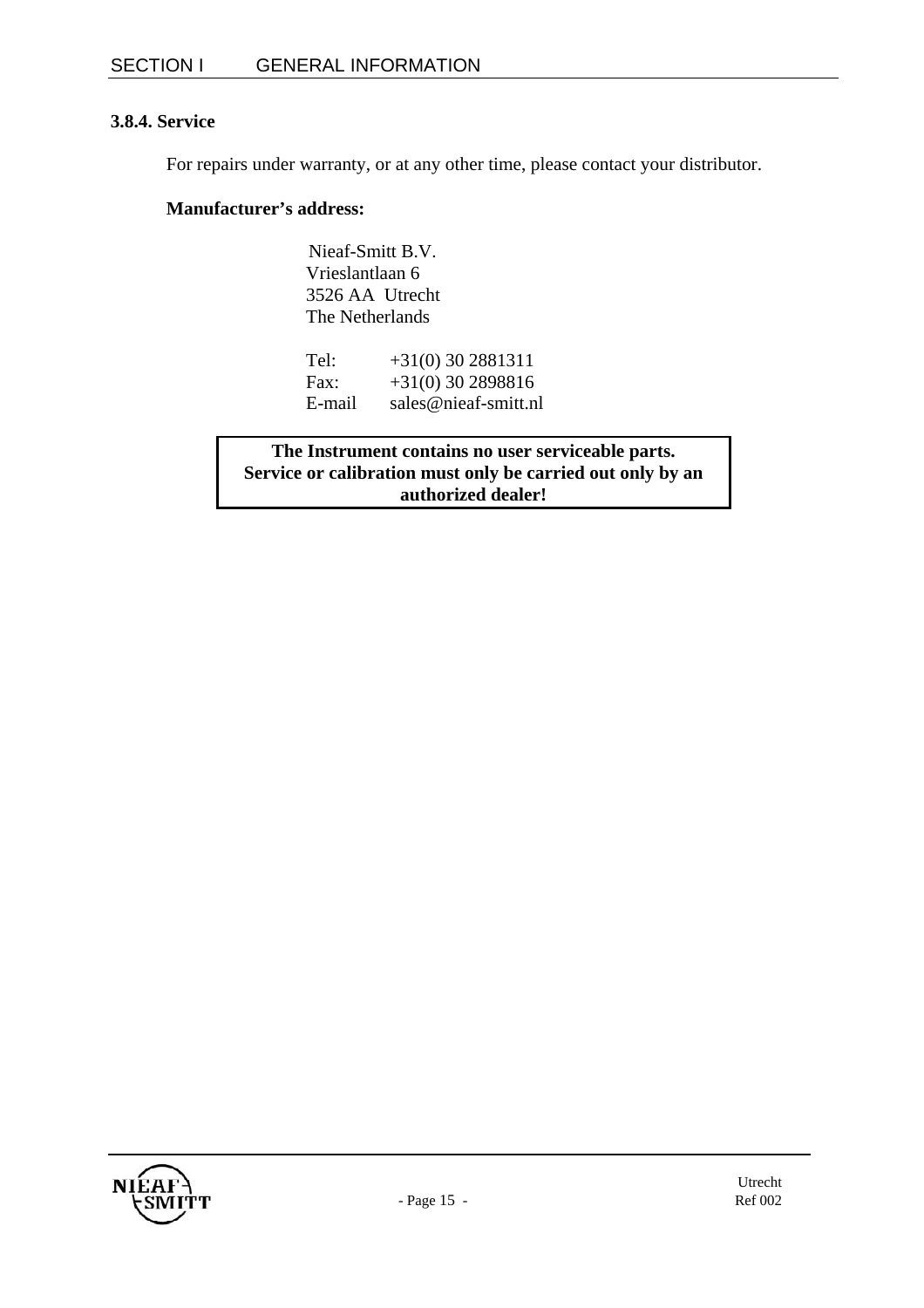### **SECTION II INTERNAL OPERATION**

### **1. INTRODUCTION**

This section contains technical information on the internal operation of the Power Harmonics Analyser, including descriptions of measuring methods and recording principles.

### **2. MEASUREMENT METHODS**

Measurement methods are based on the digital sampling of the input signals. Each input (3 voltages and 3 currents) is sampled 128 times in each input cycle. Duration of this input cycle depends on the frequency at the synchronization input (one of the 3 voltage inputs or a current input). At 50 Hz, the input cycle period is 20ms.

Basic measured values are calculated at the end of each sampling period and the results are available on the display or are recorded.

FFT based results are only calculated on every  $8^{th}$  input cycle (every 160ms@50Hz). The following equations are used for computing the given quantities.

#### **Basic calculations**

| <b>Parameter</b>          | <b>Equation for calculation</b>                                            | Unit | Formula N°        |
|---------------------------|----------------------------------------------------------------------------|------|-------------------|
| Phase voltage             | $U_x = \sqrt{\frac{1}{128} \sum_{i=1}^{128} u_{x_i}^2}$                    | V    | $[1]$             |
| Phase current             | $I_x = \sqrt{\frac{1}{128} \sum_{i=1}^{128} i_{x_i}^2}$                    | A    | [2]               |
| Phase active power        | $P_x = \frac{1}{128} \sum_{i=1}^{128} u_{x_i} * i_{x_i}$                   | W    | $\lceil 3 \rceil$ |
| Phase to phase voltage    | $U_{xy} = \sqrt{\frac{1}{128} \sum_{i=1}^{128} (u_{x_i} - u_{y_i})^2}$     | V    | [4]               |
| Neutral conductor current | $I_0 = \sqrt{\frac{1}{128} \sum_{i=1}^{128} (i_{1i} + i_{2i} + i_{3i})^2}$ | A    | $[5]$             |

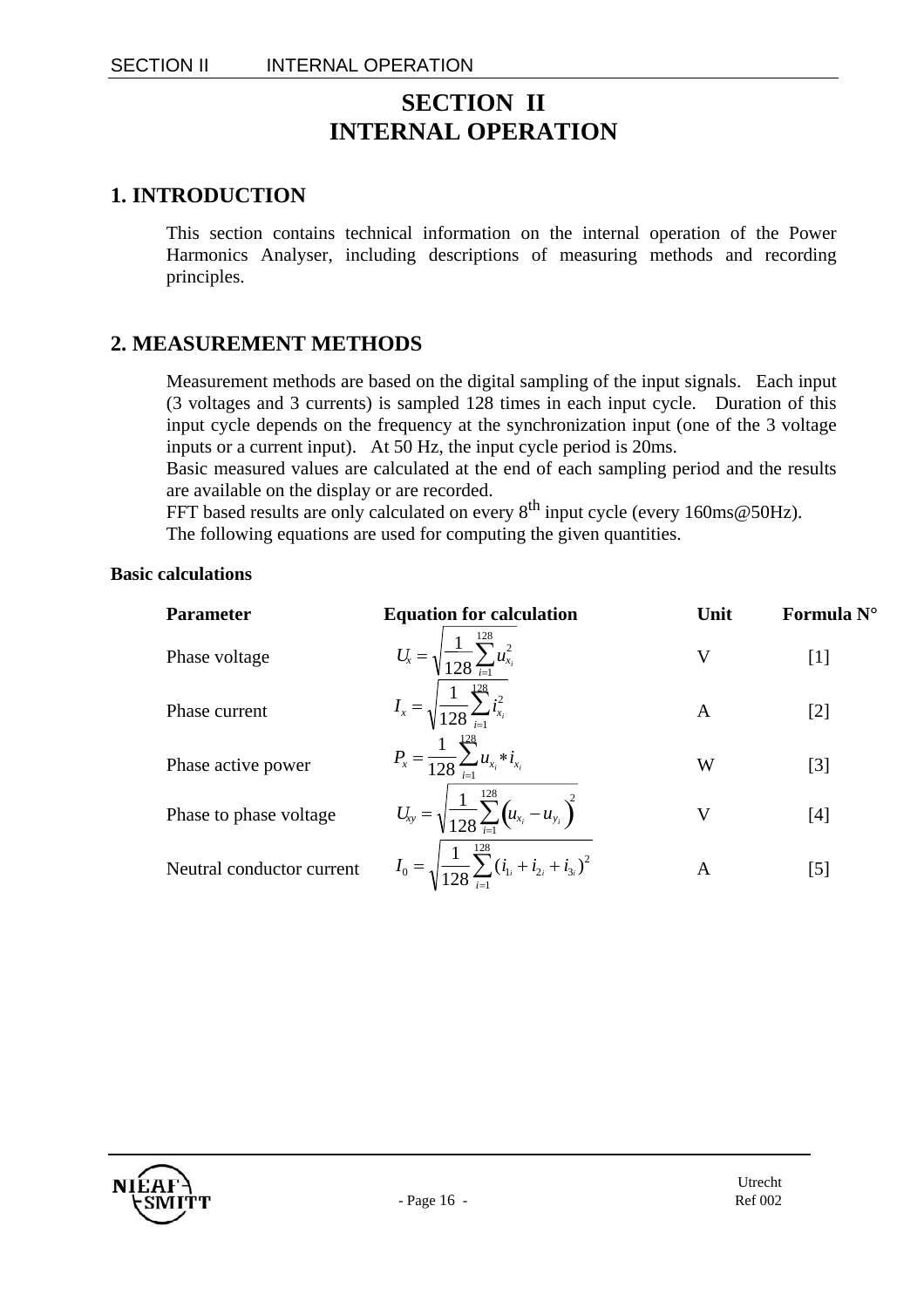#### **Additional calculation (using basic values)**

Phase power factor

| Phase apparent power | $S_r = U_r * I_r$            | VА  | [6] |
|----------------------|------------------------------|-----|-----|
|                      | $Q_x = \sqrt{S_x^2 - P_x^2}$ | var |     |
| Phase reactive power |                              |     |     |

$$
PF_x = \frac{P_x}{S_x} \tag{8}
$$

Phase voltage crest factor 
$$
Q_{x_{cr}} = \frac{U_{x_{max}}}{U_x} *100
$$
 [18]

Phase current crest factor 
$$
I_{x_{cr}} = \frac{I_{x_{\text{max}}}}{I_x} * 100
$$
 [19]

#### **Additional calculation (using FFT transformation)**

| Phase voltage-current angle | $\phi = \phi$ i - $\phi$ <sub>U</sub><br>$\phi$ <sub>i</sub> , $\phi$ <sub>u</sub> are calculated by FFT<br>for the fundamental<br>angle<br>VI<br>component |      | [9]  |
|-----------------------------|-------------------------------------------------------------------------------------------------------------------------------------------------------------|------|------|
| Phase voltage THD           | $hn_{U_x}$<br>$n=2$<br>$-*100$<br>th $d_{U_x}$<br>$h1_U$<br>63                                                                                              | $\%$ | [10] |

Phase current THD 
$$
thd_{x_x} = \frac{\sqrt{\sum_{n=2}^{n} h n_{x_x}^2}}{h_{x_x}} * 100 \qquad \qquad % \qquad [11]
$$

$$
Hn_{U_x} = \frac{hn_{U_x}}{h1_{U_x}} * 100 \tag{12}
$$

Phase current individual 
$$
Hn_{I_x} = \frac{hn_{I_x}}{h1_{I_x}} \times 100
$$
 % (13) harmonics

#### **Total values**

harmonics

Phase voltage individual

| Total active power   | $P_1 = P_1 + P_2 + P_3$      | Ŵ   | [14]               |
|----------------------|------------------------------|-----|--------------------|
| Total reactive power | $Q_i = Q_1 + Q_2 + Q_3$      | var | $\lceil 15 \rceil$ |
| Total apparent power | $S_t = \sqrt{P_t^2 + Q_t^2}$ | VА  | [16]               |
|                      |                              |     |                    |
| Total power factor   | $Pf_t = \frac{I_t}{S}$       |     | [17]               |

In a 3ϕ systems with a normal 3 wire connection, the following values are not available for displaying and recording:

- Neutral conductor current
- Phase voltage-current angle
- Phase power factor

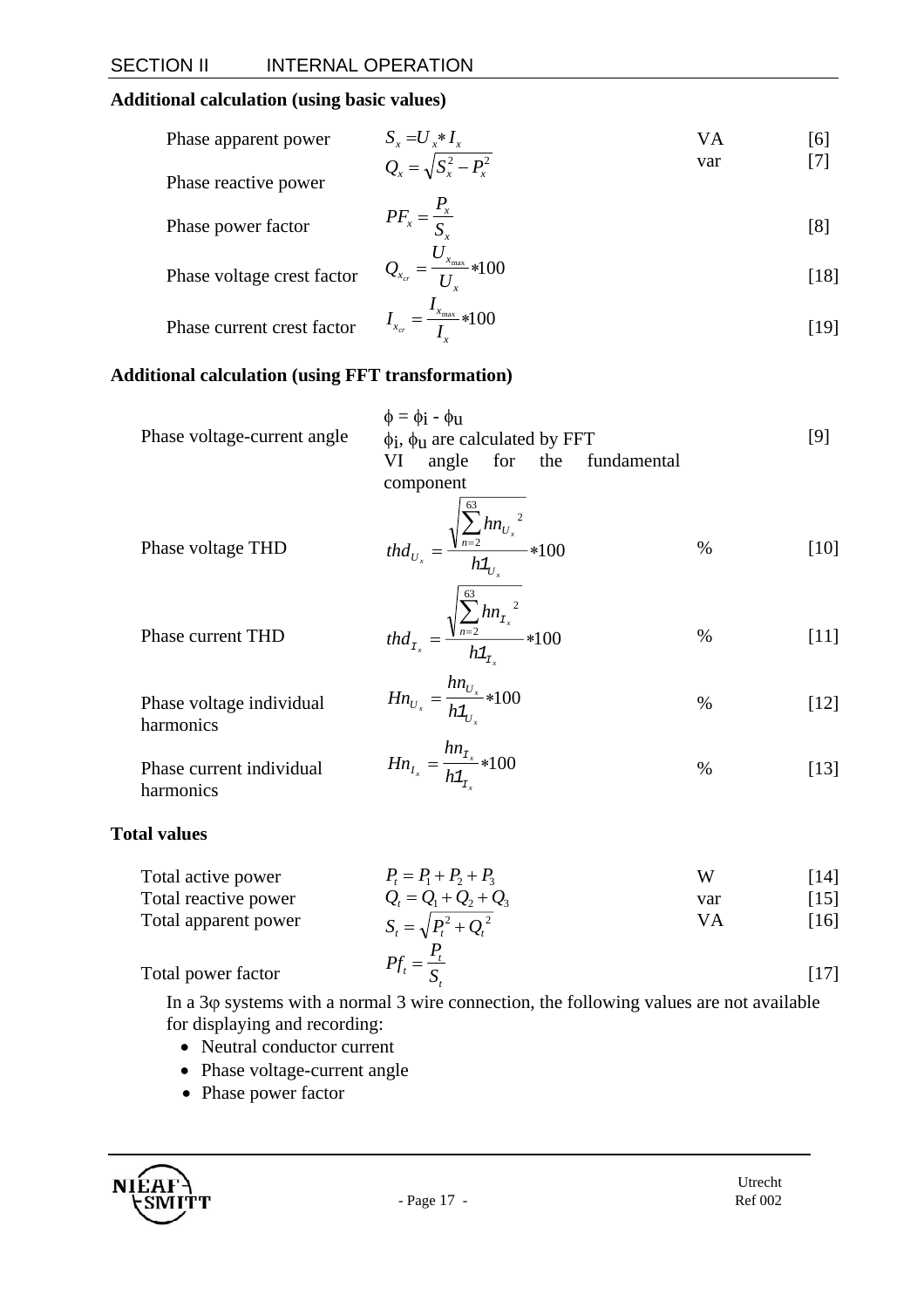### **SECTION III POWER HARMONICS ANALYZER OPERATION MANUAL**

### **1. GENERAL**

This section describes how to operate and programme the instrument.

The instrument front panel consists of a graphic LCD display, nine keys and an eight position rotary switch. Measured data and current instrument status are shown on the display.



*fig. 6: Keypad* 

| <b>ESC</b>     | To exit any procedure                                                         |
|----------------|-------------------------------------------------------------------------------|
| <b>ENTER</b>   | To confirm new settings, start recording procedure                            |
| <b>SELECT</b>  | Enable selected signals                                                       |
| <b>ARROW</b>   | Move cursor and select parameters                                             |
| <b>HOLD</b>    | Display screen is temporary frozen                                            |
|                | (SCOPE, METER and SPECTRUM functions only)                                    |
| <b>LIGHT</b>   | LCD backlight ON/OFF                                                          |
|                | Backlight will automatically turn OFF 30 seconds after the last key operation |
| $LIGHT + UP$   | Increases display contrast                                                    |
| $LIGHT + DOWN$ | Decreases display contrast                                                    |
| <b>HOLD</b>    | Display Freeze                                                                |
|                | In SCOPE, METER and SPECTRUM functions only                                   |

*NOTE: Throughout these instructions the 'up arrow' key is called the 'UP key', the 'right arrow' key the 'RIGHT key', the 'down arrow' key the 'DOWN key' and the 'left arrow' key the 'LEFT key'.*

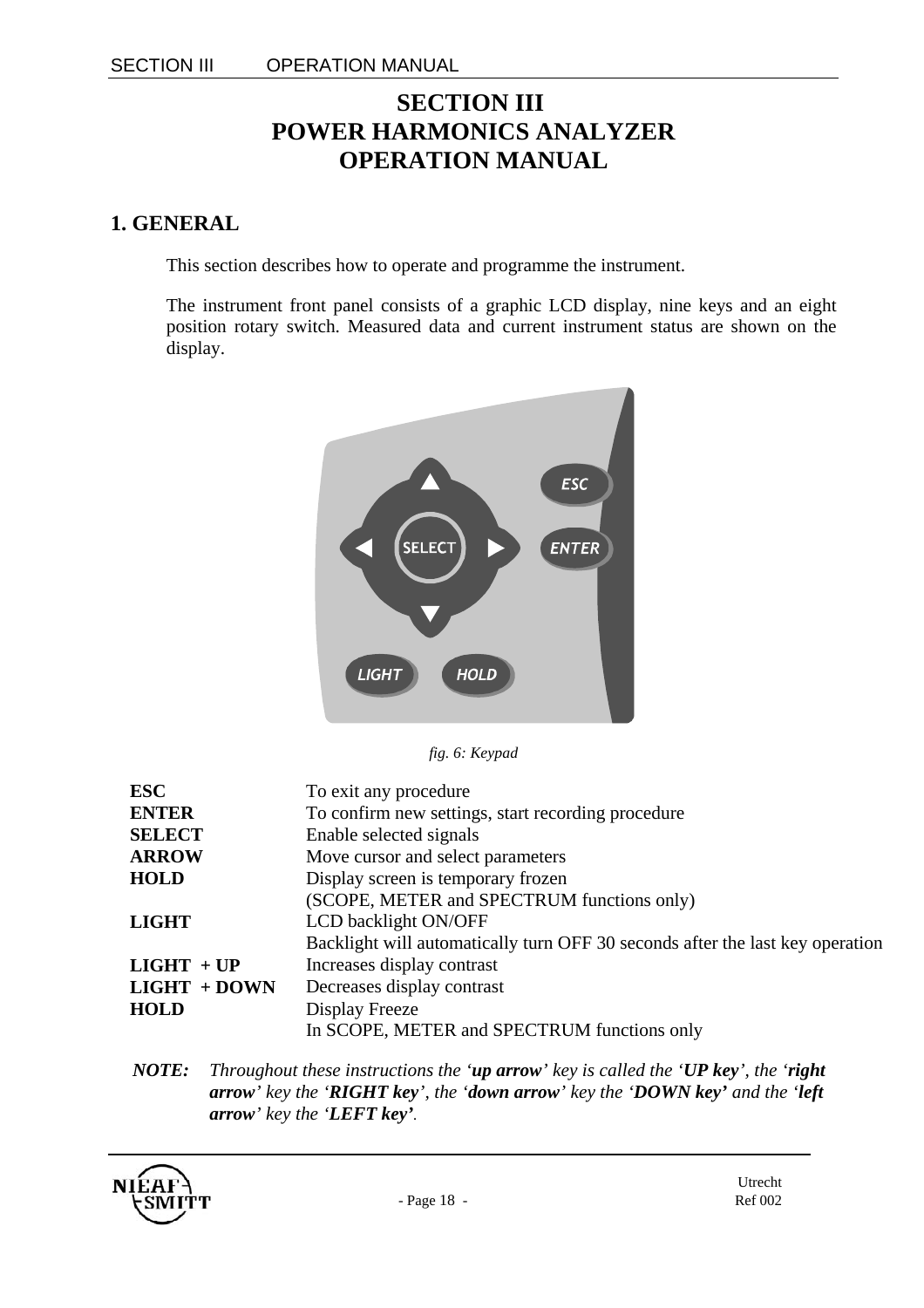One of seven functional/operating menus can be selected with the rotary selector switch:

| <b>OFF</b>      | Power OFF                                   |
|-----------------|---------------------------------------------|
| <b>CONFIG</b>   | Instrument configuration menu               |
| <b>RECORD</b>   | Data Logging (Recording) menu               |
| <b>ENERGY</b>   | Energy measurement                          |
| <b>SPECTRUM</b> | Harmonic analysis menu                      |
| <b>METER</b>    | Basic power, current & voltage measurements |
| <b>SCOPE</b>    | Waveforms display & control                 |



*fig. 7: Instruments rotary selector switch* 

The instrument's main design function is the logging of various parameters on power distribution systems. Logging functions are selected on the right side of the rotary switch.

|                       | <b>OFF</b>    | All settings are saved. Warning given if recording is in progress |
|-----------------------|---------------|-------------------------------------------------------------------|
| <b>Recording mode</b> | <b>CONFIG</b> | General configuration; Submenus cover specific functions          |
|                       | <b>RECORD</b> | Data logging and monitoring                                       |
|                       | <b>ENERGY</b> | Total and subtotal cumulative register (energy counters)          |

Further information on the functions available in RECORDING Mode is available under 'THEORY OF OPERATION'.

The instrument can also be used for real time measurement, available on the left side of the rotary switch. These function are independent of recording status.

|                  |              | <b>SPECTRUM</b> Harmonic Analysis                                 |  |
|------------------|--------------|-------------------------------------------------------------------|--|
| <b>Real time</b> | <b>METER</b> | Basic measurements on three phase systems                         |  |
| measurements     | <b>SCOPE</b> | Oscilloscope displays of measured waveforms                       |  |
|                  | OFF          | All settings are saved. Warning given if recording is in progress |  |

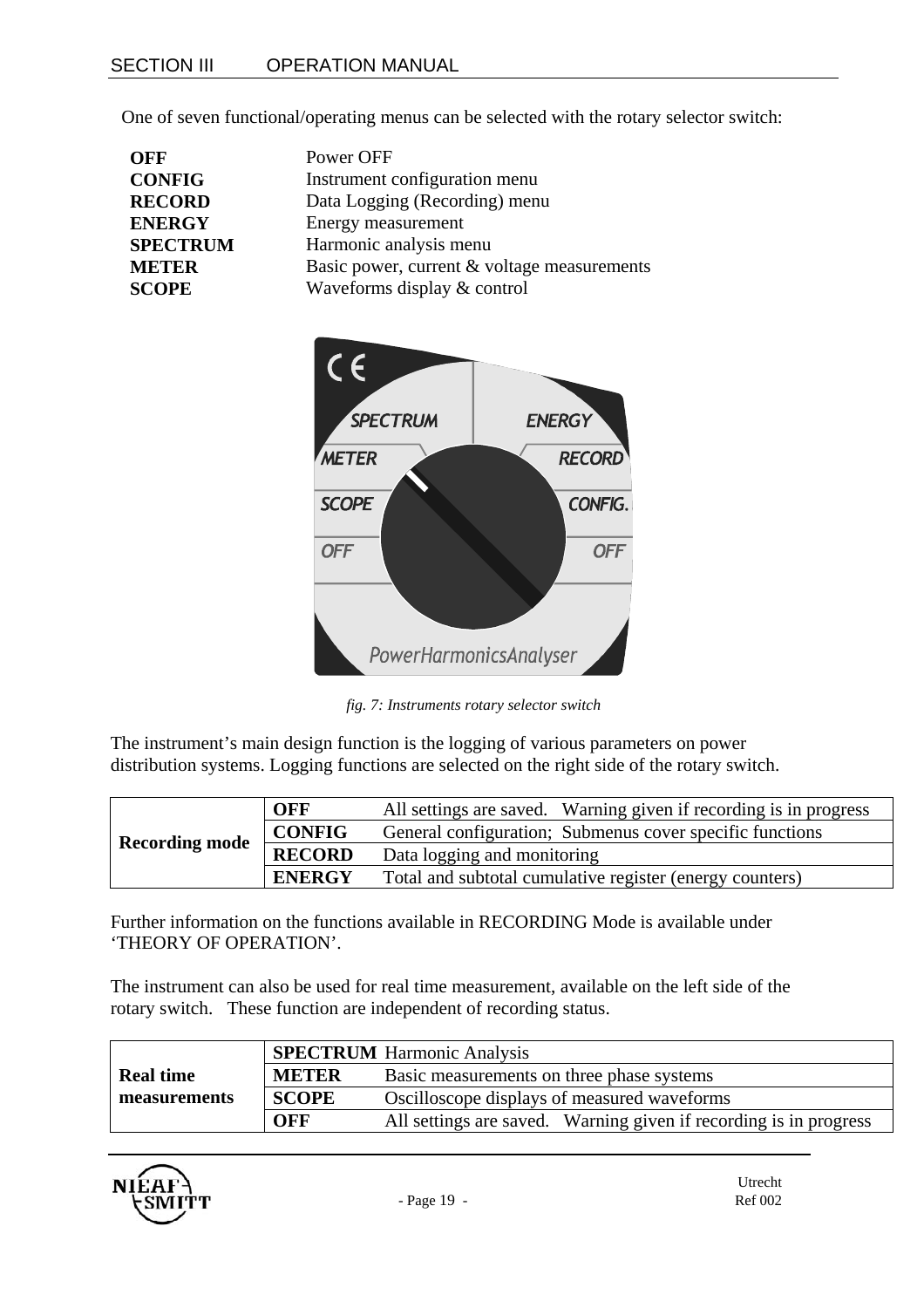### **2. OFF**

Selecting **OFF** turns the instrument OFF after 2 seconds. All current settings and set parameters are saved during this period in non-volatile memory. If switching OFF occurs while the instrument is set for recording, this is treated as a POWER BREAK and the date  $&$  time of Power OFF is saved. This will also occur if the instrument loses its power supply while recording (see section II.3.5 Power Break Recording). If the instrument is set for recording, this will be indicated on the display irrespective of the position of the rotary Selector Switch:

- **Rec.On:** Recording in progress
- **Rec.Wt:** Waiting to start recording
- **SEND:** Instrument is sending data to a PC
- **HOLD:** Display contents temporarily frozen In SCOPE, METER and SPECTRUM functions only

### **3. CONFIG**

Use this menu to set all parameters for Recording and Real time measurement. The main screen in the **CONFIG** menu includes instrument details (Model number, software version & serial number) and shows date and time on the bottom line. From this main screen, various configuration sub-menus can be accessed, allowing instrument parameters, measurement conditions and settings to be changed.

The **HOLD** function is ignored in this menu.

Battery status is displayed at bottom of the display (see *fig.8*).

The legend "**EXTR**" is shown if the Instrument is being powered from the mains rather than from the battery.

| <b>CONFIGURATION</b>                             |                             |
|--------------------------------------------------|-----------------------------|
| <b>SYSTEM</b>                                    |                             |
| RE CORDE R<br><b>SIGNALS</b><br><b>HARMONICS</b> | MI 2092<br>SER. NO          |
| <b>METER</b>                                     | 00000000<br><b>VER. 0.0</b> |
| power: BATT. ■■                                  |                             |
| 20.05.1999.                                      | 12:4 4:00                   |

*fig. 8* 

The main **CONFIG** menu consists of five items. Use the **UP** and **DOWN** keys to highlight the appropriate item, then press the **ENTER** key to select it.

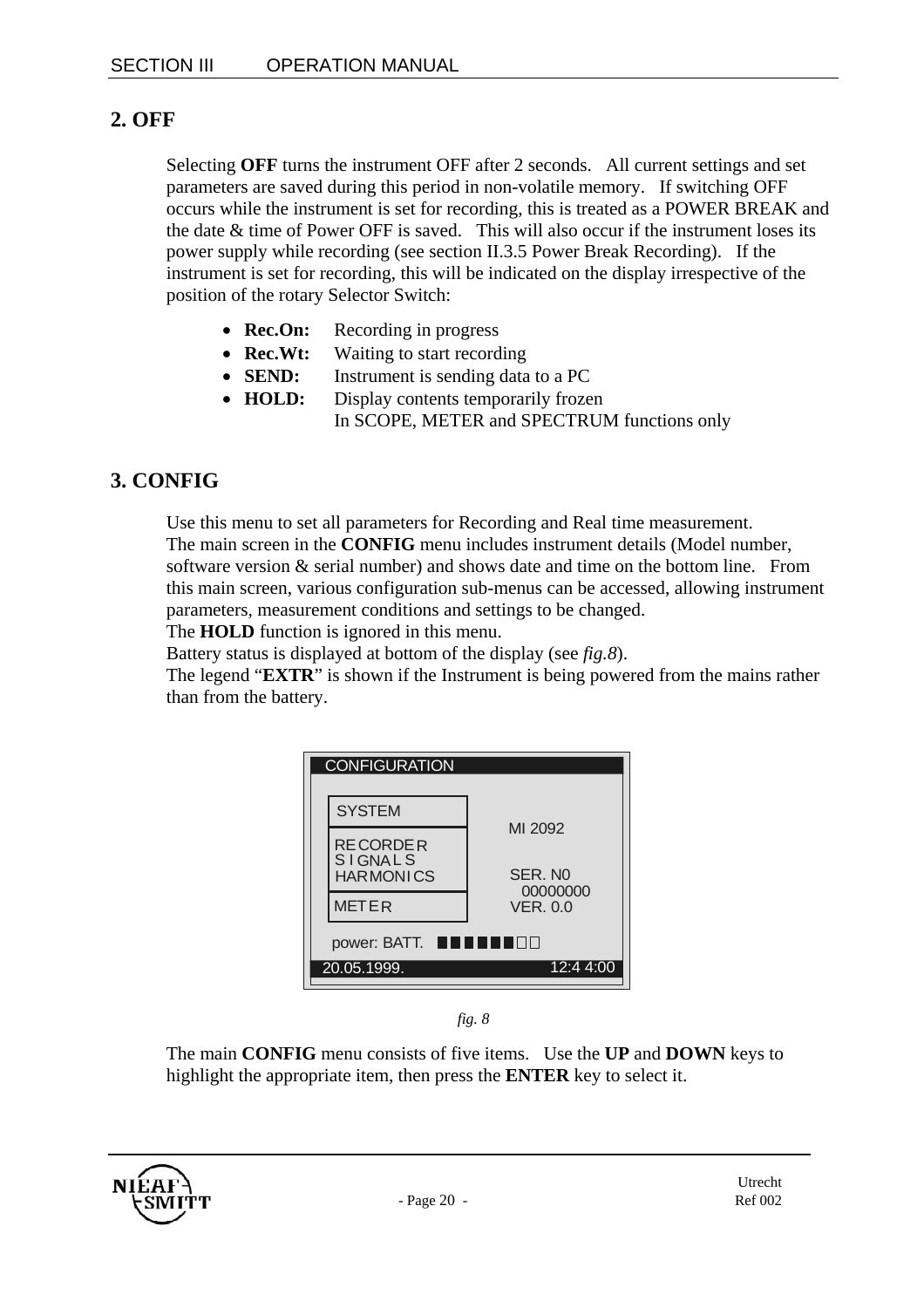#### **3.1. PASSWORD**

All programming functions and recorder settings (including the starting & stopping data logging) are password protected. Unless the password is entered, the various settable parameters & functions can only be viewed. In all configuration sub-menus, pressing any edit key (**UP, DOWN, LEFT, RIGHT, SELECT, ENTER**) will activate password input procedure. The password must be entered before the **SYSTEM** sub-menu is selected.

PASSWORD: \*\*\*\* **Default password**  LEFT, SELECT, RIGHT, ENTER

The password is automatically cleared 5 minutes after the last key operation.

#### **3.2.SYSTEM sub-menu** :

This sub-menu allows setting of the password, the serial port baud rate and the instrument date  $&$  time. The fourth choice is to totally reinitialise the Instrument.

| <b>CHANGE PASSW.</b>  |
|-----------------------|
| <b>SER. PORT RATE</b> |
| DATE/TIME             |
| <b>SYSTEM REINIT.</b> |

Use **UP** or **DOWN** keys to select the required menu item, then press the **ENTER** key.

- **CHANGE PASSW** Enter a new four key combination and repeat it for confirmation. (The LCD key is not a valid password key)
- **SER PORT RATE** Set the baud rate for serial communication port by using **SELECT**  key. (from 2400 to 57,600 baud)
- **DATE/TIME** Use the **LEFT** or **RIGHT** key to select between Date and Time and the **UP** & **DOWN** keys to set a new date or time. Only valid date/time values will be accepted.

Press **ENTER** to confirm the settings or **ESC** to cancel any changes.

**SYSTEM REINIT** Clears all settings and sets defaults values as below.

- Recorder START/STOP : MANUAL
- Statistic: ON • Periodic: ON • Anomalies: ON, fixed • Main IP:  $1 \text{ min}$ • Power sub IP:  $1$ • Nominal voltage: 230 V
- Up/Down limits: 10 %
- Buffer mode: Circular

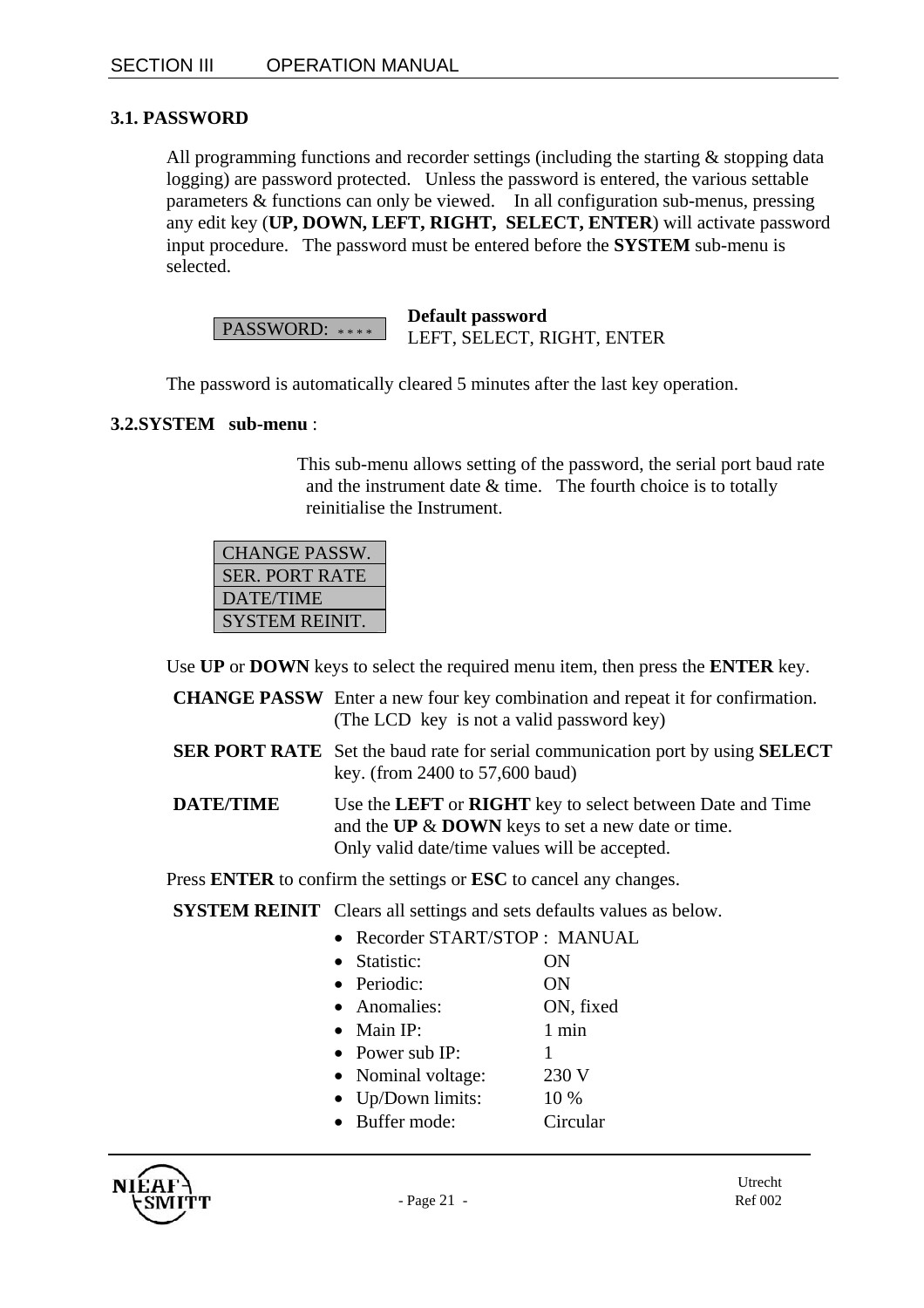| Selected channels:           | none        |
|------------------------------|-------------|
| Selected harmonic:           | none        |
| • Voltage multiplier $(K)$ : |             |
| • Current range:             | 1000A       |
| • Connection:                | 4w          |
| Sync. frequency:             | 50 Hz       |
| $\bullet$ Sync. input:       | <b>AUTO</b> |
| • Serial port rate:          | 57600       |
|                              |             |

#### **3.3. RECORDER (Data Logging) sub-menu**

Use this sub-menu to set Data Logging parameters and log START/STOP conditions. Note that actual starting or stopping can only be effected from the main **RECORD** menu.

| RECORDER: configurations  |          |
|---------------------------|----------|
| start 18.05.1999. 14:25   |          |
| stop MANUAL               |          |
| stat. ON                  |          |
| per. ON                   |          |
| anom, window FIXED        |          |
| main. integ. per.: 1 min  |          |
| power sub. i.p. $: 1$ ppr |          |
| nominal voltage : 220.0 V |          |
| upper limit : 10% 242.0 V |          |
| lower limit : 10% 198.0 V |          |
| buffer mode : circular    |          |
| 20.05.1999.               | 12:44:00 |
|                           |          |

*fig. 9* 

Use **UP** or **DOWN** key to select the appropriate parameter.

| <b>START</b> and <b>STOP</b> | There are two ways of starting and stopping recording.                                                                                                                                                                                                                          |
|------------------------------|---------------------------------------------------------------------------------------------------------------------------------------------------------------------------------------------------------------------------------------------------------------------------------|
|                              | In Manual mode, recording starts immediately if Periodic Recording is<br>OFF.                                                                                                                                                                                                   |
|                              | If Periodic Recording is ON, there is a "null" seconds delay.<br>STOP in manual mode is immediate.                                                                                                                                                                              |
|                              | In <b>Auto</b> mode, START and STOP occur at user preset dates and times.<br>Recording can be stopped manually at any time.<br>Use <b>SELECT</b> key to toggle between <b>MANUAL</b> and <b>AUTO</b> mode.<br>In AUTO start/stop, use LEFT or RIGHT keys to select between Date |
|                              | and Time and the $UP & DOWN$ keys to set a new date or time.<br>Only valid date/time values will be accepted.                                                                                                                                                                   |
| <b>STAT.</b> and <b>PER.</b> | <b>STAT.</b> Statistical Analysis<br><b>PER.</b> Periodic Analysis<br>Use the <b>SELECT</b> key to enable (ON) or disable (OFF) the selected<br>function.                                                                                                                       |

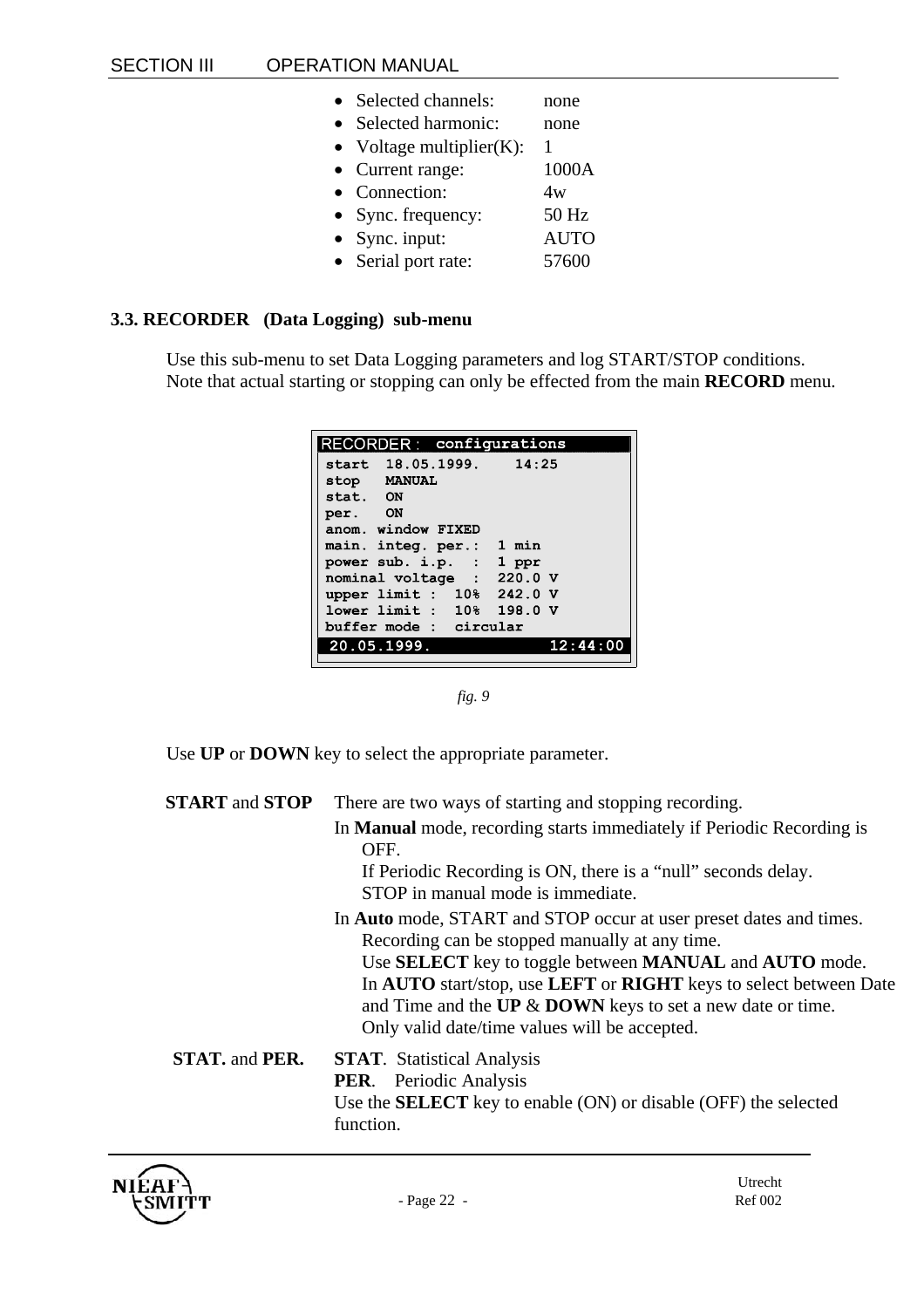**ANOM.WINDOW** Recording of Voltage Anomalies

Use the **SELECT** key to toggle between Disable (OFF), FIXED Window or VARIABLE Window recording.

- In **FIXED** window mode, the window (and the Upper & Lower Limits) is set around the nominal voltage and remains fixed during recording session.
- In **VARIABLE** window mode, the window (and the Upper & Lower Limits) is set around an average voltage dynamically calculated. Use the **LEFT** and **RIGHT** keys to adjust the averaging period for calculating new values of average voltage (1 to 900 sec).
- **Voltage Anomaly recording is only available for those voltages selected for recording (see 3.2.4 SIGNALS) even if Periodic Analysis is disabled. If no voltage is selected, there will be no logging of Voltage Anomalies.**

#### **MAIN INTEGR.PER.**

Integration (time) period for Periodic Analysis. Use the **LEFT** and **RIGHT** keys to set the integration period (between 1 second and 30 minutes).

**POWER SUB.I.P.** Averaging sub period for power measurement. (Power sub IP) Used in Periodic Analysis to average readings (see, section VI PERIODIC ANALYSIS and the accompanying figure). Settable between 1 and 20 mains cycles.

Use the **LEFT** and **RIGHT** keys to set the required value.

#### **NOMINAL VOLTAGE**

The nominal voltage used as a reference in Voltage Anomaly recording. In **FIXED** window mode, this is the actual voltage used.

In **VARIABLE** window mode, this is the start value of voltage, later modified to the average value of voltage during the previous Integration Period while recording.

Use the **LEFT** and **RIGHT** keys to set the required nominal voltage (from 58.0 V to 450.0 V).

#### **UPPER** and **LOWER** limits

These are the limits which define the pass window for Voltage Anomaly recording. Any voltage value outside the specified limits is detected and stored as an anomaly.

Use the **LEFT** and **RIGHT** keys to set the required limit (1% to 30% of nominal voltage).

- **BUFFER MODE** The data storage in the data logging (recorder) function can be performed in two ways: LINEAR or ROLLOVER.
	- In **Linear** mode, recording stops when the memory is filled.
	- In **Rollover** mode, recording only stops when the auto stop date/time is reached, or when manually stopped. Once memory is filled, the oldest data is over-written.
	- Neither mode will affect any memory allocated for Statistical Analysis.

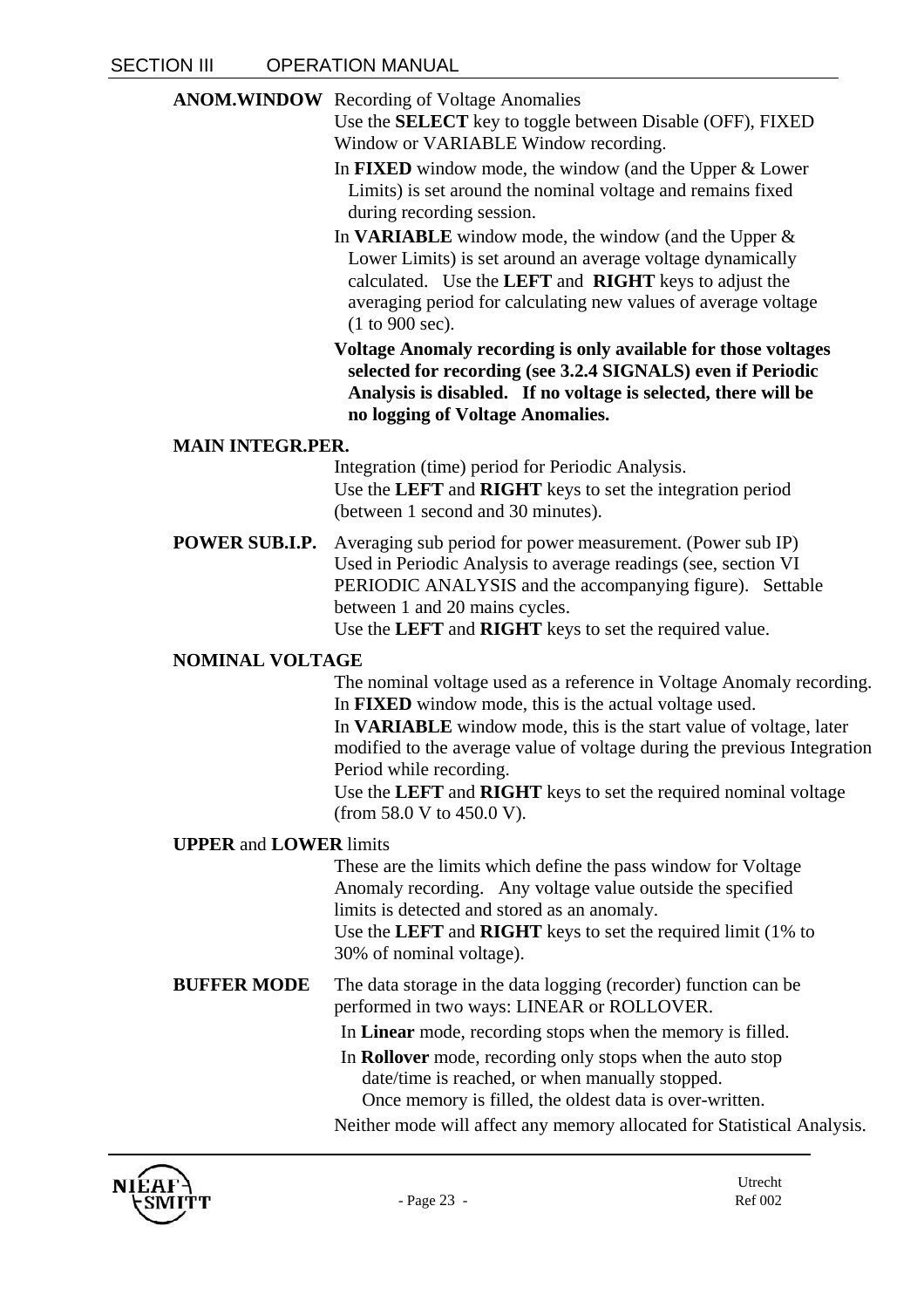Press **ENTER** to confirm the new settings or **ESC** to cancel. Starting or Stopping of Data Logging is effected from the RECORD menu.

#### **3.4. SIGNALS** and **HARMONICS sub-menus**

These menus allow selection of signals, harmonics and calculated parameters for storage while Data Logging (recording). A maximum of 64 signals can be selected; the number of free locations is shown in the upper right corner of the display.

*fig. 10: Signal Sub-menu* 

| CORDER :<br>enabled on<br>- 1<br>that:                                                                                                                                                                                                      | harmonics<br>thdll                                                                                              | l 2<br>l 3<br>t h d                                                                                                                                         |
|---------------------------------------------------------------------------------------------------------------------------------------------------------------------------------------------------------------------------------------------|-----------------------------------------------------------------------------------------------------------------|-------------------------------------------------------------------------------------------------------------------------------------------------------------|
| harmonics                                                                                                                                                                                                                                   |                                                                                                                 |                                                                                                                                                             |
| IO 3<br>0 <sub>2</sub><br>04<br>12<br>$\Omega$<br>1<br>11<br>19<br>$\blacktriangleright$ 18<br>20<br>26<br>28<br>27<br>34<br>3 <sub>5</sub><br>36<br>$\overline{0}3$<br>4<br>$\overline{2}$<br>1 <sub>1</sub><br>$\Omega$<br>18<br>19<br>20 | 06<br>IO 5<br>13<br>14<br>2 <sub>1</sub><br>22<br>29<br>30<br>37<br>38<br>$ 0\>5$<br>06<br>13<br>14<br>22<br>21 | 08<br>IO 9<br>16<br>15<br>24<br>23<br>25<br>3 <sub>1</sub><br>32<br>33<br>39<br>40<br>41<br>-7<br>8<br>0<br>0<br>0<br>9<br>15<br>16<br>17<br>24<br>23<br>25 |
| 26<br>28<br>27<br>34<br>35<br>36                                                                                                                                                                                                            | 29<br>30<br>37<br>38                                                                                            | 3 <sub>1</sub><br>32<br>33<br>39<br>$\Omega$<br>4<br>4                                                                                                      |

*fig. 11: Harmonics Sub-menu* 

Use **LEFT**, **RIGHT**, **UP** and **DOWN** keys to select the required signal. Enable or disable the signal for recording with the **SELECT** key.

**Signals sub-menu** Select per-phase and/or total 3 $\varphi$  values.

Selecting a voltage signal U will also automatically enable logging of Voltage Anomalies for that phase (if Voltage Anomaly recording mode is selected as **FIXED**  or **VARIABLE**).

**Harmonics sub-menu** The selected harmonics are valid for all the selected phases  $(L_1, L_2, L_3)$  as shown at the top of the screen).

It is not possible to set different combinations for individual phases.

Selecting one or more harmonics will automatically select THD measurement.

Press **ENTER** to confirm the new settings or **ESC** to cancel.

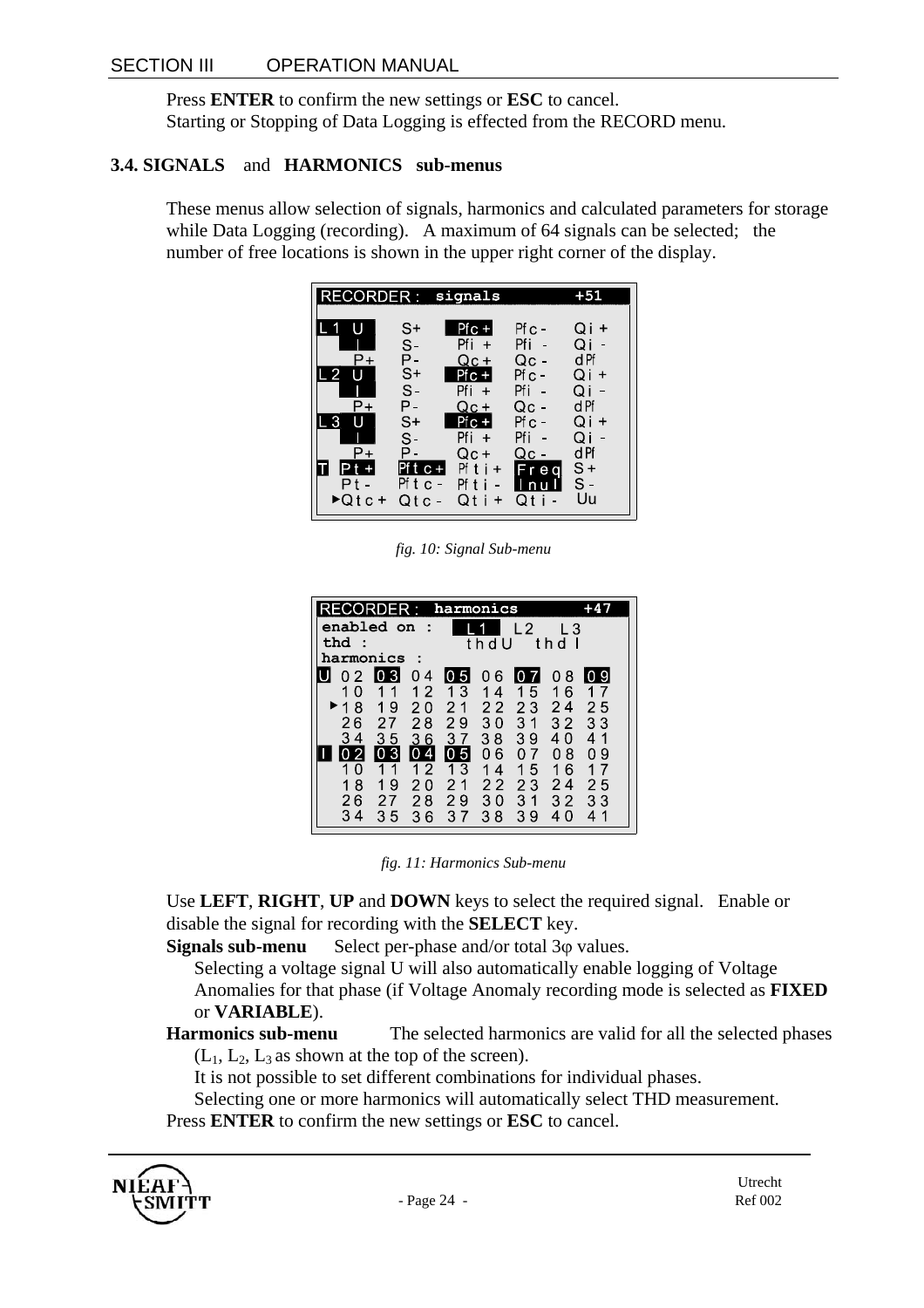#### **3.5. METER sub-menu**

This menu allows setting of various input parameters. These parameters are used for calculating the true rms values of all measured and calculated quantities, for scaling input signals and for synchronisation.

| <b>METER Configuration</b>                                                                    |              |  |
|-----------------------------------------------------------------------------------------------|--------------|--|
| Uinp. $k. (*)$ :<br>Irange $(1V)$ :<br>connection :<br>sync.freq : 50 Hz<br>sync.inpt. : auto | 1000A<br>4 w |  |

*fig. 12: Meter Configuration Sub-menu* 

Use the **UP** and **DOWN** keys to select the required parameter.

| $U_{\text{inp.K}}^{*}$ . $(*)$ | Scaling factor for voltage inputs.<br>This allows for external voltage transformers or dividers that may<br>be used and ensures that readings are related to the primary.<br>e.g. for $11kV/110V$ , the multiplication factor must be set to 100.<br>Use the LEFT and RIGHT keys to set $U_{\text{inp.K.}}$ (from 1 to 130).<br>Standard value is 1. |
|--------------------------------|------------------------------------------------------------------------------------------------------------------------------------------------------------------------------------------------------------------------------------------------------------------------------------------------------------------------------------------------------|
| $I_{range} (1V)$               | Scale factor for current inputs.<br>Defines the current equivalent to a 1V input signal.<br>Use the LEFT and RIGHT keys to set $I_{range} (1V)$ (1A to 24kA).<br>Standard value is 1000A.                                                                                                                                                            |
| NOTE:                          | Settings for $U_{\text{inp.K}}$ . and $I_{\text{range}}$ affect all displayed values<br>(powers, energies, harmonic components, etc).                                                                                                                                                                                                                |

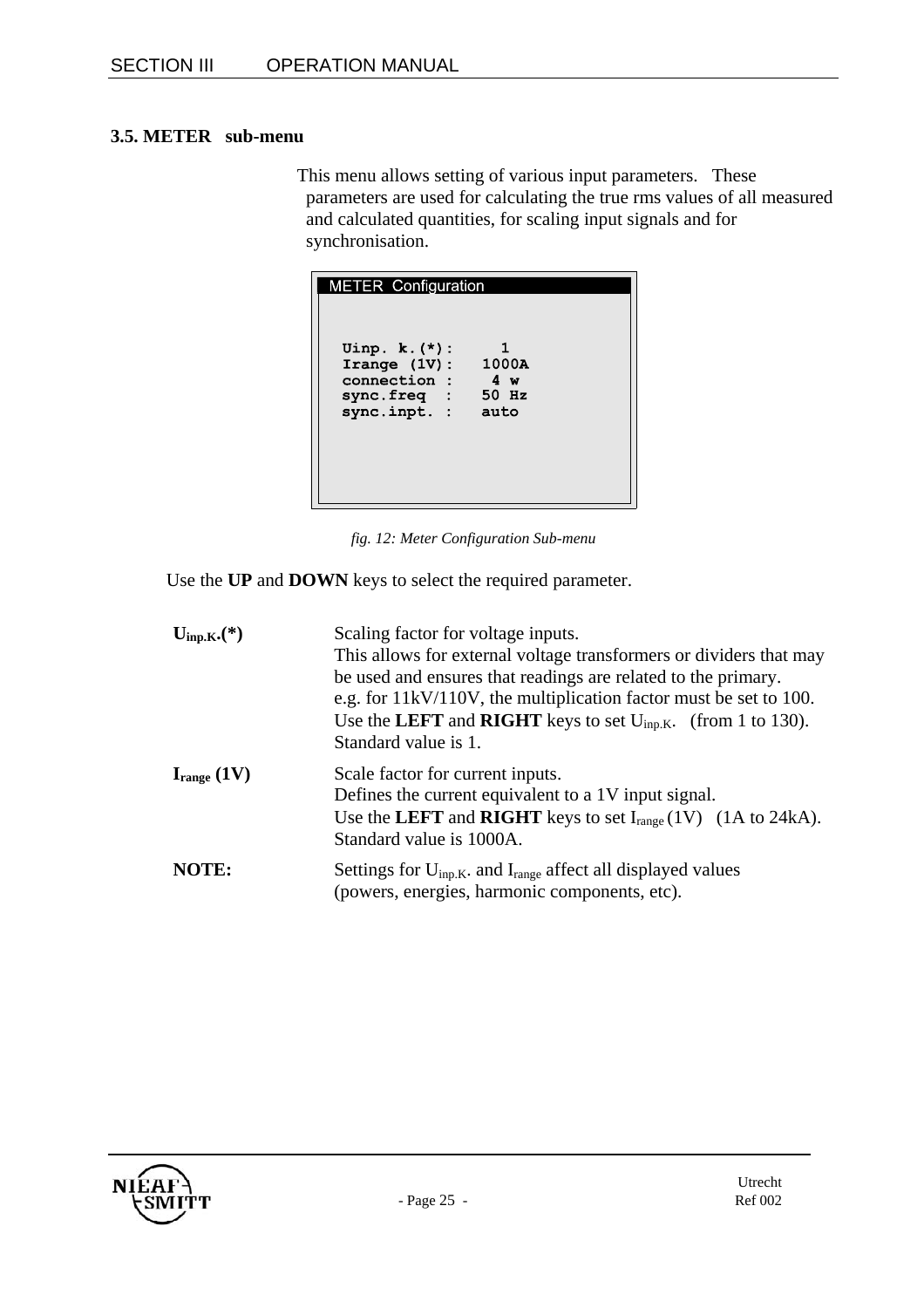| <b>Connection</b><br>systems: |    | Defines the method of connecting the Instrument to the $3\varphi$                                                                                                     |
|-------------------------------|----|-----------------------------------------------------------------------------------------------------------------------------------------------------------------------|
|                               | 4w | $3\varphi$ 4 wire system (with a Neutral conductor).<br>All voltage and current inputs are used.                                                                      |
|                               | 3w | $3\varphi$ 3 wire system (without Neutral conductor)<br>3 CTs used.                                                                                                   |
|                               |    | $AARON3\varphi$ 3 wire system (without Neutral conductor)<br>(also known as the '2 wattmeter method')<br>2 CTs used.                                                  |
| Sync.freq.                    |    | Default mains frequency for input cycle period/scanning.<br>It is ignored if the instrument detects a valid synchronisation<br>frequency on the selected sync. input. |
| Sync.inp.                     |    | Default synchronisation input.<br>Use fixed input $(L_1, L_2, L_3, I_1)$ for synchronisation or select AUTO<br>mode (automatic scanning for a valid sync. input).     |

Press **ENTER** to confirm new settings or press **ESC** to cancel.

### **4. RECORDER (Data Logging)**

Use this function to display the present data logging (recording) status and set the main Data Logging parameters.

Recording can be started or stopped from this screen.

To START or STOP Data Logging:

Press **SELECT** key. The password entry screen is opened. Enter the password.

After confirming the password, press **ENTER** to start or stop Data Logging (depending on current status).

If START is selected, the instrument checks the currently set recording parameters before starting to log data.

| rec stat: STOP<br>buf mode: READY (circ)                                |                                                               |
|-------------------------------------------------------------------------|---------------------------------------------------------------|
| lstart:AUTO<br>stop: MANUAL                                             | 18 05 1999 14 25:00<br>20 05 1999 10:38:10                    |
| statist: OFF<br>periods: 14<br>max: 2384<br>power off/on:<br>20 05 1999 | anomal:<br>$\sim$ 3<br>int pr: 60s<br>17s<br>remain:<br>2 – 4 |

*fig. 13: Recorder (Data Logging) Menu* 

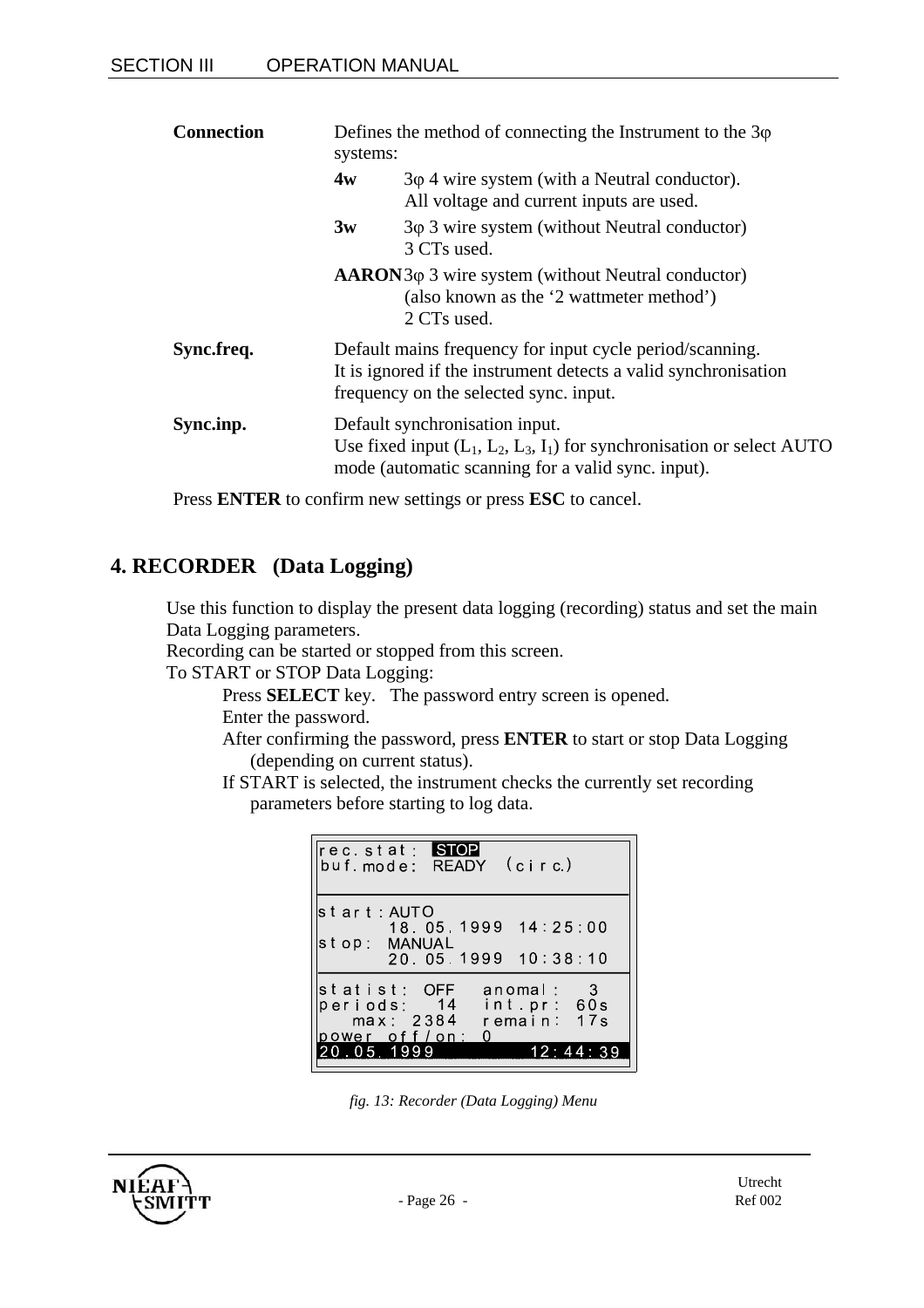| <b>SECTION III</b> | <b>OPERATION MANUAL</b>                    |                                                                                           |
|--------------------|--------------------------------------------|-------------------------------------------------------------------------------------------|
| rec.stat.          | Present recorder status:                   |                                                                                           |
|                    | <b>WAIT</b>                                | Recorder (in AUTO mode) is waiting for start date $\&$                                    |
|                    |                                            | time                                                                                      |
|                    | <b>RUN</b>                                 | Recorder is running                                                                       |
|                    | <b>STOP</b>                                | Recorder (in AUTO mode) has been stopped manually.                                        |
|                    |                                            |                                                                                           |
|                    |                                            | Recording aborted.                                                                        |
|                    | <b>COMPLETE</b>                            | Recording completed                                                                       |
| buf.stat.          | Present recorder memory status:            |                                                                                           |
|                    | <b>EMPTY</b>                               | No data in memory                                                                         |
|                    | <b>READY</b>                               | Data present; awaiting download                                                           |
|                    | <b>SAVED</b>                               | Data present; previously downloaded                                                       |
|                    |                                            |                                                                                           |
|                    | Buffer operating status/mode:<br>lin.      |                                                                                           |
|                    |                                            | Memory in Linear mode                                                                     |
|                    | circ.                                      | Memory in Roll-over mode                                                                  |
|                    | cir./laps                                  | Memory in Roll-over mode, current Lap number                                              |
| start:             |                                            | If the instrument is in <b>Rec. Wait</b> mode and the memory is empty, the                |
|                    |                                            | programmed START date & time is displayed.                                                |
|                    |                                            | If instrument is in <b>Rec.Run</b> mode, the actual recording start date $\&$ time (as    |
|                    |                                            | opposed to programmed) is displayed.                                                      |
| stop:              |                                            | If the instrument is in <b>Rec.Wait</b> or <b>Rec.Run</b> mode, the programmed STOP date  |
|                    | & time is displayed.                       |                                                                                           |
|                    |                                            | If the instrument is in <b>Rec.Stop</b> or <b>Rec.Complete</b> mode, the actual recording |
|                    |                                            | stop date & time (as opposed to programmed) is displayed.                                 |
|                    |                                            |                                                                                           |
|                    |                                            | Under certain circumstances, the instrument also displays the reason for                  |
|                    | stopping the recording:                    |                                                                                           |
|                    | <b>MANUAL BREAK</b>                        | Manual stop in AUTO stop mode                                                             |
|                    | END OF MEM.                                | Memory full (in linear memory mode)                                                       |
|                    |                                            |                                                                                           |
| statist.           |                                            | Statistical Analysis enabled (ON) or disabled (OFF).                                      |
| anomal.            |                                            | The number of detected and saved Voltage Anomalies.                                       |
|                    |                                            | If currently in a Voltage Anomaly, a blinking arrow points to the                         |
|                    | number.                                    |                                                                                           |
|                    |                                            | For Periodic Analysis, there are four further information lines:                          |
| periods.           |                                            | Number of recorded periods from start of data logging.                                    |
| int.pr.            | Current integration period (IP) in seconds |                                                                                           |
| max.               |                                            | Aprox max. number of periods that can be saved (in Linear Buffer mode only)               |
| remain             |                                            | Remaining time in the current integration period                                          |
|                    |                                            |                                                                                           |
| power              |                                            | $N^{\circ}$ of power ON/OFF events during the current recording period.                   |

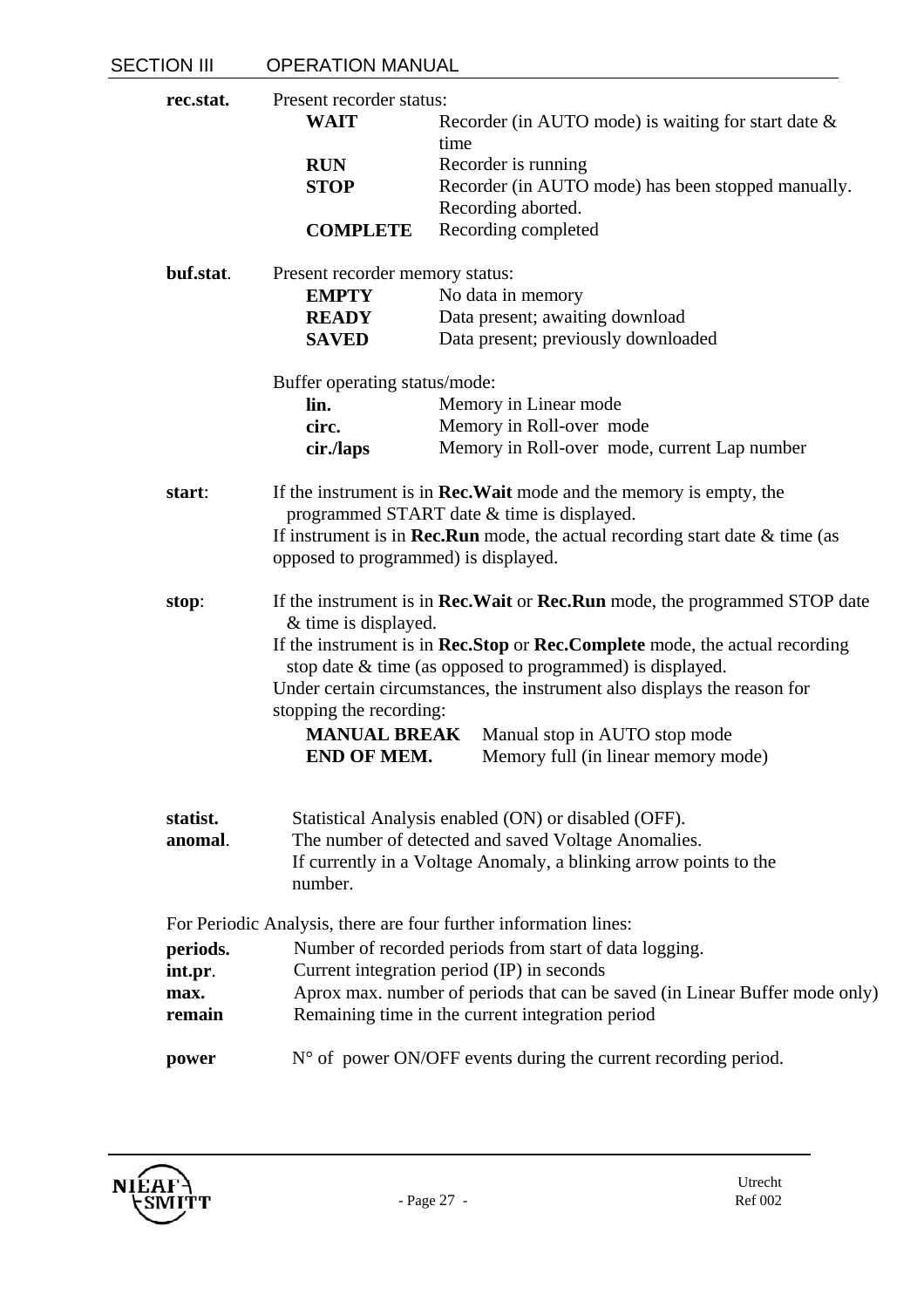### **5. ENERGY**

This function displays the various energy registers.

| 000000000000                  | kWh l                      |
|-------------------------------|----------------------------|
|                               | kVArh                      |
|                               | k VArh                     |
| SUBTOTAL                      |                            |
| EP: 000000000.0               | kWh                        |
| 000000000 0                   | k V A r h                  |
| EQ <sub>1</sub> : 000000000.0 | k V A r h                  |
| LAST IP                       |                            |
| 00000.0<br>$EP + :$           | kWh                        |
| 00000.0                       | k VArh                     |
| 00000.0                       | k VArh                     |
| $EP - : 0000000$              | kWh .                      |
| EQc - : -<br>0.0000.0         | k VArh                     |
| EQI-: 00000 0                 | kVArh                      |
|                               | 000000000.0<br>000000000.0 |

*fig. 14: Energy Registers* 

| <b>Top three lines:</b>    | <b>Total</b> cumulative registers of |                    |
|----------------------------|--------------------------------------|--------------------|
| Active energy              |                                      | $Ep$ in kWh        |
| Reactive capacitive energy |                                      | <b>EQC</b> in kvar |
| Reactive inductive energy  |                                      | <b>EQi</b> in kvar |

| ■ SUBTOTAL lines: Subtotal cumulative registers of |                    |
|----------------------------------------------------|--------------------|
| Active energy                                      | $Ep$ in kWh        |
| Reactive capacitive energy                         | <b>EQC</b> in kvar |
| Reactive inductive energy                          | <b>EQi</b> in kvar |

To reset the Total and / or Subtotal registers:

- 1. Press **SELECT** key. The password entry screen is opened.
- 2. Enter the password
- 3. After confirming the password, press **ENTER** to reset the **Subtotals** or **ESC** to quit.
- 4. After resetting subtotals, press **ENTER** to reset the **Totals** or **ESC** to quit.
- LAST IP lines: Display energy in last integration period (if data logging is active):

| Active positive energy              | $Ep+$ in kWh   |
|-------------------------------------|----------------|
| Reactive positive capacitive energy | $EQc+$ in kvar |
| Reactive positive inductive energy  | $EQi+$ in kvar |
| Active negative energy              | $Ep+$ in kWh   |
| Reactive negative capacitive energy | $EQc+$ in kvar |
| Reactive negative inductive energy  | $EQi+$ in kvar |

NOTE: At least one signal from Signal Sub-menu (*fig. 10*) and Periodics ON from Configuration Sub-menu (*fig. 9*) must be selected.

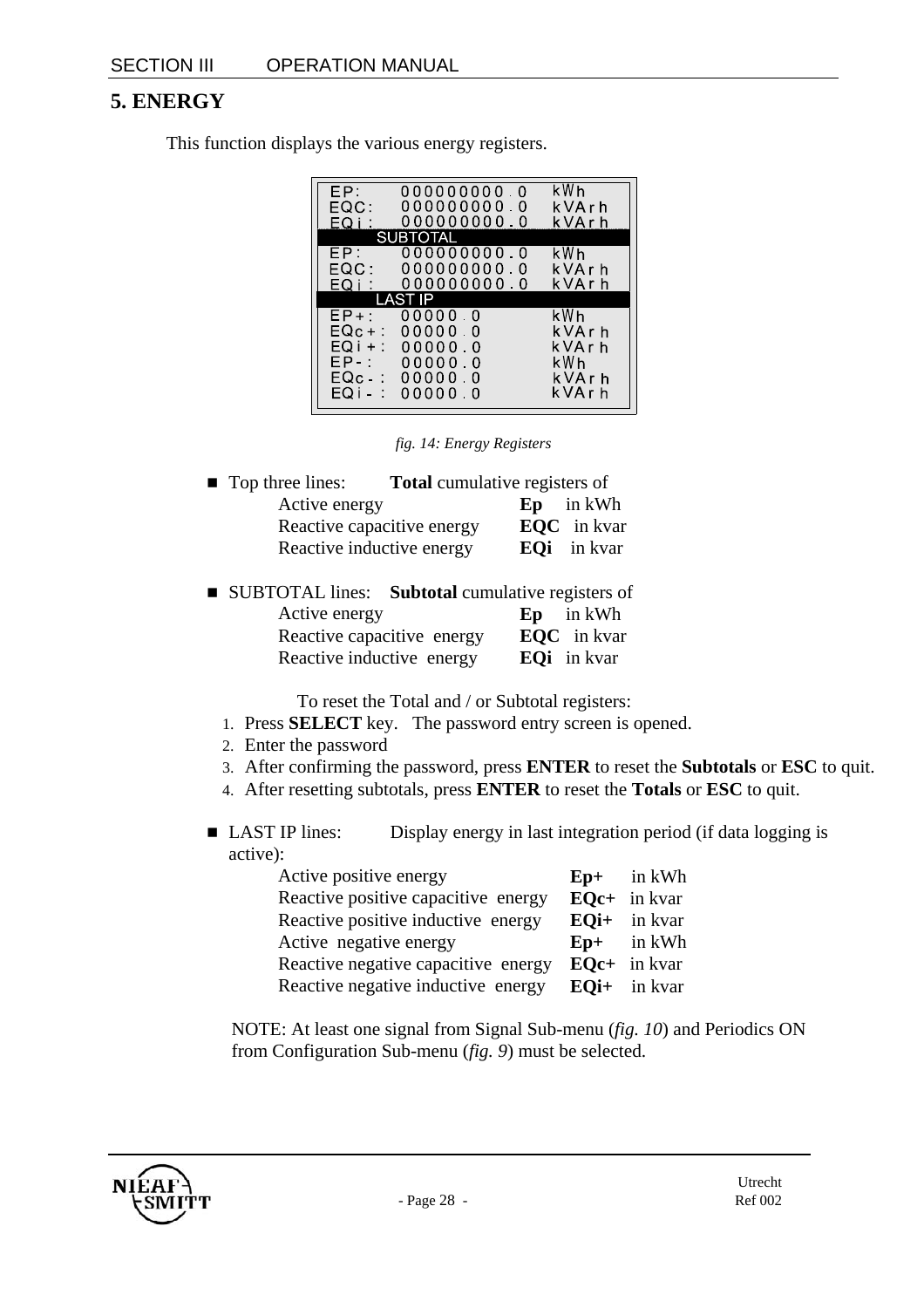### **6. SPECTRUM (Harmonic Analysis)**

This function displays the results of Fast Fourier Transformation (FFT) calculations, both as values and in graphic mode.

Graphs are auto scaled in order to ensure maximum resolution.

The top line provides information on the selected input  $(U_1, I_1, U_2, I_2, U_3, I_3)$ , its absolute value and the synchronisation frequency.

The bottom line provides details of the selected harmonic component and its absolute and percentage values. The equivalent bargraph is identified by a blinking cursor.



*fig. 15: Harmonic Analysis* 

Use **LEFT** and **RIGHT** keys to select the required bargraph, and the **SELECT** key to choose the required input signal  $(U_1, I_1, U_2, I_2, U_3, I_3)$ .

### **7. METER**

This function displays the basic measured quantities  $(AC)$  in the 3 $\varphi$  system. The display format and legends (V, kV, A, kA, W, kW, MW, etc…) are automatically selected appropriate to the measured values. The following quantities are displayed:

Phase rms voltage  $(U_1, U_2, U_3)$ .

Phase rms current  $(I_1, I_2, I_3)$ .

Per phase signed active ,apparent and reactive powers  $(\pm P, \pm S, \pm Q)$ .

Power Factors with indication of direction (capacitive or inductive).

Phase angle between voltage and current.

rms phase to phase voltage  $(V_{1-2}, V_{2-3}, V_{3-1})$ .

Total 3 $\varphi$  signed active, apparent and reactive powers. ( $\pm P_t$ ,  $\pm S_t$ ,  $\pm Q_t$ )

Total 3ϕ Power Factor with indication of direction (capacitive or inductive).

System frequency.

Current in neutral conductor, rms value.

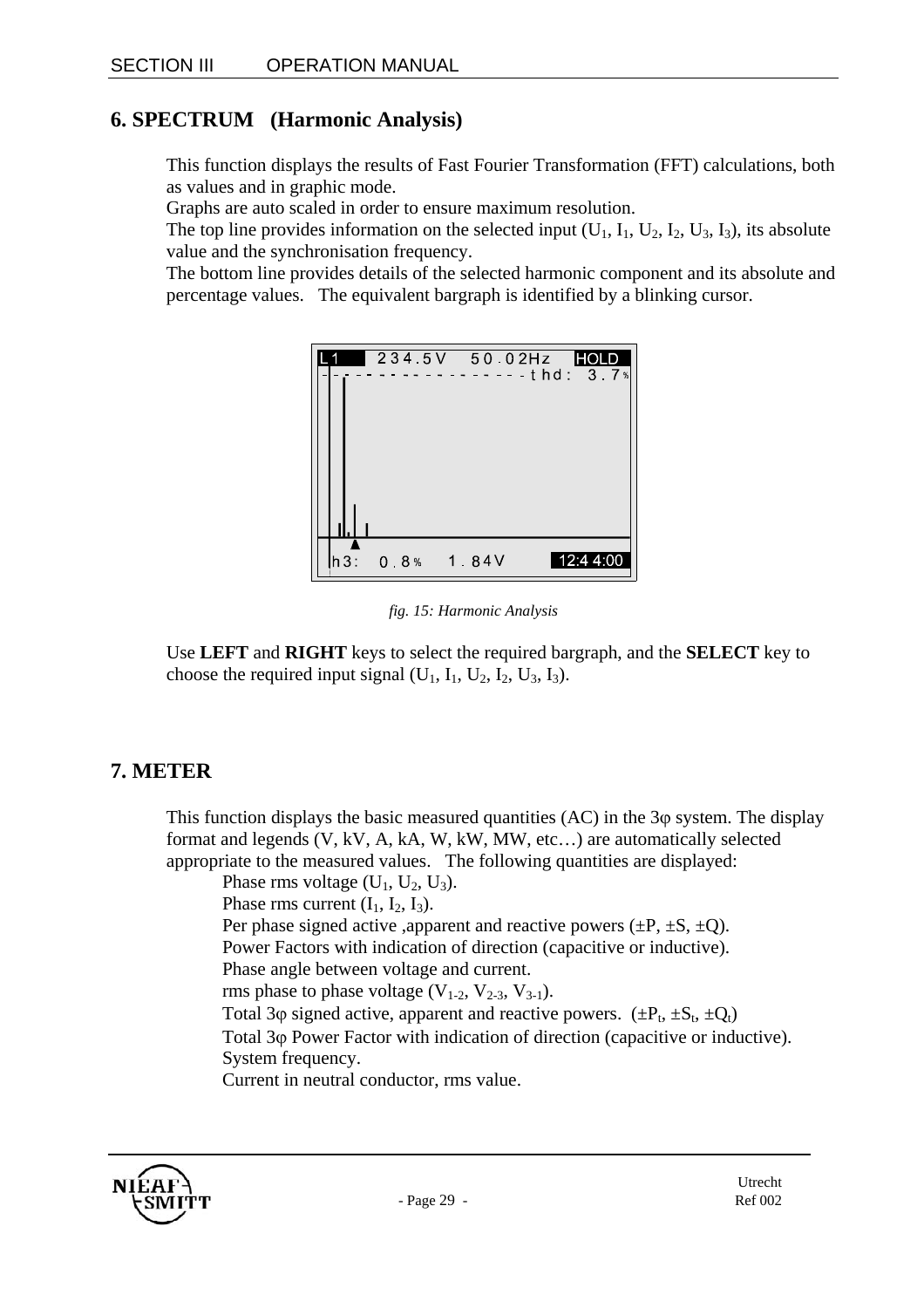#### SECTION III OPERATION MANUAL

| L 1 : 1              | L 2 : L     | L3: HOLD               |
|----------------------|-------------|------------------------|
| 234 5                | 234 5       | $234 \quad 5 \quad V$  |
| 8543                 | 8543        | 8543 A                 |
| 132.22<br>Ρ:         | 132.22      | 132.22 kW              |
| ${\tt S}$ :<br>20033 | 200.33      | 200.33kVA              |
| -150.49<br>O.        | 150.49      | $150.49$ kVAr          |
| 0.66c<br>Pf:         | 066с        | 0.33i                  |
| $\Phi$ :<br>0.72     | 0 7 2       | 0 7 2                  |
| IUu :                | 407 6 407 6 | 407.6<br>V             |
|                      |             | TOTALS: SEQ:123 - Pow? |
| $Pt$ :<br>400.44     | k W         | Fr:50 02 Hzl           |
| 554.22<br>$St$ :     | kVA l       | In: 7.3<br>A           |
| 383.15<br>O f :      | kVAr        | Pft: 0 72i             |
| 20 05 1999           |             | 18:44:00               |
|                      |             |                        |

*fig. 16: Meter Display Screen* 

**Note:** In 3ϕ systems with a 3wire connection, the Instrument does not display values for the  $3<sup>rd</sup>$  phase.

The central (TOTALS) line may then display two additional messages:

**seq?** When three phase system is not connected in the correct phase sequence  $(L_1-L_2-L_3)$  $L_3$ ).

**pow?** When active power in one or more phase is negative.

**Note:** Frequency will be displayed in inverse if the instrument is unable to find a valid sync. input. The default sync. frequency (as defined elsewhere) is used.

### **8. SCOPE (Oscilloscope Function)**

This function provides signal waveform displays together with summary details of the signal. The displayed signals are auto-scaled to suit the display, and may vary dependant on the total harmonic distortion.

The top line provides information about the selected input  $(U_1, I_1, U_2, I_2, U_3, I_3)$ , its value and the synchronisation frequency.



*fig. 17: Scope Display without display of additional information* 

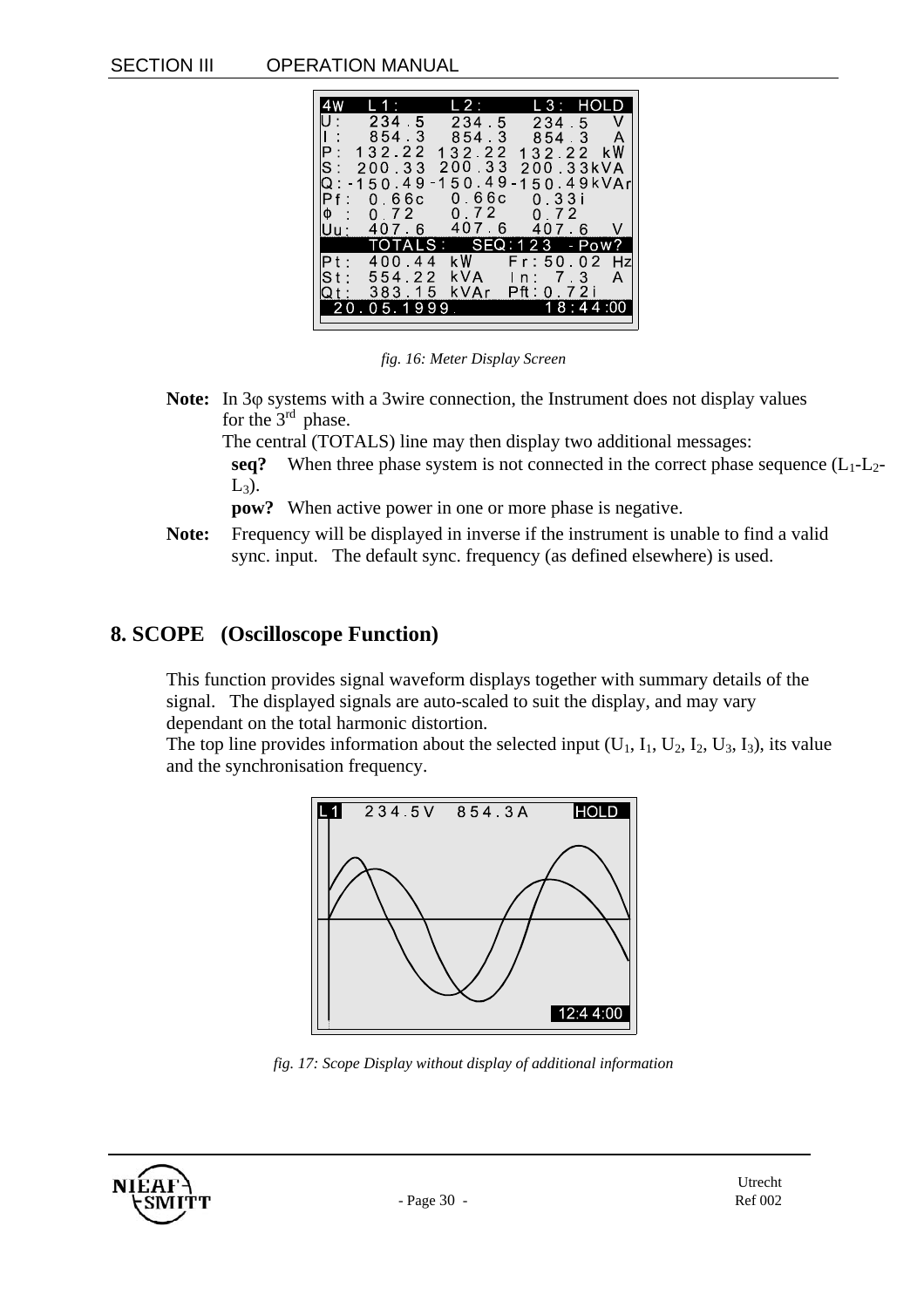Use the **SELECT** key to toggle between the signal display options  $(L_1, L_2, L_3, 3U, 3I, L_1...)$ . Display of additional information is controlled by toggling the **ENTER** key.

To scale voltage waveforms: Use **LEFT** or **RIGHT** keys To scale current waveforms: Use **UP** or **DOWN** keys



*fig. 18: Scope Display with display of additional information* 

### **9. Frequency and overload information METER, SCOPE and SPECTRUM screens**

The synchronisation frequency is measured on the input selected in the meter configuration menu  $(L_1, L_2, L_3$  or  $I_1$ ). If no valid frequency can be detected (after software filtering) the Instrument will, if in AUTO mode, scan the other channels for signal that could be used for synchronisation. If no stable frequency signal can be found, the Instrument will use the default (50-60Hz) frequency selected in the METER configuration menu and display this frequency value in inverse.

If an input overload is detected (voltage input  $> 550V$  ac or current input  $> 2 V$  ac), or if there is a peak over-range (770V for voltage inputs and 2.5V for current), this will be indicated on the instrument display by a black arrow pointing to the particular input.

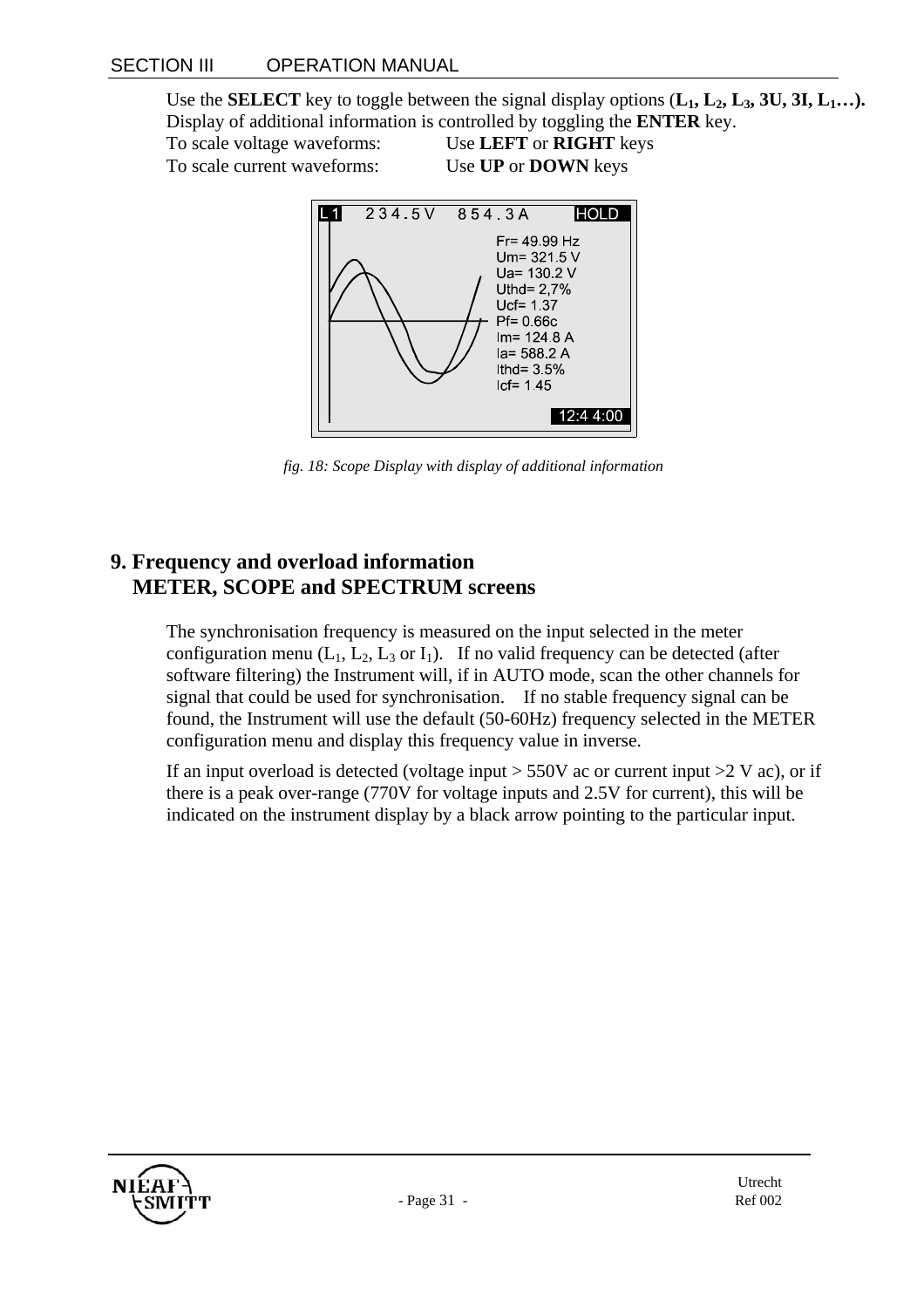### **SECTION IV CONNECTION TO POWER SYSTEMS**

**Warning This Instrument requires connection to dangerous voltages**



This instrument can be connected to the 3ϕ system in 3 ways:

- 3 $\phi$  four wire system  $L_1, L_2, L_3, N; I_1, I_2, I_3$
- 3 $\varphi$  three wires system  $L_{12}$ ,  $L_{23}$ ,  $L_{31}$ ;  $I_1$ ,  $I_2$ ,  $I_3$

 $\bigwedge$ 

• Aaron (2 wattmeter) 3 $\omega$  connection L<sub>12</sub>, L<sub>32</sub>, I<sub>1</sub>, I<sub>2</sub>

*The actual connection scheme must be defined in METER Configuration menu (see fig 19 below).*

| <b>METER Configuration</b>                                                                              |    |
|---------------------------------------------------------------------------------------------------------|----|
| Uinp. $k. (*)$ :<br>Irange $(1V)$ : 1000A<br>connection : 4 w<br>sync.freq : 50 Hz<br>sync.inpt. : auto | 1. |

*fig. 19: Meter Configuration Menu* 

Use **LEFT** and **RIGHT** keys to select the appropriate connections scheme.

When connecting the instrument, it is essential that both current and voltage connections are correct. In particular, the following rules must be observed:

#### • **Current Clamp-on CTs**

The arrow marked on the Current Clamp-on CTs must point in the direction of current flow, from supply to load.

If a Clamp-on CT is connected in reverse, the measured power in that phase would normally appear negative.

• **Phase Relationships** 

The Clamp-on CT connected to current input connector  $I_1$  **MUST** be measuring the current in the phase to which the voltage probe from  $L_1$  is connected.

Wiring connections are shown in *fig. 20*, *fig. 21* and *fig. 22* below.

On systems where the voltage is measured on the secondary side of a voltage transformer (say 11 kV / 110 V), a scaling factor taking account of that voltage transformer ratio must be entered in order to ensure correct measurement (see Section III 3.2.5 METER Configuration).

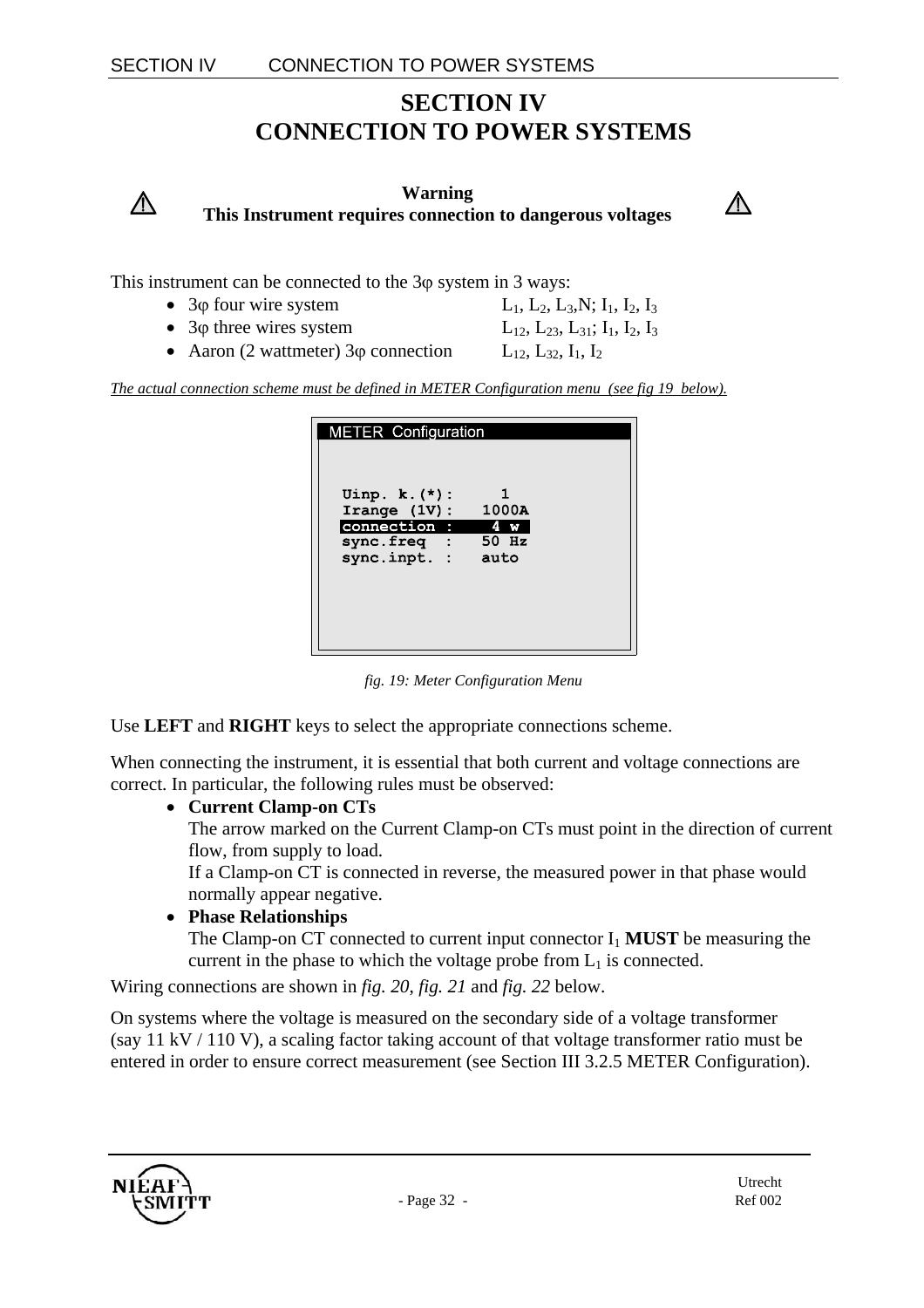1. 3ϕ 4 wire system (with Neutral conductor)



*fig. 20: 3*ϕ *4 wire system* 

2.  $3\varphi$  3 wire system with 3 CTs (no Neutral conductor)



*fig. 21: 3*ϕ *3 wire system with 3 CTs* 

3. 3ϕ 3 wire system with 2 CTs (2 Wattmeter connection)



*fig. 22: 3*ϕ *3 wire system with 2 CTs (2 Wattmeter connection)* 

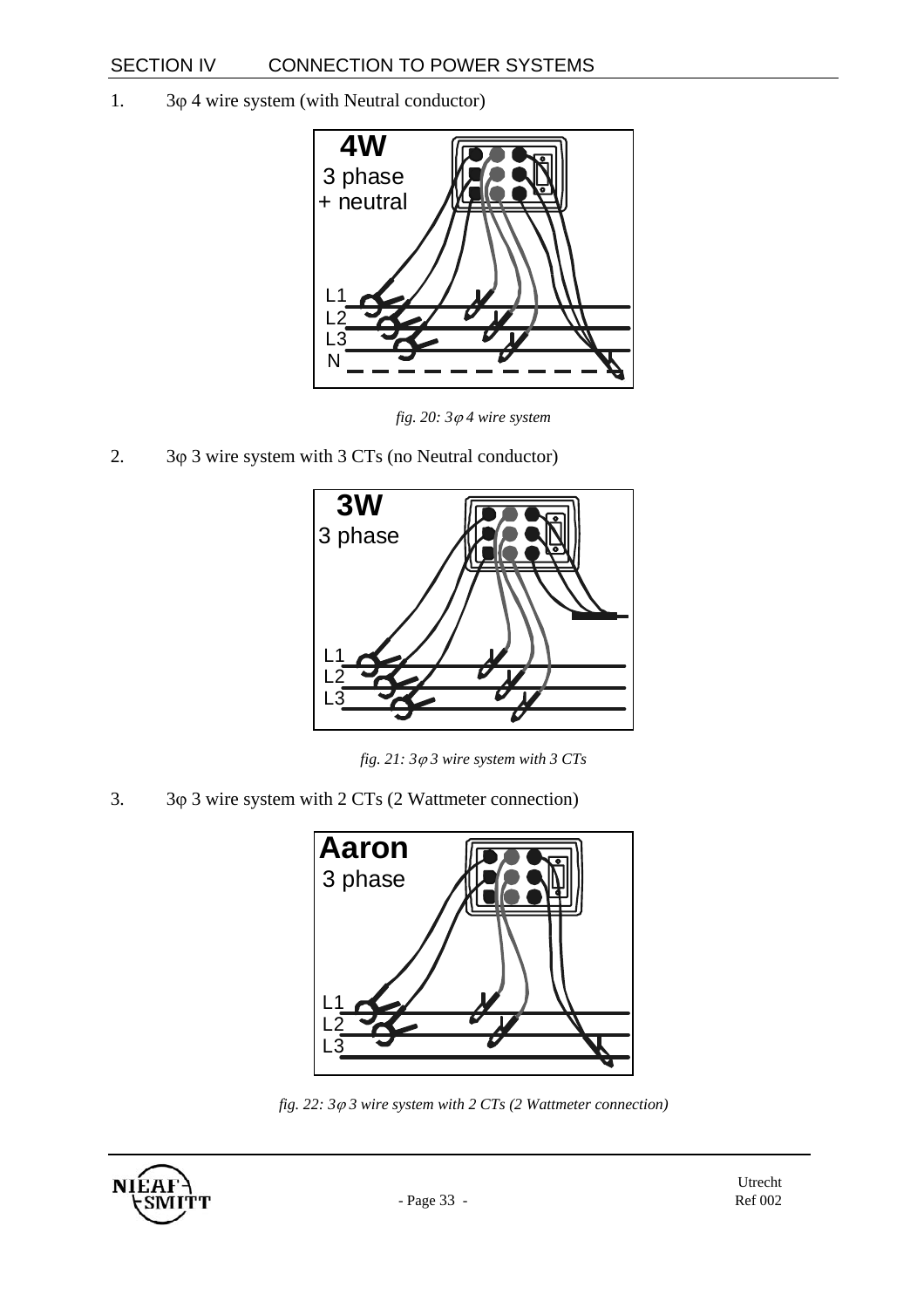



*fig. 23: Connecting to existing CTs on a high voltage system* 

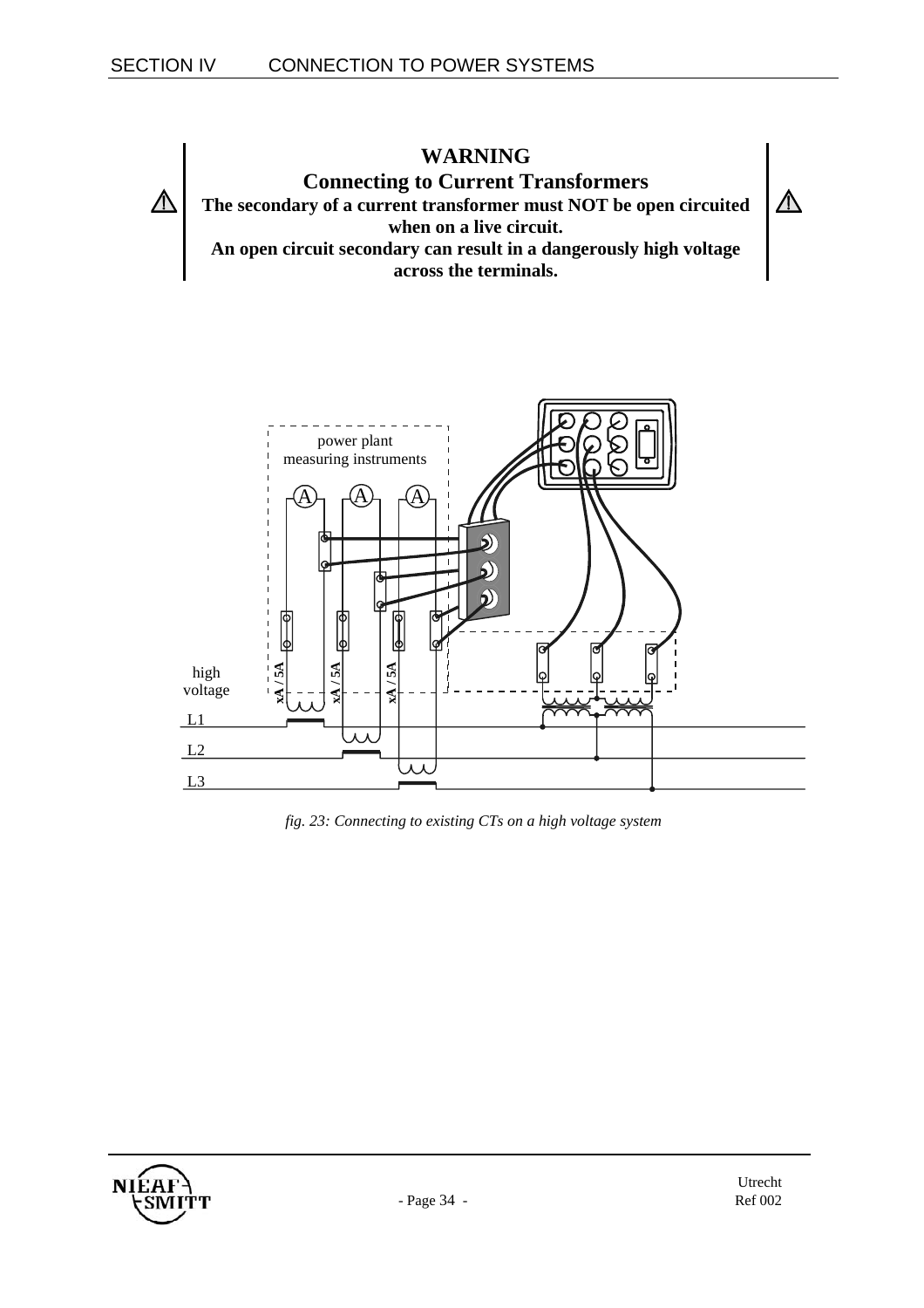### **SECTION V PC software**

The Power Harmonic Analyser is supplied complete with a powerful suite of Windows software that can be used for:

- Configuring the Instrument
- Setting measurement parameters
- Download of recorded data
- Off-line analysis of recorded data
- On-line capture and analysis of current voltage and power signals.

The software also provides the necessary tools to allow measured data etc to be included in various reports.

The Minimum requirement for running the software is the ability of the PC to run Windows 3.1.

| Power Harmonic analyser v0.1<br>Data Config Help<br>File                       |                                          |                                                        |
|--------------------------------------------------------------------------------|------------------------------------------|--------------------------------------------------------|
| $\sqrt{\frac{2}{\sqrt{2}}}$<br><b>Download</b><br><b>Settings</b><br>Open file | <b>Direct</b><br><b>Analysis</b><br>Link | Remote<br>Remote<br><b>Start</b><br><b>Stop</b><br>.≁. |
| <b>FILE INFO</b>                                                               | <b>INSTRUMENT INFO</b>                   |                                                        |
| Name: 99_06_15.MDT                                                             | Instr:                                   | Status:                                                |
| From: 15.06.1999. 23:32:00.                                                    | S/N:                                     | Remained:                                              |
| 15.06.1999. 07:52:50<br>To:                                                    | Mem:                                     | Start:                                                 |
| Rec: sta, per                                                                  | FW ver.:                                 | Stop:                                                  |
| Sign: 36                                                                       | Last cal:                                | Integr. per:                                           |

*fig. 24: Basic opening screen* 

The Basic opening screen is the starting point for all actions. It provides general information about the Instrument and - by clicking on 'toolbar buttons' or selecting pull-down menus - access to all functions. The buttons provide access to:

- Download of data
- Setting Instrument configuration parameters
- Analysis of downloaded or previously saved data
- Direct Link Operating on-line with the Instrument
- Data Logging START/STOP

To set the instrument configuration parameters, double click on **Settings**; the programme will download current settings from the instrument and display them on the screen.

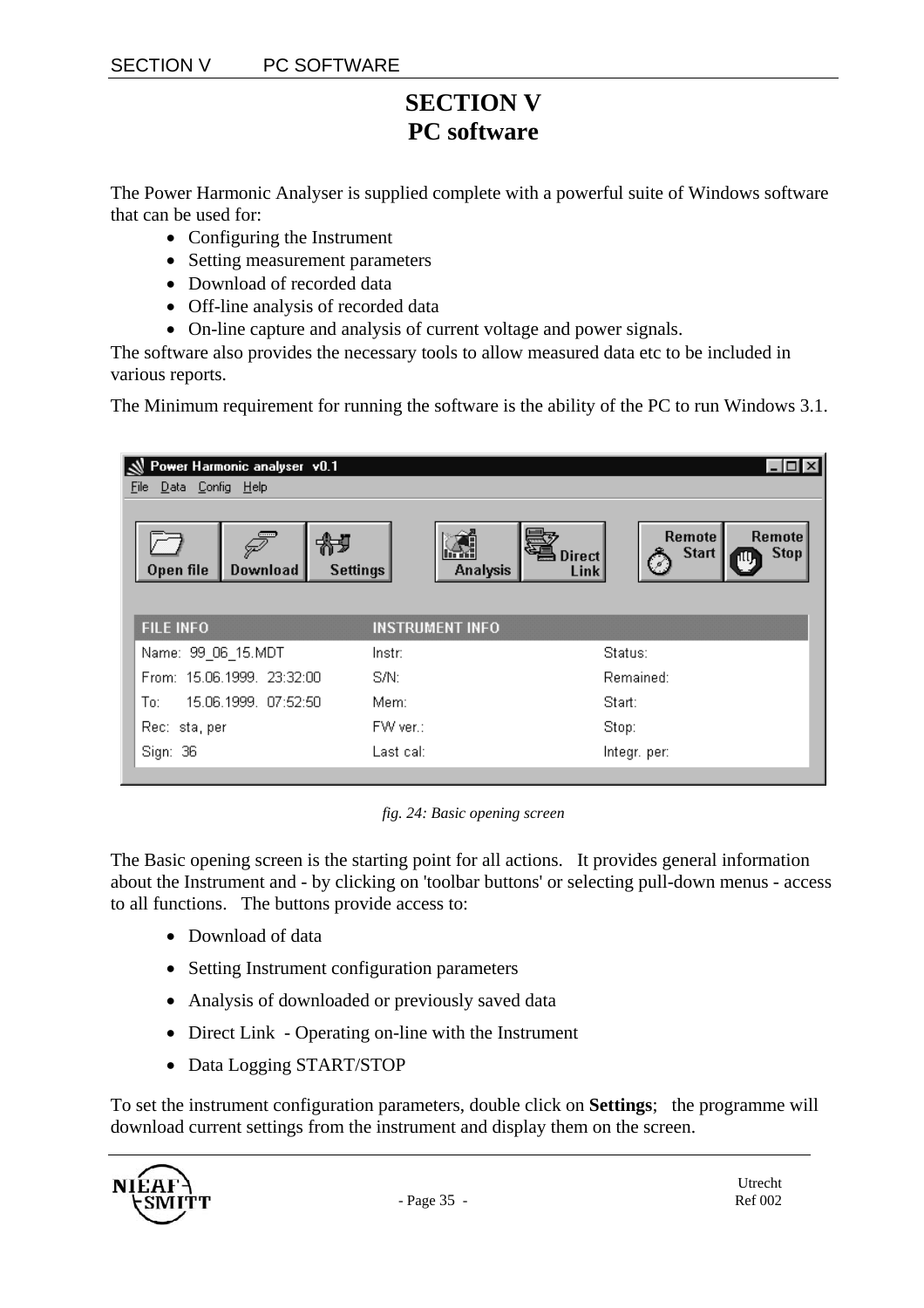### **1. INSTRUMENT SET-UP**

| Manufacturer               |                                    |
|----------------------------|------------------------------------|
| Type of instrument         | MI 2092                            |
| Serial number              | 99080133                           |
| User note                  | .<br>This is default header        |
| Connection                 | 4 wires                            |
| Power sub Ip               | 1                                  |
| Selected signals           | 42                                 |
| Progr. start time          | MANUAL                             |
| Progr. end time            | MANUAL                             |
| Frequency (Hz)             | 50                                 |
| U nominal $(\vee)$         | 230 O                              |
| Main int. period (s)       | 1                                  |
| Anomalies                  | VAR, avg time 1s, (LL: 2%, HL: 2%) |
| Recording                  | statistics, periodics, anomalies   |
| Memory type                | circular                           |
| U factor                   | 1                                  |
| I range (A)                | 1000                               |
| Instrument baud rate 57600 |                                    |
| Sync. input                | auto                               |

*fig. 25: Instrument settings screen* 

To change default values, double click on the specific field and select between the available options:

- **User note** This field is available for entry of any text: Name, Survey Reference, etc. Text in this field is used just as note of separate data file and is not used for creating final outprints.
- **Connection** Select the System Connection. (Aaron is a 3 wire measurement with 2 CTs)

| <b>Connection</b> |  |
|-------------------|--|
| $G$ 4 wires       |  |
| $\bigcap$ 3 wires |  |
| $\Gamma$ Aaron    |  |
|                   |  |
| Cancel            |  |

*fig. 26: Connection screen* 

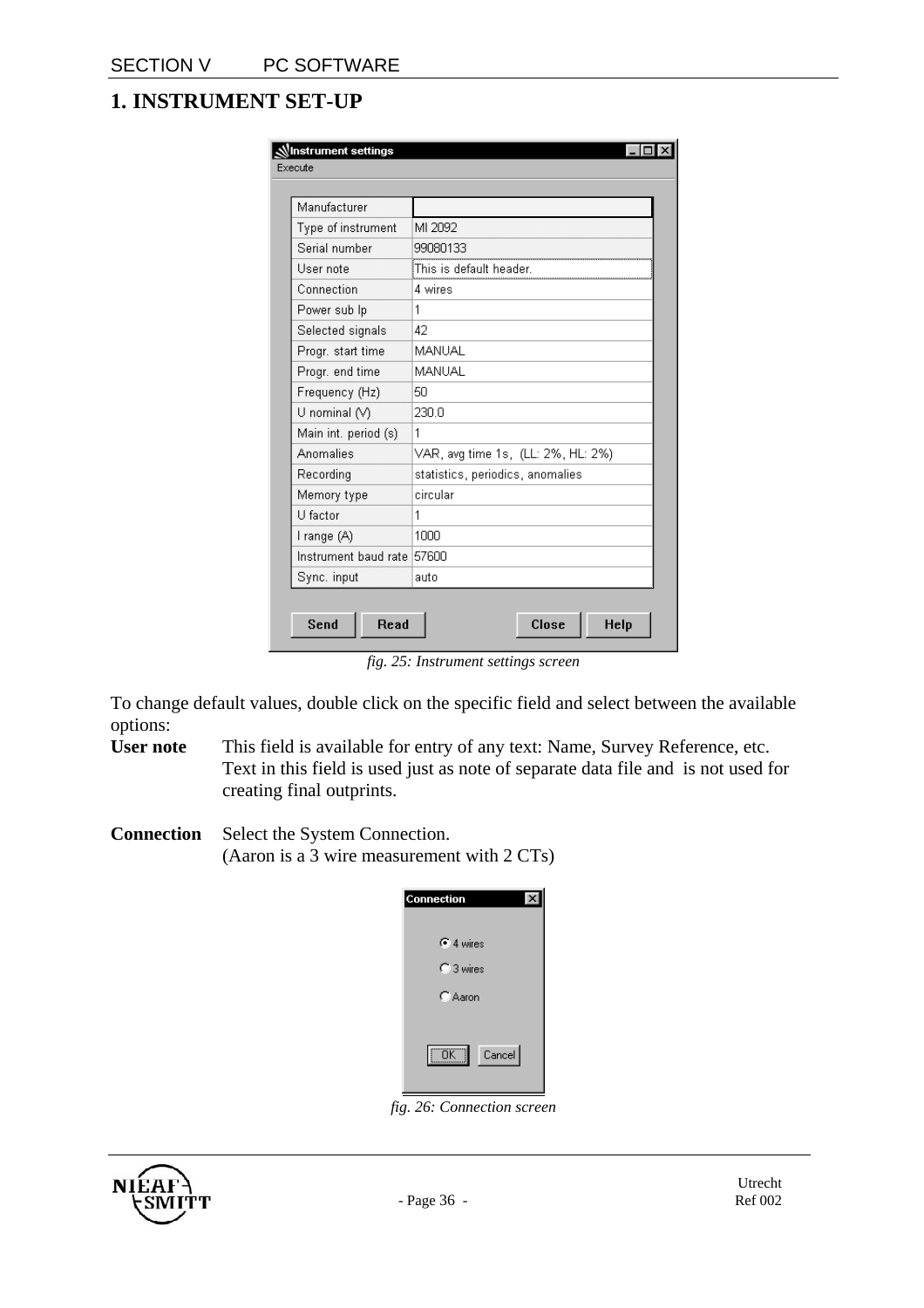#### **Power sub-ip (sub-interval)**

Increment / Decrement the value using PgUp / PgDown keys.



*fig. 27: Instruction screen* 

**Selected signals** From the list of available signals, select those signals, which you require to be logged, recorded and analysed.

To select a signal, click the left mouse button on the selected parameter.

#### $| \Box \Box | \times |$ **NList of signals** Phase 1 Phase 2 Phase 3 Total U harm I harm Harm. are selected for:  $1 h2$  $\blacktriangle$  $\sqrt{ }$  Phase 1  $\mathsf{I}3$  $|1$  $12$  $U<sub>h3</sub>$ thdU3  $U<sub>h4</sub>$  $1<sub>h4</sub>$  $\sqrt{ }$  Phase 2 thd<sub>13</sub>  $U<sub>h5</sub>$  $1<sub>h5</sub>$ thd<sup>[2</sup>  $\Box$  Phase 3 dPf1 dPf2 dPf3 Freq  $U$  h<sub>6</sub>  $1 h6$  $U12$ U23 U13 I null U<sub>h7</sub>  $1 h7$  $S1+$  $S2+$  $S3+$  $U$  h<sub>8</sub>  $1<sub>h8</sub>$  $St+$  $S1 S2 S3 St U<sub>h9</sub>$  $1<sub>h9</sub>$  $P1+$  $P3+$  $P2+$  $Pt +$  $U h10$ 1h10 Selected signals: 11  $P1-$ P2-P3-Pt- $U<sub>h11</sub>$  $1h11$ Pf1c+  $Pf2c+$ P<sub>f3c+</sub> Pftc+  $U<sub>h12</sub>$ 1h12 Pf1i+ Pf2i+ P<sub>f3i+</sub> U h13 1h13 Pfti+ Pf2c-P<sub>Bc</sub> U h14  $1h14$ Pf1c-Pftc-Pf1i-Pfti-Pf2i-P<sub>f3i</sub>-U h15 1h15  $Q1c+$  $Q2c+$  $Q3c+$  $Qtc+$ U h16 1h16  $Q1i+$  $Q3i+$  $Q2i+$ U h17 Qti+ 1h17 Q1c- $Q2c-$ Q3c-Qtc-U h18  $1h18$ OK Help Q1i-Q2i-Q3i-Qti-U h19 1h19

*fig. 28: Data Logging Signal Selection screen* 

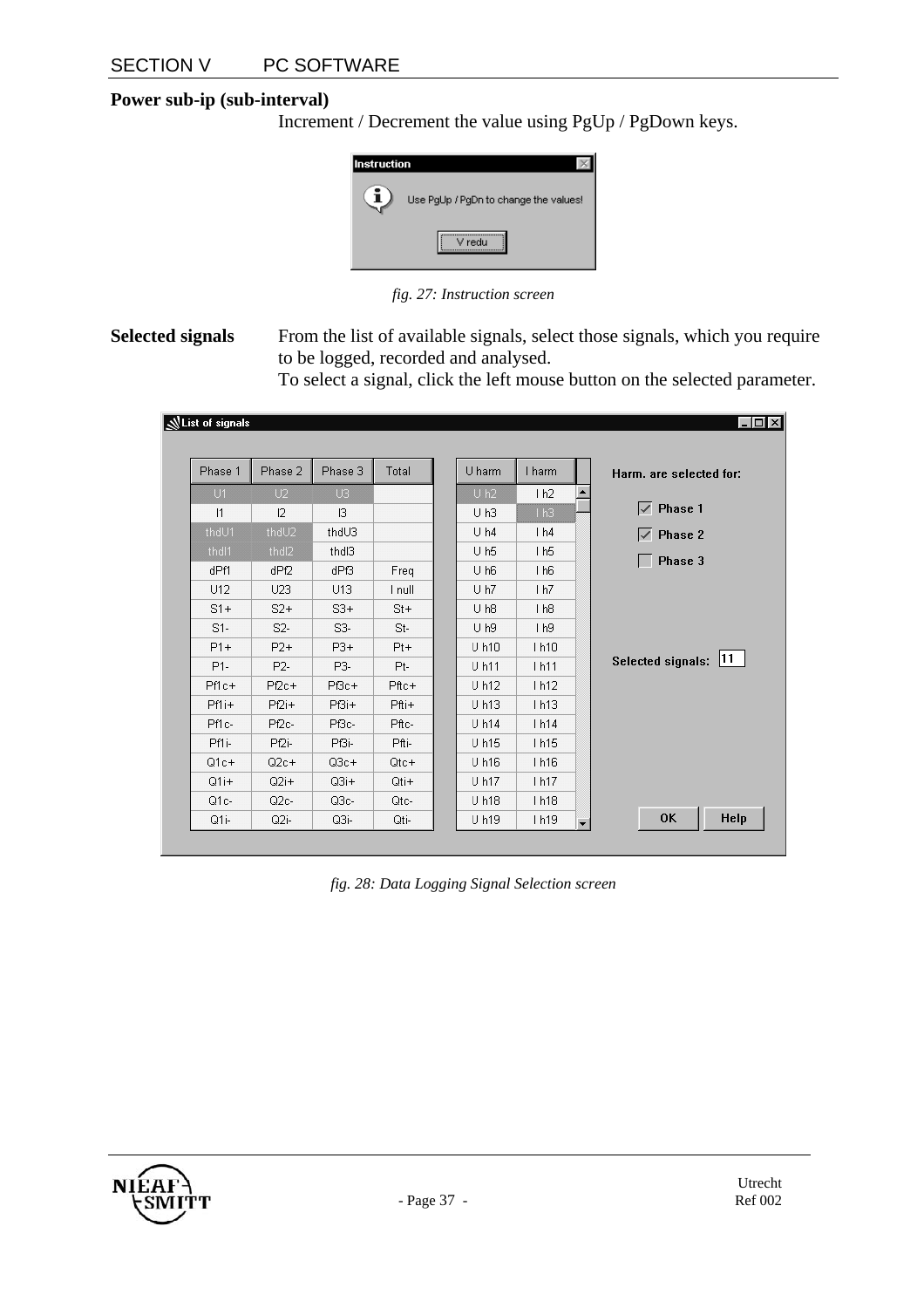#### **Programme start time Programme stop time**

Select either Manual or Automatic recording START / STOP.

| <b>Time and date</b> | $\sqrt{2}$                        |
|----------------------|-----------------------------------|
| Min<br>Hour<br>同可    | Year<br>Mon<br>Day<br>ाज जन<br>同时 |
| <b>V</b> MANUAL      | Cancel<br>ΠK                      |

*fig. 29: Time & Date Set-up screen*

**Frequency (Hz)** To toggle between 50Hz and 60Hz, double click on the Frequency field.

#### **U nominal (V) (Nominal Voltage)**

Increment / Decrement the value using PgUp / PgDown keys.

#### **Main Integration period**

Increment / Decrement the Integration Period using PgUp / PgDown keys.

#### **Anomalies settings**

Select between Fixed and Variable Nominal Voltage. Set Lower and Upper limit (with reference to the Nominal Voltage).

| Anomalies settings                             |
|------------------------------------------------|
|                                                |
|                                                |
| $\Gamma$ Fixed                                 |
| 17<br>C Variable with average time<br>Ś.       |
|                                                |
| 15<br>% under nominal voltage.<br>Low limit is |
| 15<br>% over nominal voltage.<br>High limit is |
|                                                |
|                                                |
| $-\overline{n}$ K $-$<br>Help<br>Cancel        |
|                                                |

*fig. 30: Voltage Anomaly Set-up screen* 

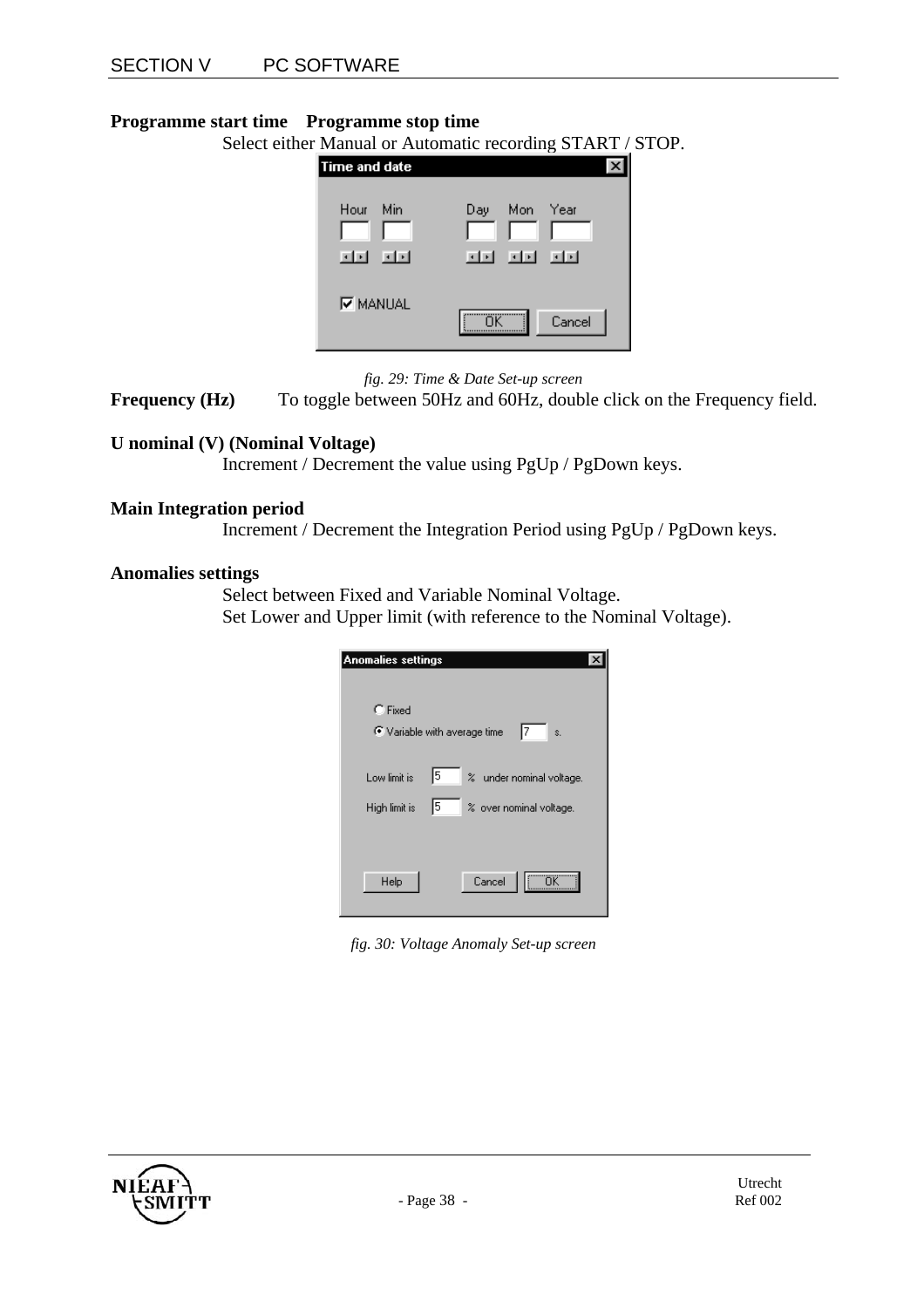**Recording** Select the type of Data Analysis required.

| Recording                                 |  |
|-------------------------------------------|--|
| $\nabla$ statistics<br>$\nabla$ periodics |  |
| $\nabla$ anomalies                        |  |
| OΚ<br>Cancel                              |  |
|                                           |  |

*fig. 31: Recording Set-up screen* 

 $\overline{\phantom{a}}$ 

**Memory type** Toggle between Circular and Linear memory mode by double clicking on the field.

#### **U factor (Voltage Transformer Ratio)**

Increment / Decrement the value using PgUp / PgDown keys.

#### **I range (A) (Scale Factor for the Current Transformers)**

Increment / Decrement the value using PgUp / PgDown keys.

#### **Instrument Baud Rate**

Increment / Decrement the value using PgUp / PgDown keys.



*fig. 32: Baud Rate Set-up screen* 

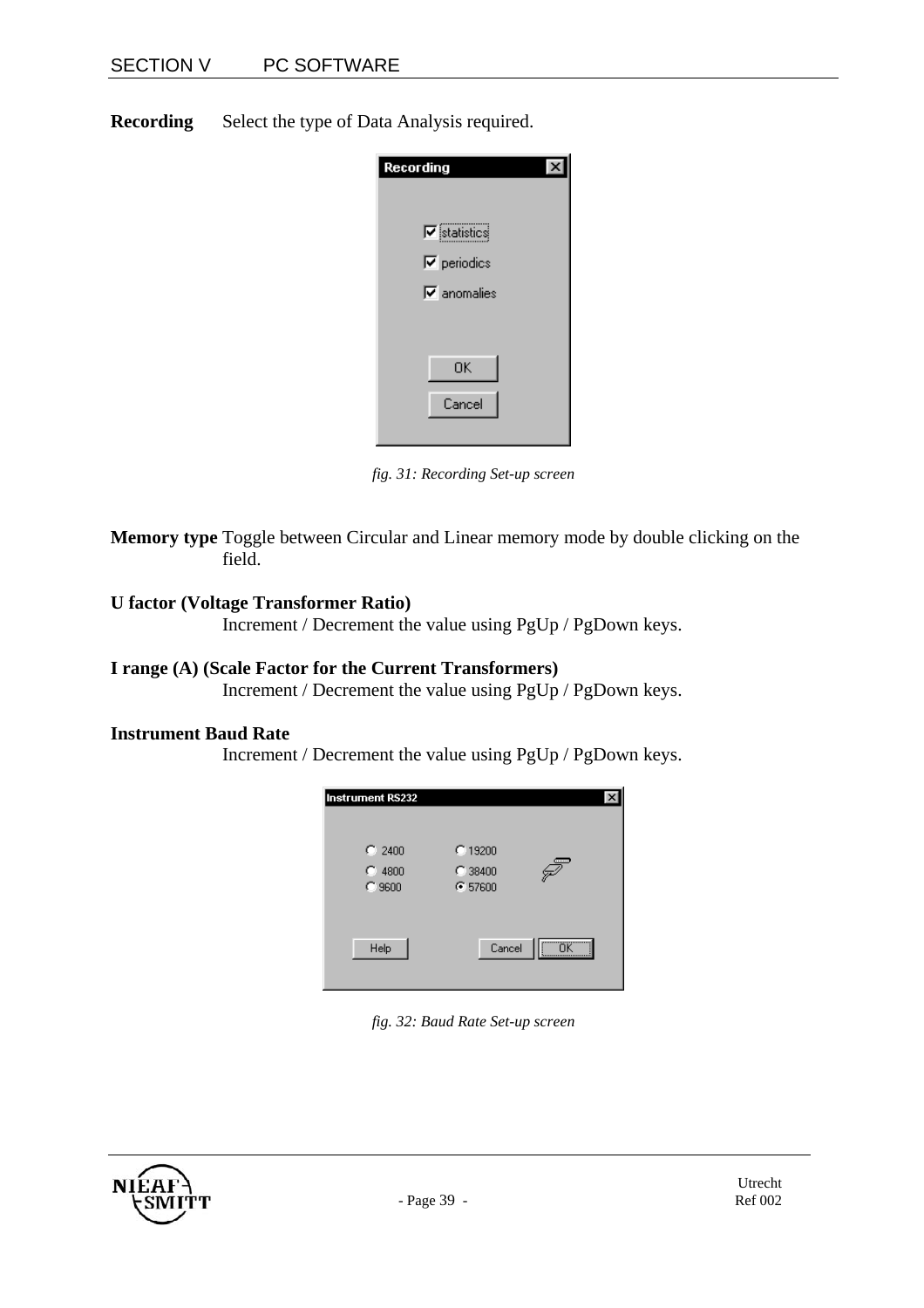#### **Sync Input (Frequency Synchronisation Input)**

Increment / Decrement the value using PgUp / PgDown keys.

**Send** Button Click on the **Send** button to update the Instrument settings.

To return to the Main Menu, click on the **Close** button.

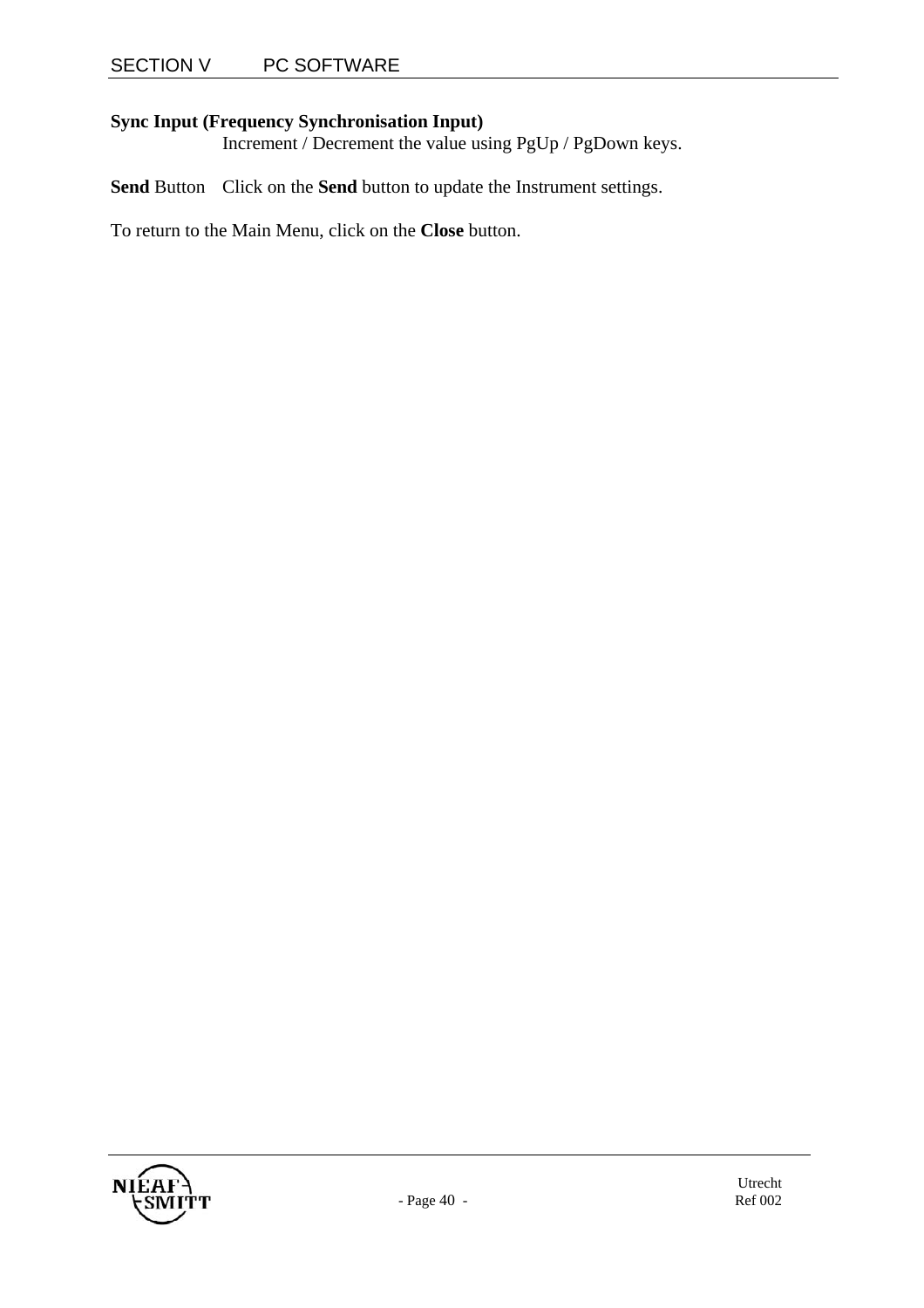### **2. DATA LOGGING & ANALYSIS**

**Remote Start** button Start Recording.

**Remote Stop** button Stop Recording.

**Download** button Download data from instrument to the PC.

**Analysis** button Analyse Data The File settings and Analyses menu is displayed:

| File settings and analysis<br>Execute |                                     |                  |                   |                   |         | $-$ lol $\times$         |
|---------------------------------------|-------------------------------------|------------------|-------------------|-------------------|---------|--------------------------|
|                                       |                                     |                  |                   |                   |         |                          |
| User text                             |                                     | Ph <sub>1</sub>  | Ph <sub>2</sub>   | Ph <sub>3</sub>   | Total   |                          |
| Wires                                 | 4                                   | U1               | U2                | U3                |         |                          |
| Power lp (1 / f)                      | 10 <sub>1</sub>                     | 1                | 2                 | 3                 |         |                          |
| Selected signals                      | 36                                  | thdU1            | thdU2             | thdU3             |         |                          |
| Progr. start time                     | MANUAL                              | thdl1            | thd <sub>12</sub> | thd <sub>13</sub> |         |                          |
| Progr. end time                       | MANUAL                              | dPf1             | dPf2              | dPf3              | Freq    |                          |
| Real start time                       | 15.06.1999. 23:32:00                | U12              | U23               | U13               | I null  |                          |
| Real end time                         | 16.06.1999. 07:52:50                | $S1+$            | $S2+$             | $S3+$             | $St+$   |                          |
| Frequency                             | 50                                  | $S1-$            | S2-               | S3-               | $St-$   |                          |
| $U$ nominal $(V)$                     | 220.0                               | $P1+$            | $P2+$             | $P3+$             | $Pt +$  |                          |
| Main int. period                      | 1                                   | P <sub>1</sub> - | P <sub>2</sub> -  | P3-               | Pt-     |                          |
| Anom. rec. condit.                    | Fixed anomalies, (LL: 10%, HL: 10%) | $Pf1c+$          | $Pf2c+$           | P <sub>Bc+</sub>  | $Pftc+$ |                          |
| Recording                             | sta, ano, per                       | Pf1i+            | $P2i+$            | P <sub>Bi+</sub>  | $Pfti+$ |                          |
| Periodics #                           | 9072                                | Pf1c-            | Pf2c-             | P <sub>Bc</sub>   | Pftc-   |                          |
| Anomalies #                           | la.                                 | Pf1i-            | Pf2i-             | P <sub>Bi-</sub>  | Pfti-   |                          |
| Power breaks #                        | la.                                 | $Q1c+$           | $Q2c+$            | $Q3c+$            | $Qtc+$  |                          |
| Memory type                           | circular (passed)                   | $Q1i+$           | $Q2i+$            | $Q3i+$            | $Qti+$  |                          |
| U range                               | 600                                 | Q1c-             | $Q2c-$            | $Q3c-$            | Qtc-    |                          |
| U factor                              | 1                                   | Q1i-             | Q2i-              | Q3i-              | Qti-    | $\overline{\phantom{a}}$ |

*fig. 33: Data Logging Set-up and Status screen* 

Recorded signals (available for analysis) are coloured blue.

To select a signal for analysis, click on the blue coloured field, which changes to red when selected.

Once parameters have been selected, click on '**Execute**' on the Menu Bar and select the type of analysis required:

- Periodic Analysis
- Voltage Anomalies
- Statistical Analysis

In the following examples,  $U_1$  and  $U_2$  have been selected for analysis; the Integration Period is set to 1 minute.

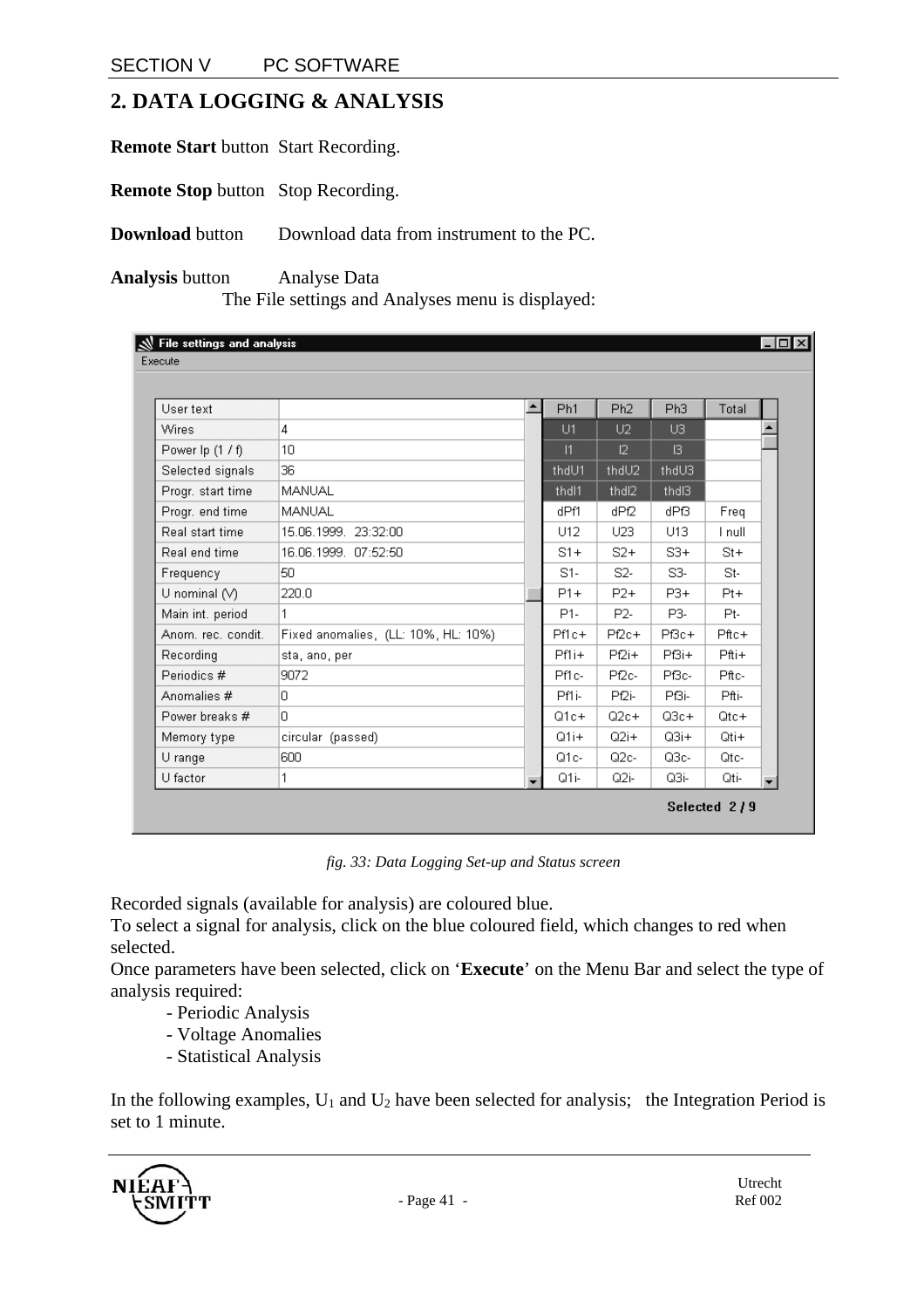#### **Periodic Analysis**

Recorded data can be analysed in numerical form.

| <b>N</b> Periodics   |        |        |                 |        |              |        |
|----------------------|--------|--------|-----------------|--------|--------------|--------|
| Execute              |        |        |                 |        |              |        |
|                      |        |        |                 |        |              |        |
|                      | UI(V)  | U1 (V) |                 | U2(V)  |              | U2(V)  |
| Time                 | Min    | Avg    | U1 $(V)$<br>Max | Min    | U2(V)<br>Avg | Max    |
| 16.06.1999. 05:21:38 | 228,04 | 228,13 | 228,33          | 225,97 | 226,07       | 226,35 |
| 16.06.1999. 05:21:39 | 228,13 | 228,33 | 228,42          | 226,16 | 226,26       | 226,45 |
| 16.06.1999. 05:21:40 | 228,23 | 228,33 | 228,42          | 226,26 | 226,26       | 226,45 |
| 16.06.1999. 05:21:41 | 228,23 | 228,33 | 228,42          | 226,26 | 226,26       | 226,45 |
| 16.06.1999. 05:21:42 | 228,33 | 228,42 | 228,61          | 226,35 | 226,45       | 226,64 |
| 16.06.1999, 05:21:43 | 228,42 | 228,52 | 228,61          | 226,45 | 226,45       | 226,64 |
| 16.06.1999. 05:21:44 | 228,33 | 228,42 | 228,61          | 226,35 | 226,45       | 226,54 |
| 16.06.1999. 05:21:45 | 228,33 | 228,42 | 228,61          | 226,35 | 226,35       | 226,54 |
| 16.06.1999. 05:21:46 | 228,33 | 228,33 | 228,52          | 226,26 | 226,35       | 226,54 |
| 16.06.1999. 05:21:47 | 228,23 | 228,33 | 228,42          | 226,16 | 226,26       | 226,35 |
| 16.06.1999. 05:21:48 | 228,13 | 228,23 | 228,42          | 226,16 | 226,26       | 226,45 |
| 16.06.1999. 05:21:49 | 228,13 | 228,23 | 228,33          | 226,16 | 226,16       | 226,35 |
| 16.06.1999, 05:21:50 | 228,04 | 228,13 | 228,33          | 226,07 | 226,16       | 226,35 |
| 16.06.1999. 05:21:51 | 228,13 | 228,23 | 228,42          | 226,16 | 226,16       | 226,35 |
| 16.06.1999. 05:21:52 | 228,13 | 228,23 | 228,42          | 226,07 | 226,16       | 226,45 |
| 16.06.1999. 05:21:53 | 228,13 | 228,33 | 228,42          | 226,16 | 226,26       | 226,45 |
| 16.06.1999. 05:21:54 | 228,13 | 228,23 | 228,42          | 226,16 | 226,26       | 226,45 |
| 16.06.1999. 05:21:55 | 228,23 | 228,33 | 228,42          | 226,26 | 226,26       | 226,45 |
| 16.06.1999. 05:21:56 | 228,23 | 228,33 | 228,42          | 226,26 | 226,26       | 226,45 |
| 16.06.1999. 05:21:57 | 228,23 | 228,23 | 228,42          | 226,16 | 226,26       | 226,45 |
| 16.06.1999. 05:21:58 | 228,23 | 228,33 | 228,52          | 226,26 | 226,26       | 226,45 |
| 16.06.1999. 05:21:59 | 228,13 | 228,23 | 228,42          | 226,16 | 226,26       | 226,35 |
| 16.06.1999. 05:22:00 | 228,13 | 228,23 | 228,42          | 226,16 | 226,26       | 226,45 |
| 16.06.1999. 05:22:01 | 228,13 | 228,23 | 228,52          | 226,16 | 226,26       | 226,45 |
| 16.06.1999. 05:22:02 | 228,23 | 228,33 | 228,42          | 226,26 | 226,26       | 226,45 |
| 16.06.1999. 05:22:03 | 228,13 | 228,23 | 228,42          | 226,16 | 226,26       | 226,35 |
| 16.06.1999. 05:22:04 | 228,13 | 228,23 | 228,33          | 226,07 | 226,16       | 226,35 |
| 16.06.1999. 05:22:05 | 228,13 | 228,23 | 228,42          | 226,16 | 226,26       | 226,35 |
| 16.06.1999. 05:22:06 | 228,23 | 228,33 | 228,42          | 226,26 | 226,26       | 226,45 |
| 16.06.1999. 05:22:07 | 228,23 | 228,33 | 228,42          | 226,26 | 226,26       | 226,35 |

*fig. 34: Tabular Data Analysis screen* 

Data can also be graphed, with advanced navigating and search facilities.





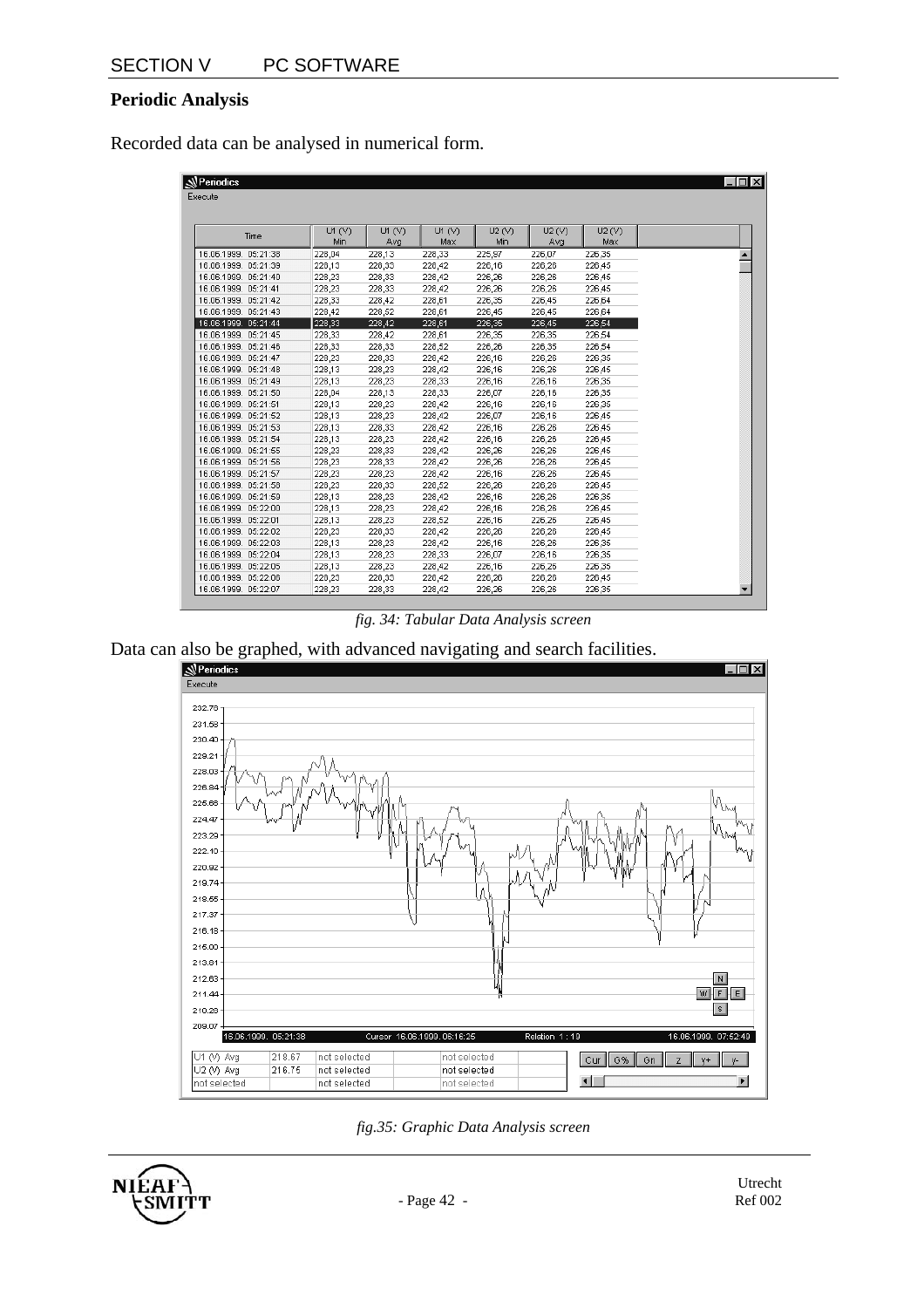#### **Voltage Anomalies**

Recordings of Voltage Anomalies (or Voltage Breaks) can be displayed in both numerical and graphic format.



*fig. 36: Voltage Anomalies and Breaks screen* 

A full listing of all Voltage Anomalies is provided, together with the set-up information, and an analysis of each record can be quickly viewed in both graphic and tabular form.

#### **Statistical Analysis**

A Statistical Analysis of recorded data can be displayed in both numerical and graphic format.

| Statistics      |        |                 |        |                 |        |                 |        | $\Box$           |
|-----------------|--------|-----------------|--------|-----------------|--------|-----------------|--------|------------------|
| Execute         |        |                 |        |                 |        |                 |        |                  |
|                 |        |                 |        |                 |        |                 |        |                  |
| UI (V)          |        | H(A)            |        | P1+ (kW)        |        | U2(V)           |        | 12(A)            |
| $52.00 - 56.00$ | 81.08% | $0.00 - 16.00$  | 34.09% | $0.00 - 4.00$   | 34.09% | $52.00 - 56.00$ | 81.98% | $0.00 - 16.00 -$ |
| $56.00 - 60.00$ | 18.92% | 160.00 - 176.00 | 1.16%  | $40.00 - 44.00$ | 1.64%  | $56.00 - 60.00$ | 18.02% | $96.00 - 112.5$  |
|                 |        | 176.00 - 192.00 | 0.48%  | $44.00 - 48.00$ | 0.12%  |                 |        | 112.00 - 128     |
|                 |        | 192.00 - 208.00 | 0.10%  | $48.00 - 52.00$ | 0.05%  |                 |        |                  |
|                 |        | 208.00 - 224.00 | 0.04%  | $52.00 - 56.00$ | 0.04%  |                 |        |                  |
|                 |        | 224.00 - 240.00 | 0.07%  | $56.00 - 60.00$ | 0.02%  |                 |        |                  |
|                 |        | 240.00 - 256.00 | 0.03%  | $60.00 - 64.00$ | 0.02%  |                 |        |                  |
|                 |        | 272.00 - 288.00 | 0.02%  | $80.00 - 84.00$ | 0.02%  |                 |        |                  |
| $\blacksquare$  |        | 400.00 416.00   | 16.98% | 84.0088.00.     | 3.1.2% |                 |        |                  |
| 100.0<br>10.0   |        |                 |        |                 |        |                 |        |                  |
| 1.0<br>0.1      |        |                 |        |                 |        |                 |        |                  |



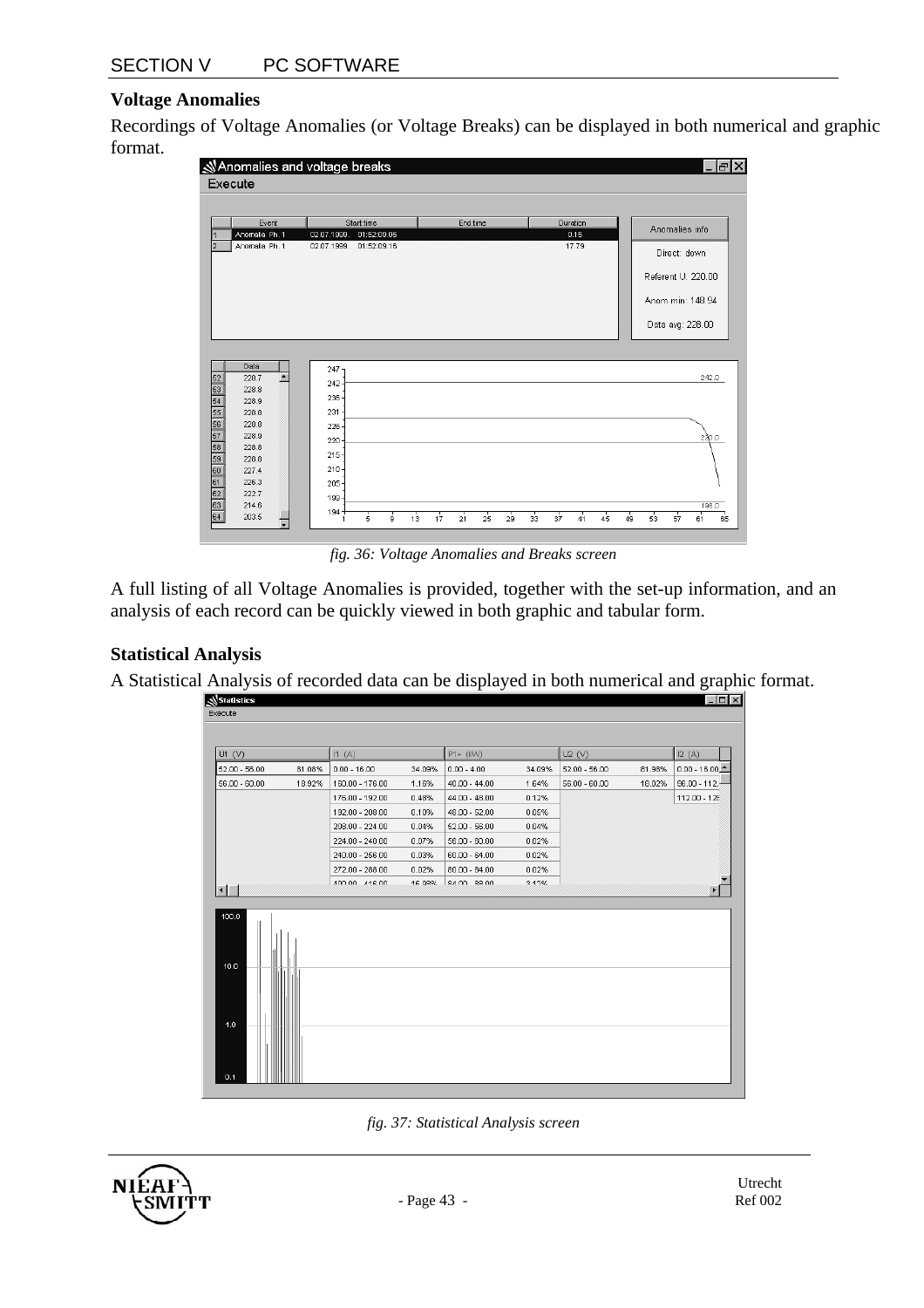### **3. DIRECT LINK**

The Direct Link facility allows direct on-line operation, with real-time values from the voltage and current inputs displayed on the screen. Complex calculation can be carried out and selected input signals waveforms can be saved, can be exported to an ASCII file or to the Clipboard for use with third party analysis tools.



To open the connection to the instrument, click on the '**go!'** button.

*fig. 38: Direct Link oscilloscope screen* 

To read **Energies** from the instrument, click on the '**Eng**' button. A small window showing the current values of the energies is displayed.

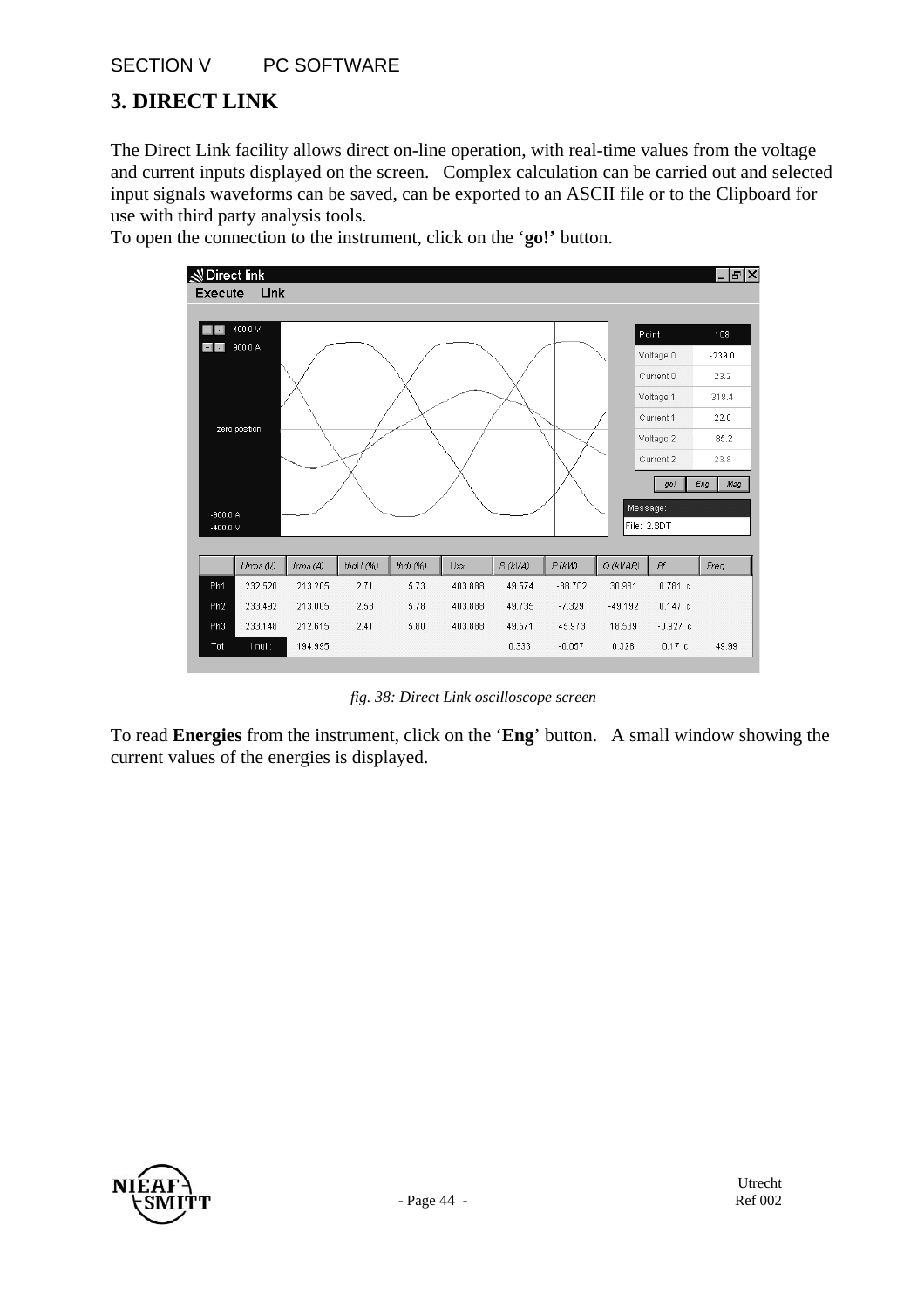To look at Harmonics, both Voltage & Current, click on the '**Mag**' button. The harmonic analysis screen is displayed, with six histograms – three voltage and three current – showing harmonics up to the  $63<sup>rd</sup>$ .

To zoom in any histogram, click on **Execute** and **Show Table**. Click on separate histogram to enlarge it.

To alter the scaling of any of the graphs, click on the vertical axis:

Near the top to increase the range.

Near the bottom to expand the scale.

To also show the harmonics in tabular form, select '**Show Table**' from the '**Execute**' menu. Moving the mouse pointer along any of the graphs will activate a curser, which identifies a single harmonic, with the tabular display scrolling in sympathy with the curser position. To return to the main **Direct Link** screen, select '**Close**' from the '**Execute**' menu.



*fig. 39: Direct Link Harmonic Analysis Screen with tabular display* 

**NOTE: If the display appears to become frozen, there is insufficient time for the display to process all the acquired data.** 

**The 'Request Time' (in the 'Execute' menu) should be increased. For a Baud rate of 57600, a Request Time at least 1300ms is recommended.** 

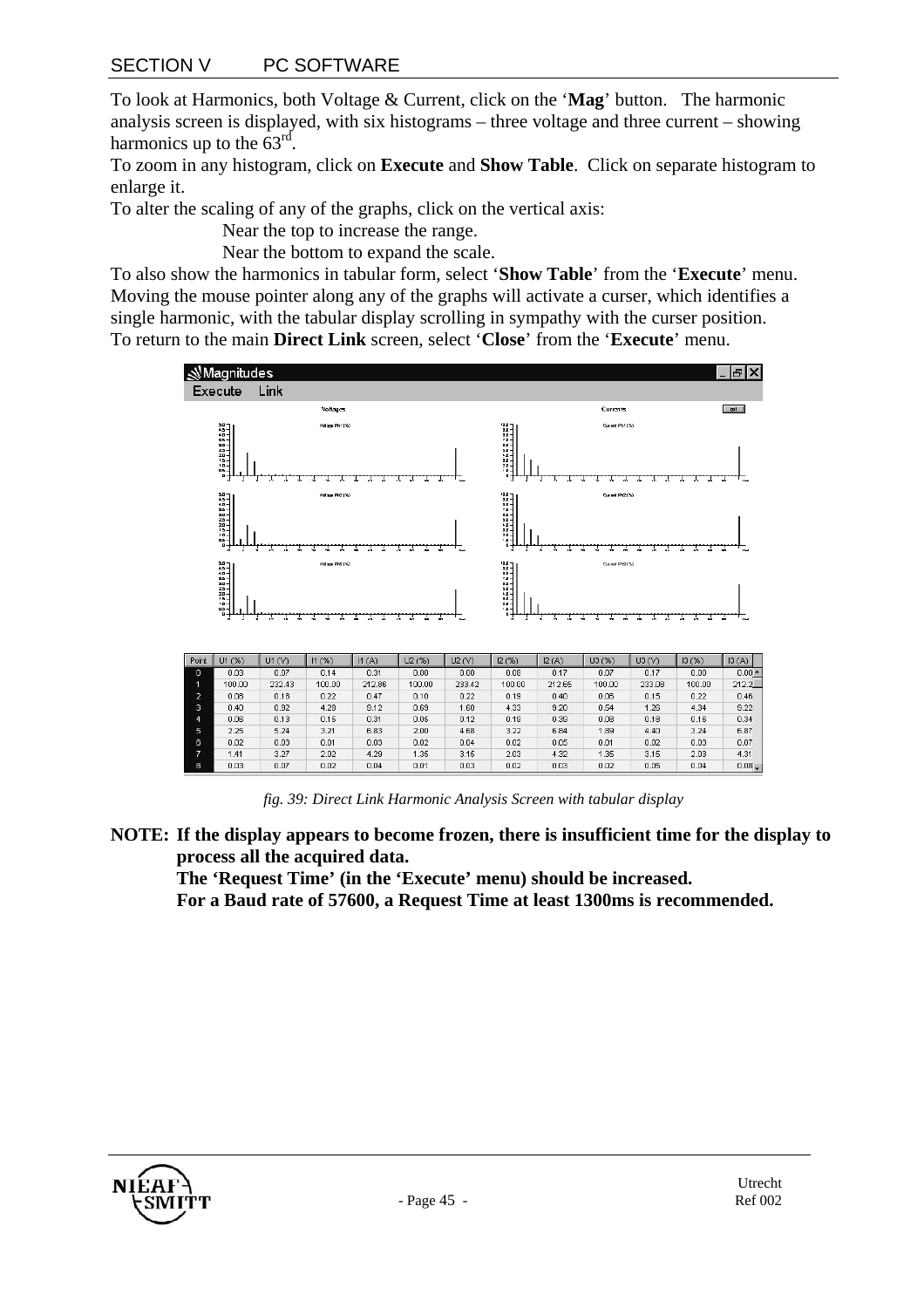### **SECTION VI Theory of operation**

### **1. GENERAL**

Data recording is one of the main functions of the instrument. However, while recording data for later analysis, the Instrument can also carry out the following functions:.

- **Statistical analysis Statistical analysis of the measured signals.**
- **Periodic analysis On line recording and analysis of various measured signals over preset periods.**
- **Voltage anomalies Detection and recording of voltage anomalies.**
- **Power breaks Detection and recording of supply interruptions.**

Apart from power break recording, which is always enabled, all the other functions are independent and can be disabled or enabled by the user. The measuring principles are the same in all recording functions and are described in Section II-2 below. Averaging and statistical techniques are described later in this section.

Data is stored in non-volatile memory and can be download to a PC for further analysis and printing. Downloading can be carried out either on-line while recording and / or after recording has finished. Independent of the recording status, the Instrument can send all samples of an input signal to a PC (for external analysis and viewing) every second.

### **2. STATISTICAL ANALYSIS**

The input range (from 0 to full scale) for each value is divided in 256 divisions (100 for PF and cosϕ). Measured values are scaled accordingly. The result is a statistical table, a Gaussian function, that can be analysed using the PC software (see section V below). Statistical analysis is carried out only on signals selected in the Signals submenu. Statistical analysis cannot be applied to Harmonic measurements.

### **3. PERIODIC ANALYSIS**

Periodic Analysis is carried out over a programmable integration period (IP). This can be set (from 1 second to 30 minutes) by the user. During the integration period, the instrument calculates maximum, minimum and average values of selected quantities. At the end of the Period, these values are stored in memory together with the Period Start date/time and synchronization input.

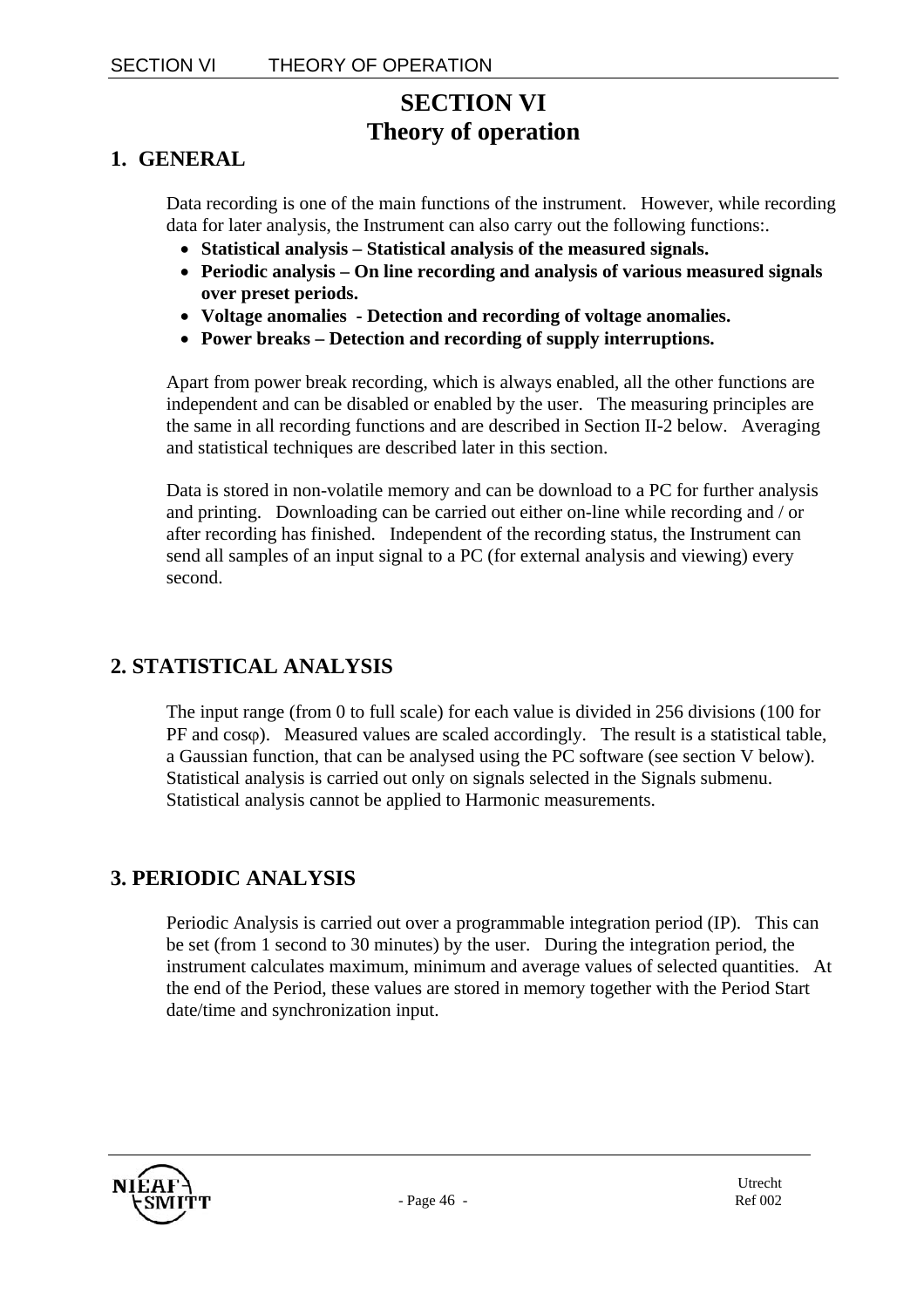Stored values differ for the various parameters:

- 
- For voltage harmonics and
- For current harmonics Only maximum values.
- 
- For THD measurement Only maximum and average values.
	- voltage-current angle Only maximum and minimum values.
		-
	- All other Parameters Minimum, maximum and average

Active power is divided in two quantities: Import (positive) and Export (negative). Reactive power and power factor are divided in four quantities: positive inductive  $(+i)$ , positive capacitive  $(+c)$ , negative inductive  $(-i)$  and negative capacitive  $(-c)$ . Neutral conductor current  $(I<sub>0</sub>)$  is ignored when measuring in 3 wire connection. For power, voltage and current measurements, values are stored for each input cycle. Harmonics and THD values are computed on samples of each 8<sup>th</sup> input cycle. For calculation of Average Voltage, voltages less then 2% of full scale  $(0.02 \times U_n)$  are treated as voltage interruptions and are excluded from any calculations.

The stored maximum and minimum values are based on values calculated during each input cycle, while average values (except for voltage, power & harmonics) are calculated at the end of each IP and are based on the number of input cycles in the period. Average values for power, voltage and harmonic components ignore input cycles where the voltage is lower then  $0.02 \times U_n$ . Further, if a Power Break or a Power Up occurs during an IP or the IP starts during a Power Break, the Instrument will start a new cycle (see also Power Break recording below).

The following figures and table offer a detailed descriptions of the values used for recording.

The meaning of abbreviations is described below.

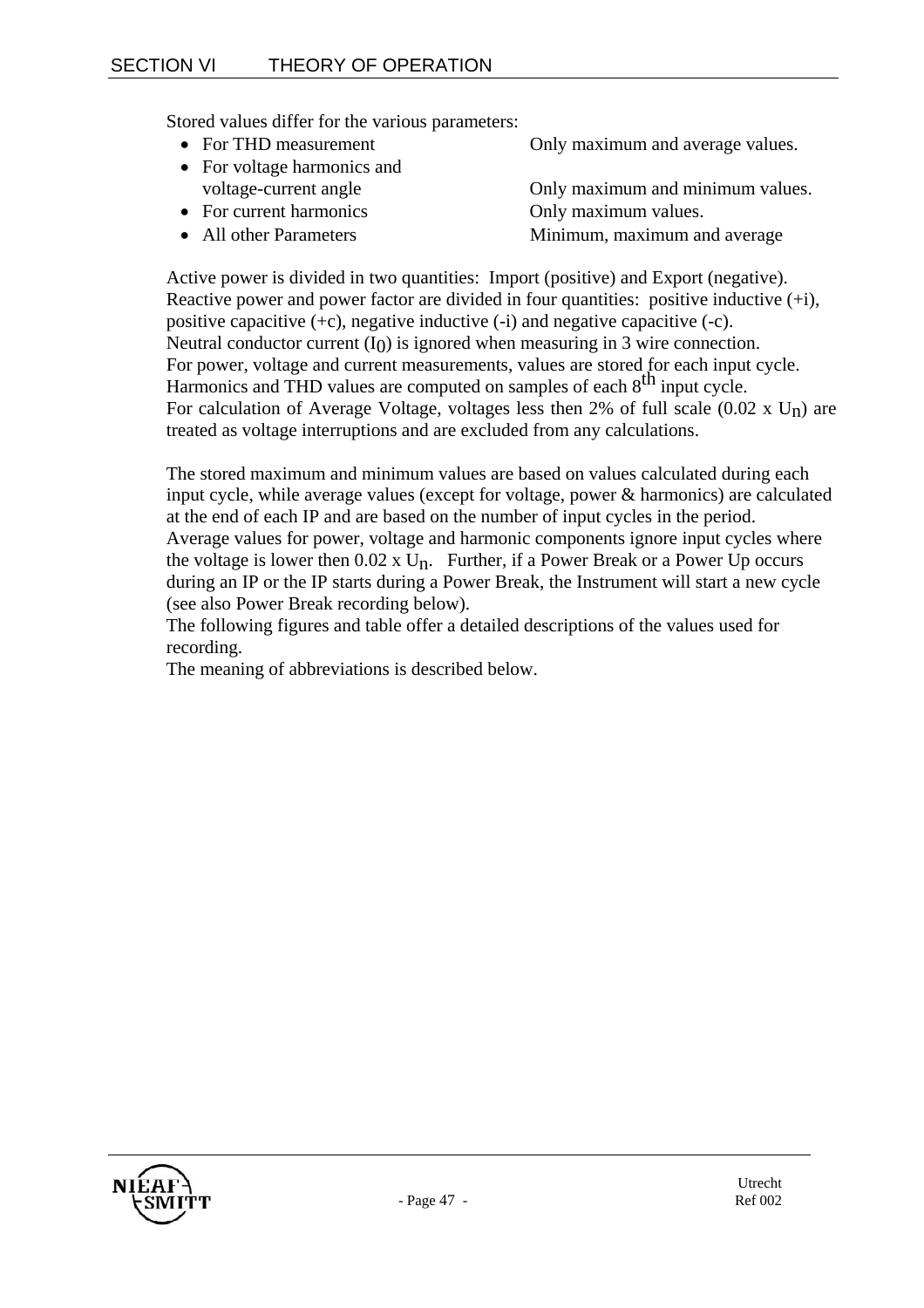### **SYMBOL DEFINITIONS**

### **General symbols**

| U              | rms voltages                  |
|----------------|-------------------------------|
| I              | rms currents                  |
| P              | active power                  |
| S              | apparent power                |
| Q              | reactive power                |
| I <sub>0</sub> | rms neutral conductor current |
| PF             | power factor                  |
| $Cos\varphi$   | voltage - current phase angle |
| <b>THD</b>     | total harmonic distortion     |
| H              | individual harmonics (%)      |
| h              | individual harmonic (V or A)  |
| НΡ             | integration period            |

#### **Additional symbols**

| $\mathbf x$  | phase                                                  |
|--------------|--------------------------------------------------------|
| t            | total                                                  |
| $\mathbf{i}$ | inductive (with P, Q or PF symbol)                     |
| $\mathbf c$  | capacitive (with P, Q or PF symbol)                    |
| $+$          | positive (with P, Q or PF symbol)                      |
|              | negative (with P, Q or PF symbol)                      |
| n            | harmonic number (with H or h symbol)                   |
| a            | average (with any general symbol)                      |
| $\mathbf{m}$ | max. or min (with any general symbol)                  |
| na           | not available                                          |
| pn           | $N^{\circ}$ of input cycles in integration period (IP) |
| hpn          | $N^{\circ}$ of input cycles for harmonics in IP (pn/8) |
| ppn          | $No$ of input cycles for powers                        |
| upn          | $N°$ of input cycles for voltages                      |
| <b>PC</b>    | personal computer                                      |
| cr           | crest factor                                           |
| pb           | power break time inside IP                             |

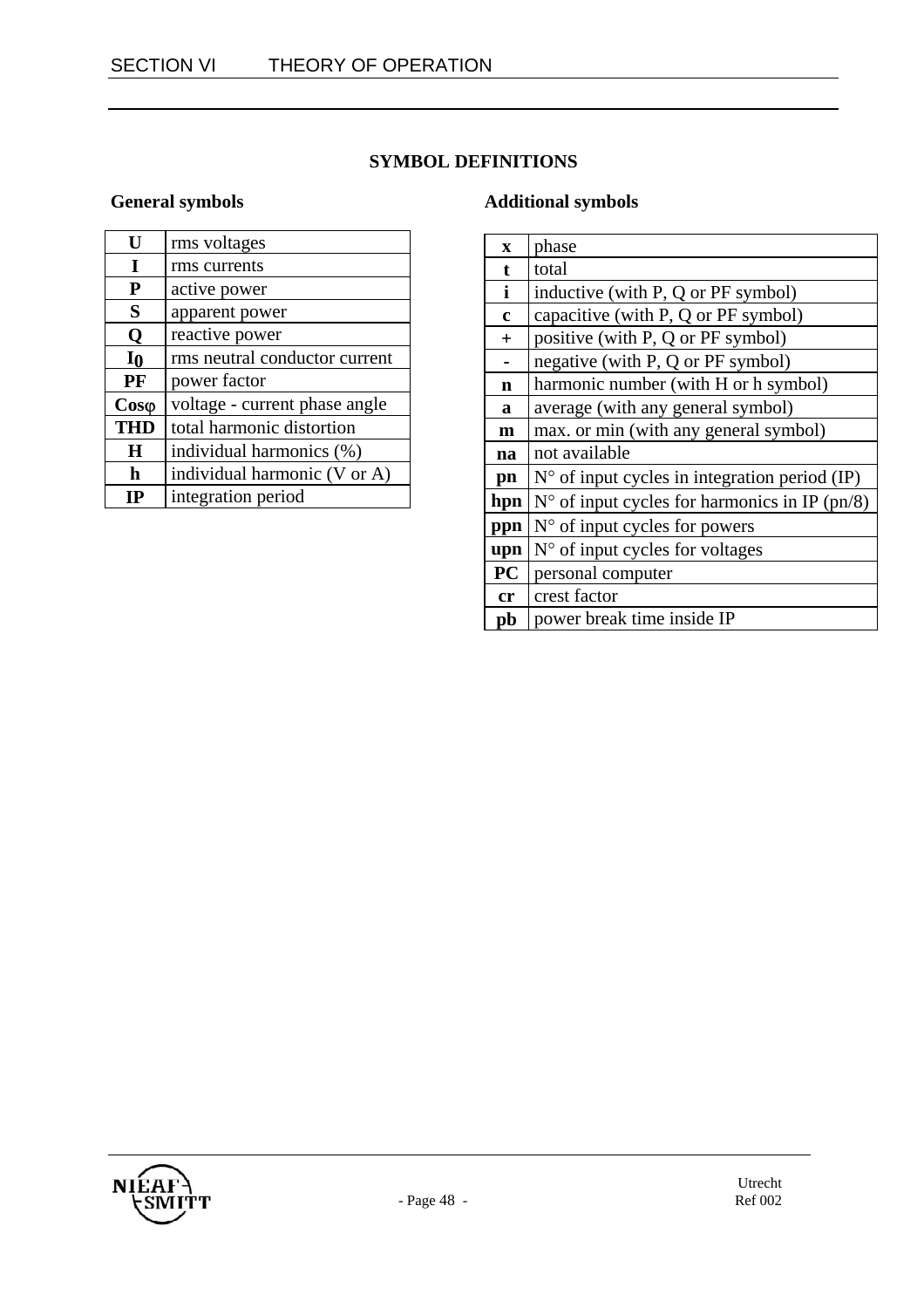

Input Cycles used for calculation under various Power Break situations

*fig. 40* 

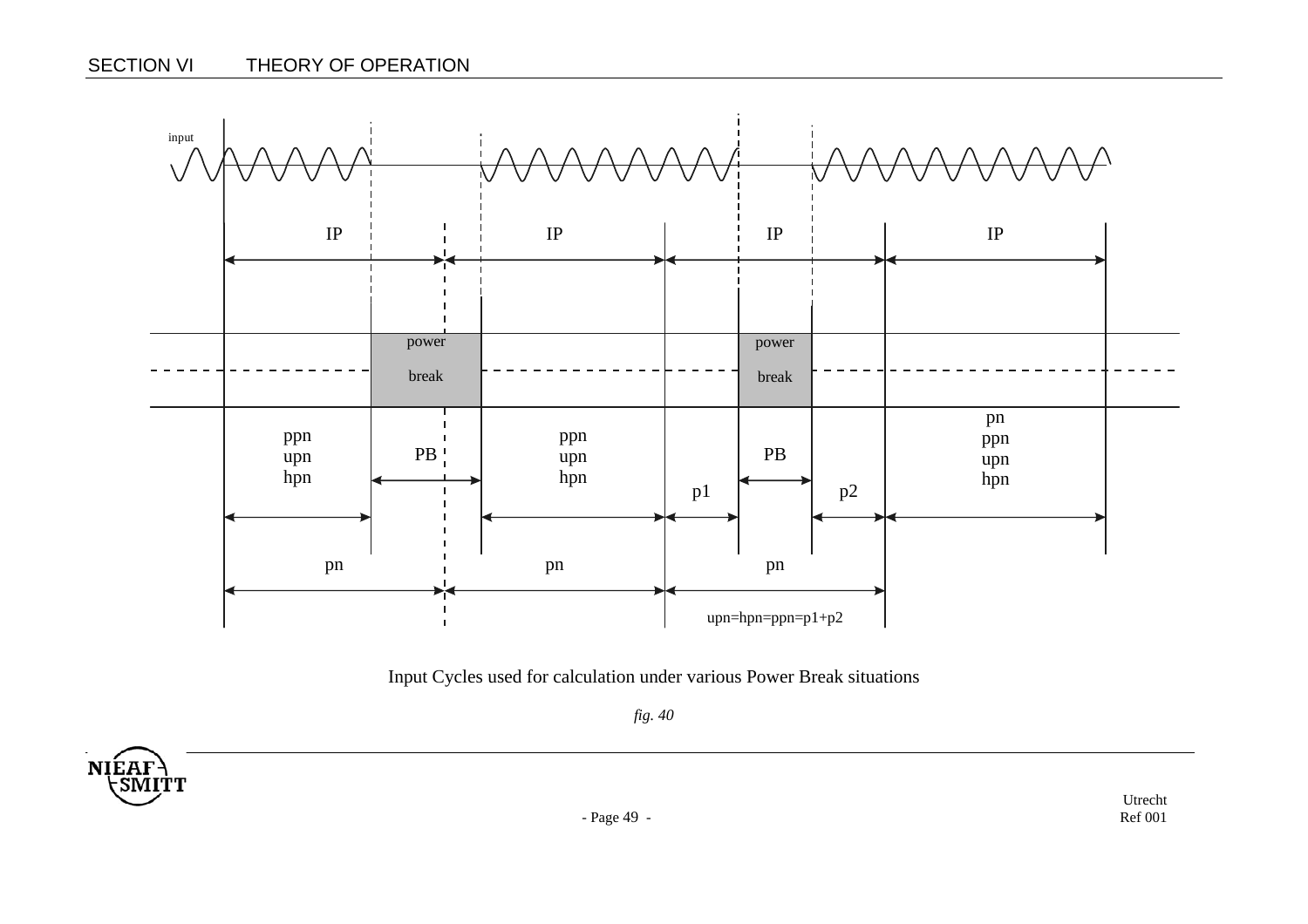When measuring Power and Power Factor, values can be calculated for each individual cycle or averaged over a period (the 'Power sub IP') which can be set at any value between 1 and 20 cycles (a 400 ms window at 50Hz).

If the Instrument is recording a power, it automatically calculates and records the energy of the selected power in an IP.

**Values used for the calculation of maximum and minimum Powers and Power Factors are the average values calculated on power sub IP values** (see *fig. 35* below)**.**  Recording of voltage or current THD is automatically enabled if one or more individual



**Examples of calculation of Maximum & Minimum values for various 'Power sub IP' periods**

*fig. 41* 

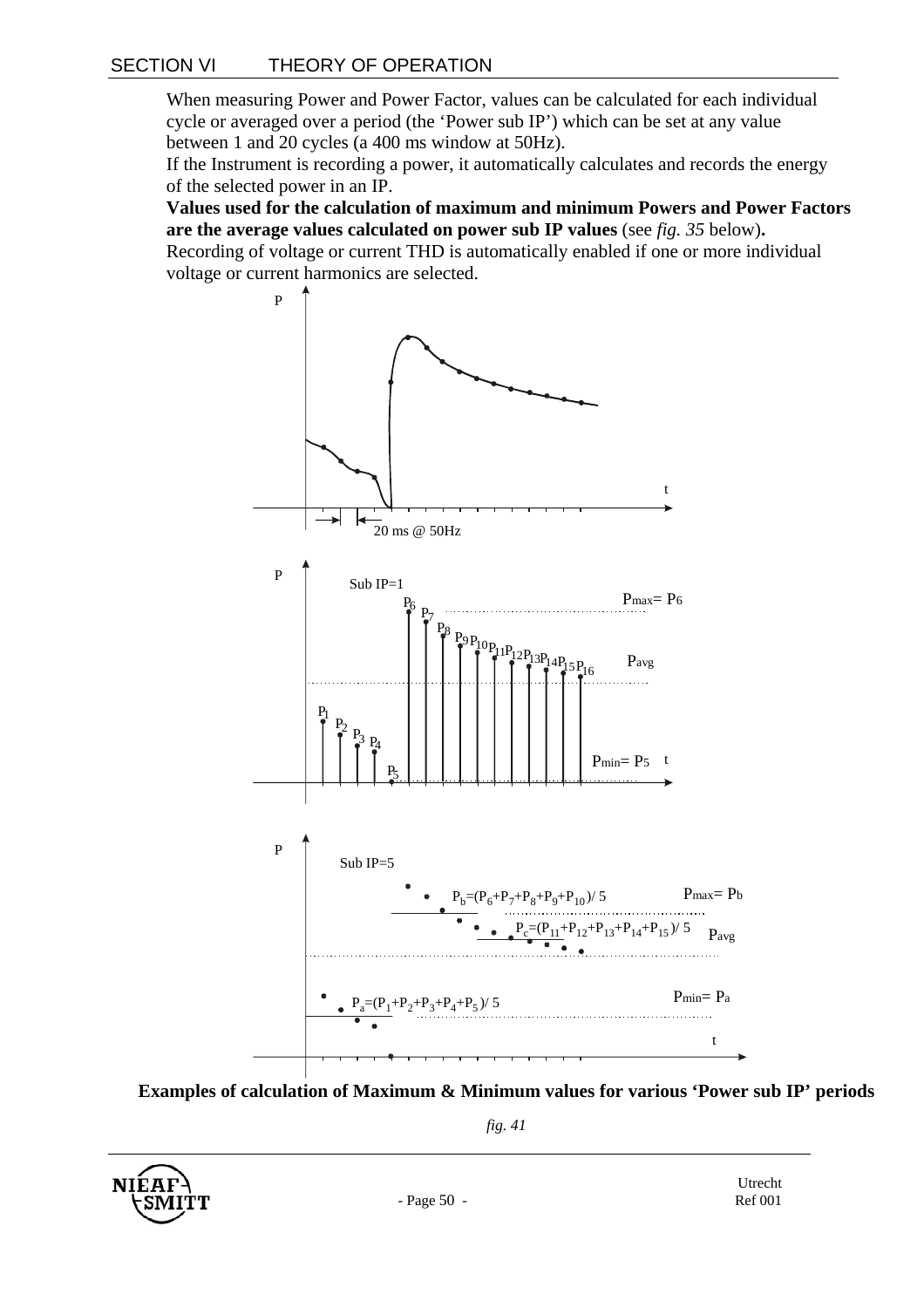|                                             | <b>LOAD TYPE</b>                    |                |                  |                           |                   |  |
|---------------------------------------------|-------------------------------------|----------------|------------------|---------------------------|-------------------|--|
| <b>VALUE</b>                                | <b>POSITIVE</b>                     |                | <b>NEGATIVE</b>  |                           | <b>Note</b>       |  |
|                                             | inductive                           | capacitive     | inductive        | capacitive                | [formula]         |  |
| $m P_X$                                     | $P_X$                               |                | 0                |                           | [3]               |  |
| $m P_X$                                     | $\overline{0}$                      |                | $P_X$            |                           | $[3]$             |  |
| $m Q_{X1}$                                  | $\mathrm{Q}_{\mathrm{X}}$           | $\overline{0}$ | $\overline{0}$   | $\theta$                  | $\lceil 7 \rceil$ |  |
| $m Q_{XC}$                                  | $\overline{0}$                      | $Q_{X}$        | $\boldsymbol{0}$ | $\overline{0}$            | [7]               |  |
| m Qxi                                       | $\overline{0}$                      | $\overline{0}$ | $Q_{X}$          | $\overline{0}$            | $\lceil 7 \rceil$ |  |
| $m Q_{\text{XC}}$                           | 0                                   | $\overline{0}$ | $\overline{0}$   | $\mathrm{Q}_{\mathrm{X}}$ | $\left[ 7\right]$ |  |
| $m$ PF $xi$ <sup><math>\dot{i}</math></sup> | $PF_X$                              |                | na               | na                        | [8]               |  |
| $m$ $PF_{XC}$                               |                                     | $PF_X$         | na               | na                        | [8]               |  |
| $m$ PF $xi$                                 | na                                  | na             | $PF_X$           |                           | [8]               |  |
| m PFxc                                      | na                                  | na             |                  | $PF_X$                    | [8]               |  |
| $m U_X$                                     | $[1]$<br>$U_X$                      |                |                  |                           |                   |  |
| $m I_X$                                     | $I_X$<br>[2]                        |                |                  |                           |                   |  |
| $m U_{x}$ thd                               | $U_{\rm X}$ thd<br>$[10]$ -max only |                |                  |                           |                   |  |
| $m I_{x}$ thd                               | Ixthd<br>$[11]$<br>-max only        |                |                  |                           |                   |  |
| $m \cos \phi_X$                             | [9]<br>$cos\phi_X$                  |                |                  |                           |                   |  |
| $m U_X H_n$                                 | [12]<br>$U_XH_n$                    |                |                  |                           |                   |  |
| $m I_X H_n$                                 | $I_xH_n$<br>[13] -max only          |                |                  |                           |                   |  |

#### **Minimum & Maximum PER PHASE Values**

**Available Maximum & Minimum per phase Values for each Input Cycle** 

*Note: U<sub>x</sub>thd, I<sub>x</sub>thd,*  $cos \varphi_x$ *, U<sub>x</sub>H<sub>n</sub>, I<sub>x</sub>H<sub>n</sub> are calculated every*  $8^{th}$  *input cycle* 

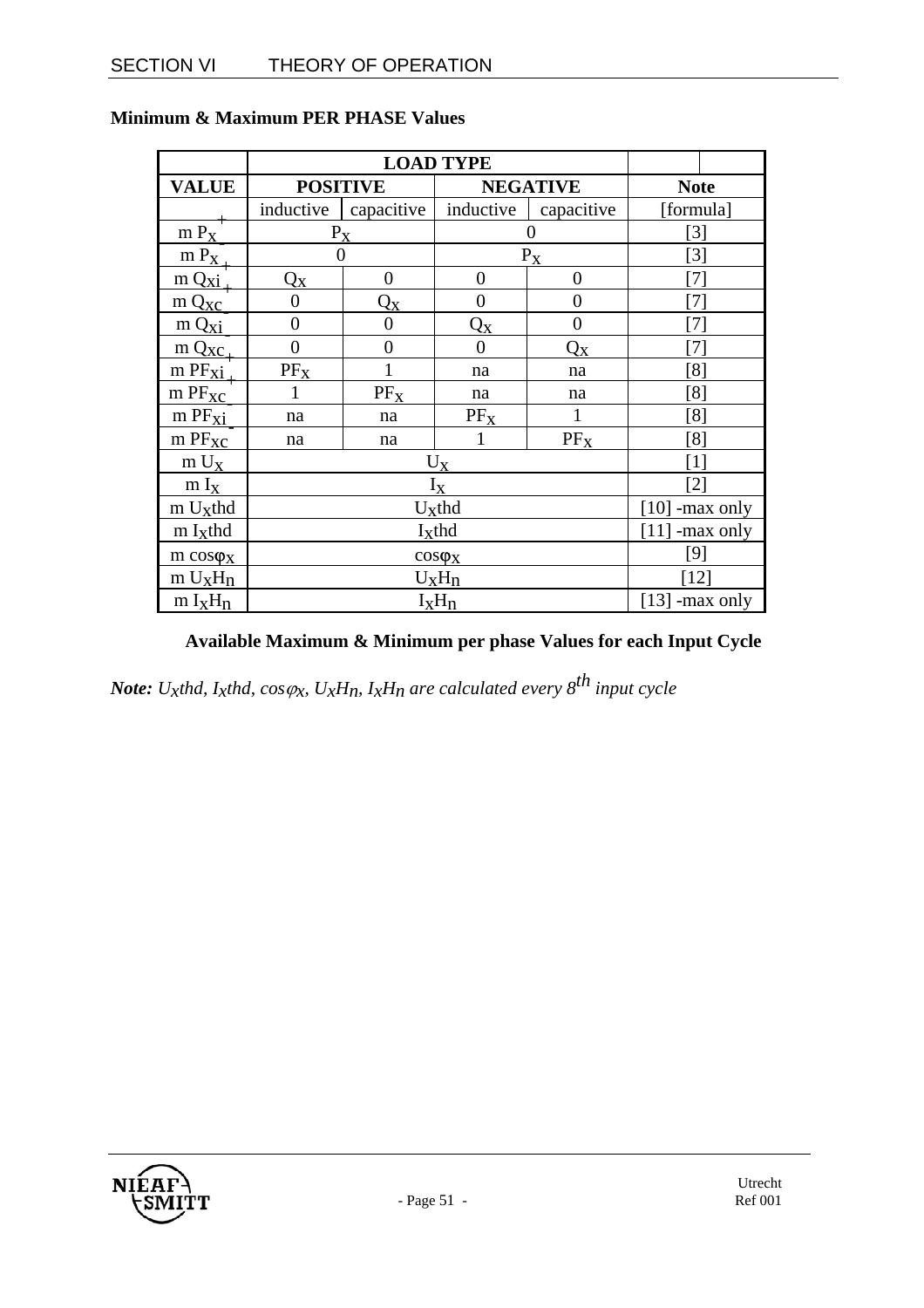|                   | <b>LOAD TYPE</b> |                     |                                 |                 |             |  |
|-------------------|------------------|---------------------|---------------------------------|-----------------|-------------|--|
| <b>VALUE</b>      | <b>POSITIVE</b>  |                     | <b>NEGATIVE</b>                 |                 | <b>Note</b> |  |
|                   | inductive        | capacitive          | inductive                       | capacitive      | [formula]   |  |
| $m P_t$           | $P_t$            |                     | 0                               |                 | [14]        |  |
| $m P_t$           | 0                |                     | $P_{t}$                         |                 | [14]        |  |
| $m S_t$           | $S_t$            |                     |                                 |                 | $[16]$      |  |
| $m S_t$           | 0                |                     | $S_{t}$                         |                 | [16]        |  |
| m Qti             | Qt               | 0                   | $\theta$                        | 0               | [15]        |  |
| $m Q_{\text{tc}}$ | 0                | $\operatorname{Qt}$ | 0                               | 0               | [15]        |  |
| m Q <sub>ti</sub> | $\theta$         | 0                   | $\operatorname{Q}_\mathfrak{t}$ | 0               | $[15]$      |  |
| $m Q_{\text{tc}}$ | $\theta$         | 0                   | 0                               | $Q_t$           | [15]        |  |
| m PFti            | $PF_t$           |                     | na                              | na              | [17]        |  |
| $m$ PF $tc$       | $PF_t$           |                     | na                              | na              | [17]        |  |
| $m$ PF $ti$       | Na               | na                  | $PF_t$                          |                 | [17]        |  |
| $m$ PF $tc$       | Na               | na                  |                                 | PF <sub>f</sub> | [17]        |  |
| m I <sub>0</sub>  | ΙO               |                     |                                 |                 |             |  |
| m Freq            | Freq             |                     |                                 |                 |             |  |

#### **Minimum & Maximum TOTAL (3**ϕ**) Values**

#### **Available Maximum & Minimum 3**ϕ**Values for each Input Cycle**

*Note:*  $P_t$ ,  $S_t$  and  $Q_t$  are average values in power sub integration period which is from 1 to 20 input cycles. PF<sub>t</sub> is *also a result of those values* 

 $0^{\circ}$ 

| $90^\circ$ | $m P = P_r$<br>$m P = 0$<br>$m Q_i^* = 0$<br>$m Q_c^+ = Q_x$<br>$m Q = 0$<br>$m Q_c = 0$<br>$m$ Pf <sup>+</sup> $= 1$<br>m $Pf_{n}^{+} = Pf_{n}$<br>$m$ Pf = na<br>$m$ Pf $_c$ = na            | <b>LOAD TYPE</b><br>positive capacitive<br>$(user = capacitive load)$    | <b>LOAD TYPE</b><br>positive inductive<br>$(user = inductive load)$      | $m P^{\dagger} = P$<br>m $P=0$<br>$m Q_i = Q_x$<br>$m Q_c^* = 0$<br>$m Q_i = 0$<br>$m Qs=0$<br>$m$ Pf; $=$ Pf,<br>$m$ Pf $^*$ =1<br>$m$ Pf $=$ na<br>$m$ Pf $=$ na<br>$270^\circ$                             |
|------------|------------------------------------------------------------------------------------------------------------------------------------------------------------------------------------------------|--------------------------------------------------------------------------|--------------------------------------------------------------------------|---------------------------------------------------------------------------------------------------------------------------------------------------------------------------------------------------------------|
|            | $m P^* = 0$<br>$m P = P$ .<br>$m Q_i^{\dagger} = 0$<br>$m Q^{\dagger} = 0$<br>$m Q_i = Q_x$<br>$m Qc=0$<br>m $Pf_i^{\dagger}$ =na<br>m $Pf_c^{\dagger}$ =na<br>$m$ Pf. $=$ Pf.<br>$m$ Pf $=$ 1 | <b>LOAD TYPE</b><br>negative inductive<br>$(user = inductive generator)$ | <b>LOAD TYPE</b><br>negative capacitive<br>(user = capacitive generator) | $m P^+ = 0$<br>$m P = P_r$<br>$m Q_i^* = 0$<br>$m Q_c^* = 0$<br>$m Q_i = 0$<br>$m Q_c = Q_v$<br>$m$ Pf $^*$ =na<br>$m$ Pf $_{c}^{+}$ =na<br>$m$ Pf = 1<br>$m$ Pf <sub><math>c</math></sub> = Pf $\frac{1}{2}$ |

 $180^\circ$ 

### **Import/Export and Inductive/Capacitive Phase/Polarity Diagram**

*fig. 42* 

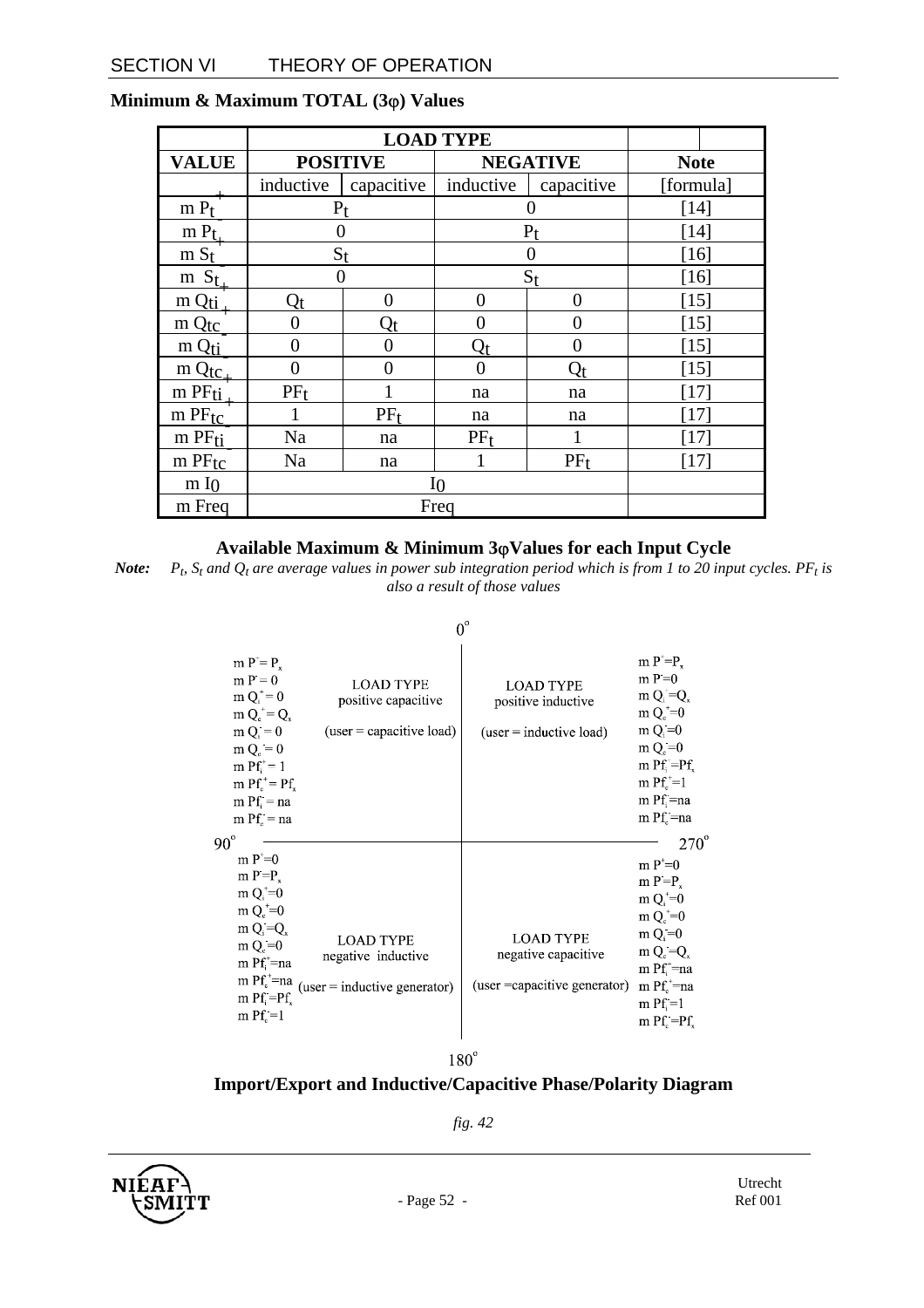**Per Phase Values (averaged at the end of an IP)** 

**Watts**  
\n
$$
aP_x^+ = \frac{\sum_{j=1}^n (P_x^+)_j}{pn}
$$
\n
$$
aQ_x^+ = \frac{\sum_{j=1}^n (Q_x^+)_j}{pn}
$$
\n
$$
aQ_x^+ = \frac{\sum_{j=1}^n (Q_x^+)_j}{pn}
$$
\n
$$
aQ_x^+ = \frac{\sum_{j=1}^n (Q_x^-)_j}{pn}
$$
\n
$$
aQ_x^- = \frac{\sum_{j=1}^n (Q_x^-)_j}{pn}
$$
\n
$$
aQ_x^- = \frac{\sum_{j=1}^n (Q_x^-)_j}{pn}
$$
\n
$$
aP_{xx}^+ = \frac{aP_x^+}{\sqrt{(aQ_x^+)^2 + (aP_x^+)^2}}
$$
\n
$$
aP_{xx}^+ = \frac{aP_x^-}{\sqrt{(aQ_x^-)^2 + (aP_x^-)^2}}
$$
\n
$$
aP_{xx}^+ = \frac{aP_x^-}{\sqrt{(aQ_x^-)^2 + (aP_x^+)^2}}
$$
\n
$$
aP_{xx}^- = \frac{aP_x^-}{\sqrt{(aQ_x^-)^2 + (aP_x^+)^2}}
$$
\n
$$
aP_{xx}^- = \frac{aP_x^-}{\sqrt{(aQ_x^-)^2 + (aP_x^+)^2}}
$$
\n
$$
aI_x = \frac{\sum_{j=1}^n (I_x)_j}{pn}
$$
\n
$$
I_x = \frac{\sum_{j=1}^n (I_x)_j}{pn}
$$
\n
$$
I_yI_x = \frac{\sum_{z=1}^n (\sqrt{\sum_{j=2}^n (U_{n,j})_j})}{npn}
$$
\n
$$
I_yI_x = \frac{\sum_{z=1}^n (I_xI_{n,z}^+)_z}{npn}
$$
\n
$$
I_yI_x = \frac{\sum_{z=1}^n (I_xI_{n,z}^-)_z}{npn}
$$
\n
$$
I_yI_x = na
$$
\n
$$
I_yI_x = na
$$
\n
$$
I_yI_x = na
$$
\n
$$
I_yI_x = na
$$
\n
$$
I_yI_x = na
$$
\n
$$
I_yI_x = na
$$
\n
$$
I_yI_x = na
$$
\n
$$
I_yI_x = na
$$
\n<math display="block</b>

*Note***:** *If power breaks occur, periods 'pn' (for power calculations) and 'upn' (for voltage calculations) are modified to:* 

$$
pn = \frac{IP}{ic} - \frac{pb}{ic} \qquad \qquad upp = \frac{IP}{ic} - \frac{pb}{ic} - ic_i
$$

Where:  $ic = input cycle time$ 

pb = power break time inside the IP

icl = number of cycles with  $U_X < 0.02$  Urange

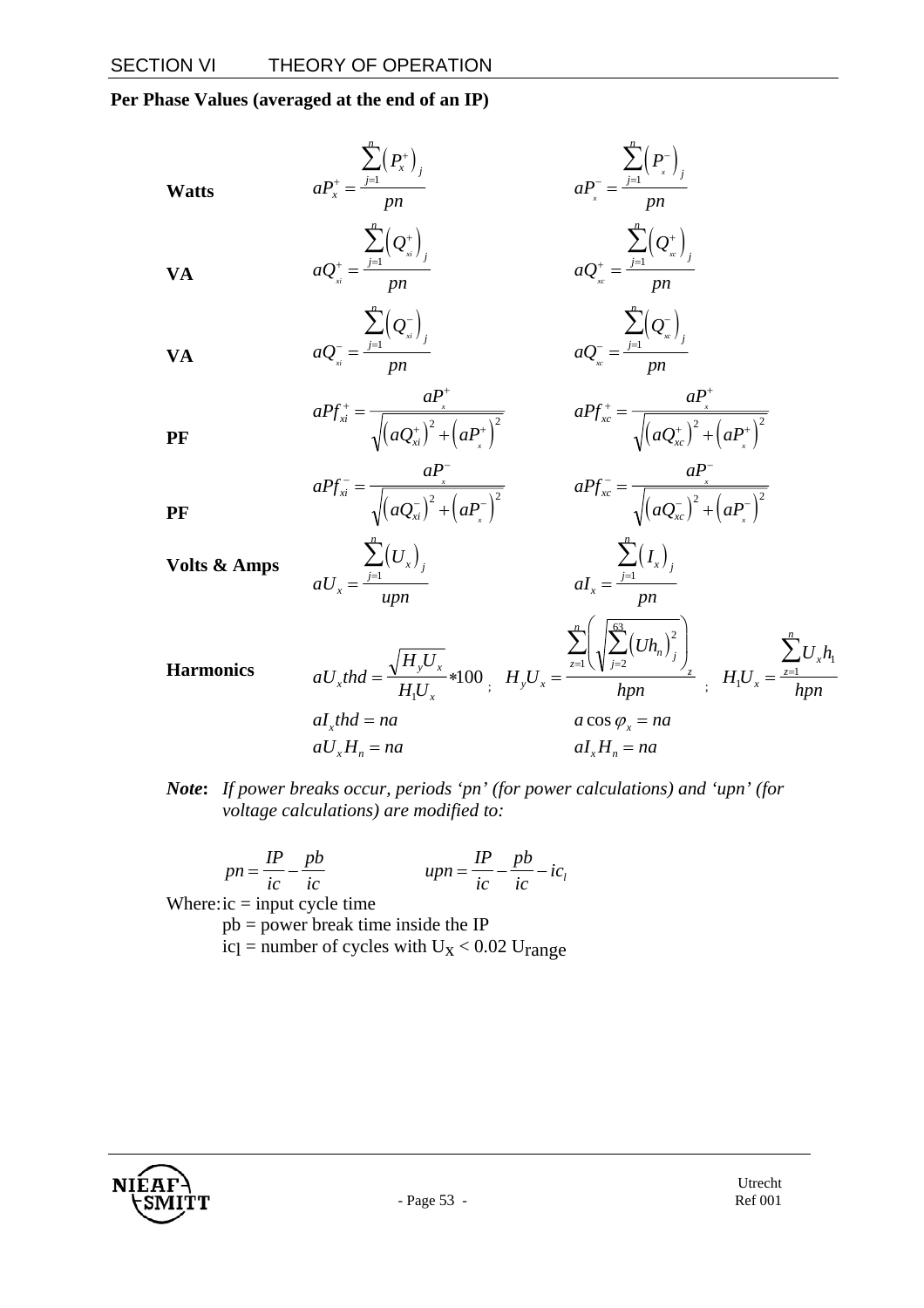**Total 3**ϕ **Values (averaged at the end of an IP)** 

| <b>Watts</b>           | $\sum_{i=1}^{n} (P_i^+)_{i}$<br>$aP_{i}^{+} = \frac{j-1}{pn}$               | $aP_{i}^{-} = \frac{\sum_{j=1}^{n} (P_{i}^{-})_{j}}{pn}$                                                                                                 |
|------------------------|-----------------------------------------------------------------------------|----------------------------------------------------------------------------------------------------------------------------------------------------------|
| var                    | $aQ_{i}^{+} = \frac{\sum_{j=1}^{n} (Q_{i}^{+})_{j}}{pn}$                    | $aQ_{\iota}^* = \frac{\sum_{j=1}^n (Q_{\iota}^*)}{nn}$                                                                                                   |
| var                    | $aQ_{ii}^{-} = \frac{\sum_{j=1}^{n} (Q_{ii}^{-})}{pn}$                      | $aQ_{\scriptscriptstyle k}^{\scriptscriptstyle -} = \frac{\sum_{j=1}^{n} (Q_{\scriptscriptstyle k}^{\scriptscriptstyle -})^{\scriptscriptstyle j}}{n n}$ |
| <b>VA</b>              | $aS_{.}^{+} = \sqrt{(aP_{t}^{+})^{2} + (aQ_{u}^{+} + aQ_{u}^{+})^{2}}$      | $aS^{-} = \sqrt{(aP_t^{-})^2 + (aQ_t^{-} + aQ_t^{-})^2}$                                                                                                 |
| PF                     | $aPf_{ii}^{+} = \frac{aP_{t}}{\sqrt{(aQ_{ii}^{+})^{2} + (aP_{i}^{+})^{2}}}$ | $aPf_{tc}^{+} = \frac{aP_{t}^{+}}{\sqrt{(aQ_{tc}^{+})^{2} + (aP_{t}^{+})^{2}}}$                                                                          |
| PF                     | $aPf_{ii}^{-} = \frac{aP_{t}}{\sqrt{(aQ_{ii}^{-})^{2} + (aP_{i}^{-})^{2}}}$ | $aPf_{ic}^{-} = \frac{ar}{\sqrt{(aQ_{ic}^{-})^{2} + (aP_{i}^{-})^{2}}}$                                                                                  |
| Current &<br>Frequency | $aI_0 = \frac{\sum_{j=1}^{n} I_{0j}}{\sum_{j=1}^{n} I_{0j}}$                | $aFreq = \frac{\sum_{j=1}^{n}Freq_j}{\cdots}$                                                                                                            |

*Note: If power breaks occur, period 'pn' (for power calculations) is modified to:* 

*pn IP ic pb*  $=\frac{H}{ic} - \frac{P^c}{ic}$ Where: $ic = input cycle time$  $pb = power$  break time inside the IP

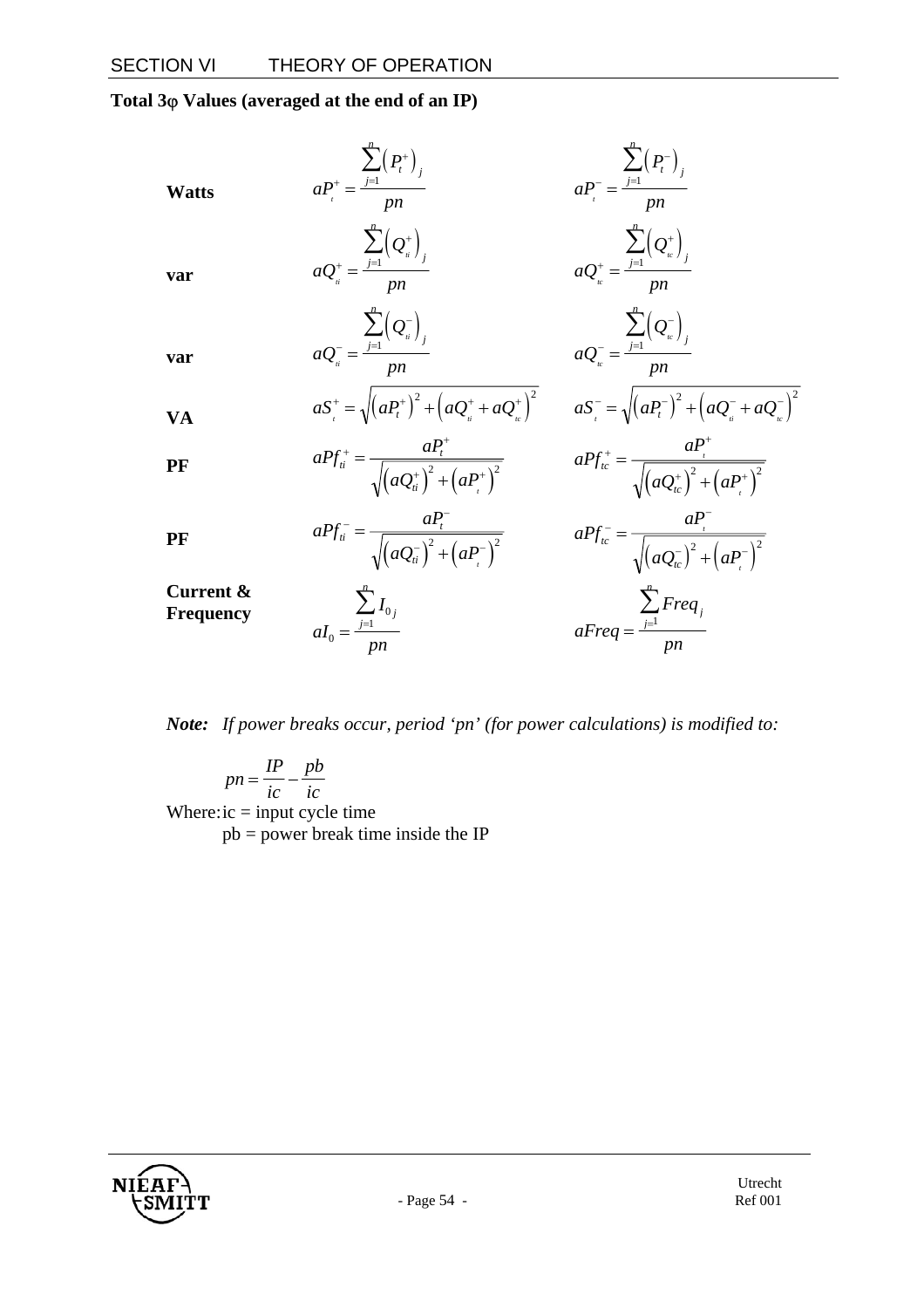### **4. VOLTAGE ANOMALY RECORDING**

Voltage anomalies occur when a voltage exceeds preset boundaries. The rms voltages of each half input cycle are used for comparison. For every Voltage Anomaly detected, the Instrument stores:

- Date & time when the anomaly started.
- The nominal voltage.
- Minimum or maximum voltage during the anomaly.
- The previous 64 rms values, calculated on half input cycles (half periods), before the anomaly occurred.

Voltage Anomaly recording is enabled on selected voltage inputs and can be calculated based either on a fixed tolerance window or on a variable tolerance window.

- In **Fixed Tolerance Mode**, the nominal voltage is set by user and the high and low limits are set as a percentage of nominal voltage. (fig. 43)
- In **Variable Tolerance Mode,** the nominal voltage is calculated and is the average voltage during the previous anomaly integration period (settable between 1 and 900 seconds). The new nominal reference voltage can be up to  $\pm$  30% of programmed nominal voltage. High and low limits are set as a percentage of the nominal voltage and can be between  $\pm 1\%$  and  $\pm 30\%$  of the nominal voltage. (fig. 43)





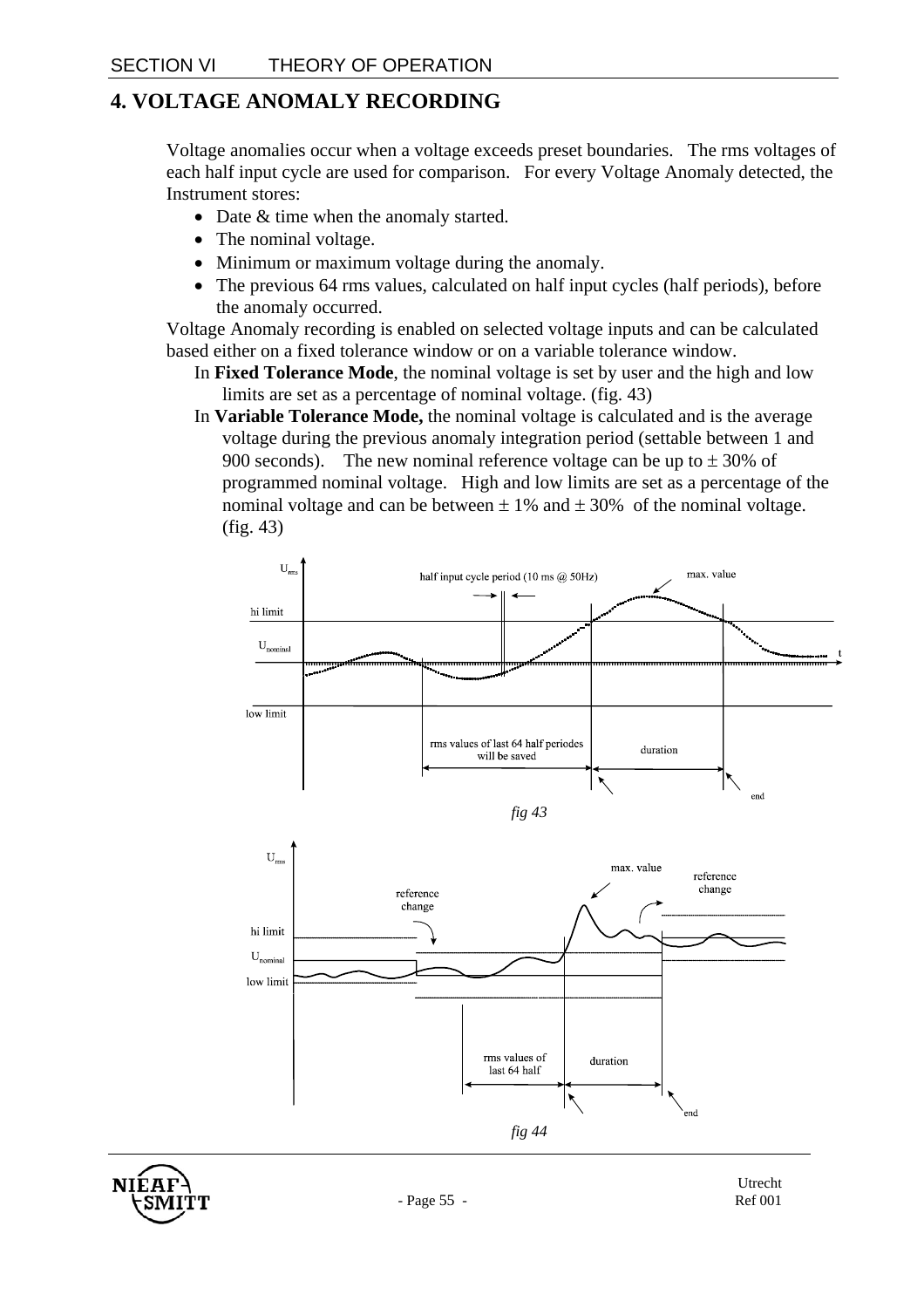### **5. POWER BREAKS RECORDING**

If data logging is in progress, the start of every OFF state of the instrument is treated as a Power Break. This OFF state occurs either if the instrument is switched OFF (using the rotary switch) or if it lose its power supply.

For each Power Break, the instrument logs the date  $\&$  time of both the beginning and end of the power break, and the cause of the power break (manual or loss of supply).

**Note: The battery must be in the instrument, otherwise its power supply drops to fast and it can not record Power Breaks** 

### **6. MEMORY USAGE**

The non-volatile memory in the Instrument can be used in one of two ways:

• **Linear mode** 

In **linear mode** recording, the Instrument stores data in memory until full and then stops recording. Thus the oldest data is always preserved irrespective of the amount of recordable data.

• **Roll-over mode** 

When recording in **roll-over mode**, the Instrument will over-write old data when memory is filled. Thus, the latest data is always preserved irrespective of the amount of data recorded, with the older data being possibly lost.

Data logging capacity in **linear mode** depends on the number of channels selected for recording, the type of data recorded, the IP and the number of voltages anomalies detected. It is automatically calculated by the PC software when selecting channels for logging and is given by the following equation:

Maximum number of records in Periodic Analysis (*Rn***max**) is given by:

$$
Rn_{\text{max}} = \frac{(2032 - N_{\text{Stat}}) * 1024 - N_{\text{ano}} * 164}{R_{\text{len}}}
$$

Where:

| $R_{len}$ | Record length                                                     | $R_{\text{tan}} = 12 + X * 6 + Y * 12$                                                                             |
|-----------|-------------------------------------------------------------------|--------------------------------------------------------------------------------------------------------------------|
|           | $N_{stat}$ N° of channels selected for Statistical Analysis       |                                                                                                                    |
|           |                                                                   | (All being selected for Periodic Analysis, but excluding harmonics).                                               |
|           | $N_{ano}$ N° of voltage anomalies which occurred while recording. |                                                                                                                    |
| X         |                                                                   | N° of channels selected excluding power channels $(\pm P_{x}, \pm Q_{x}, \pm P_{tot}, \pm Q_{tot}, \pm S_{tot})$ . |
| Y         | Power channels                                                    |                                                                                                                    |
|           |                                                                   |                                                                                                                    |

**Note:** Estimating Voltage Anomalies:

*N<sub>ano</sub>* can be estimated with experience. It depends on the quality of voltage supply and on the user defined limits for detection of anomalies. Selection of excessively narrow limits, or a wrong nominal voltage reference, can produce large numbers of recorded events and reducing memory capacity.

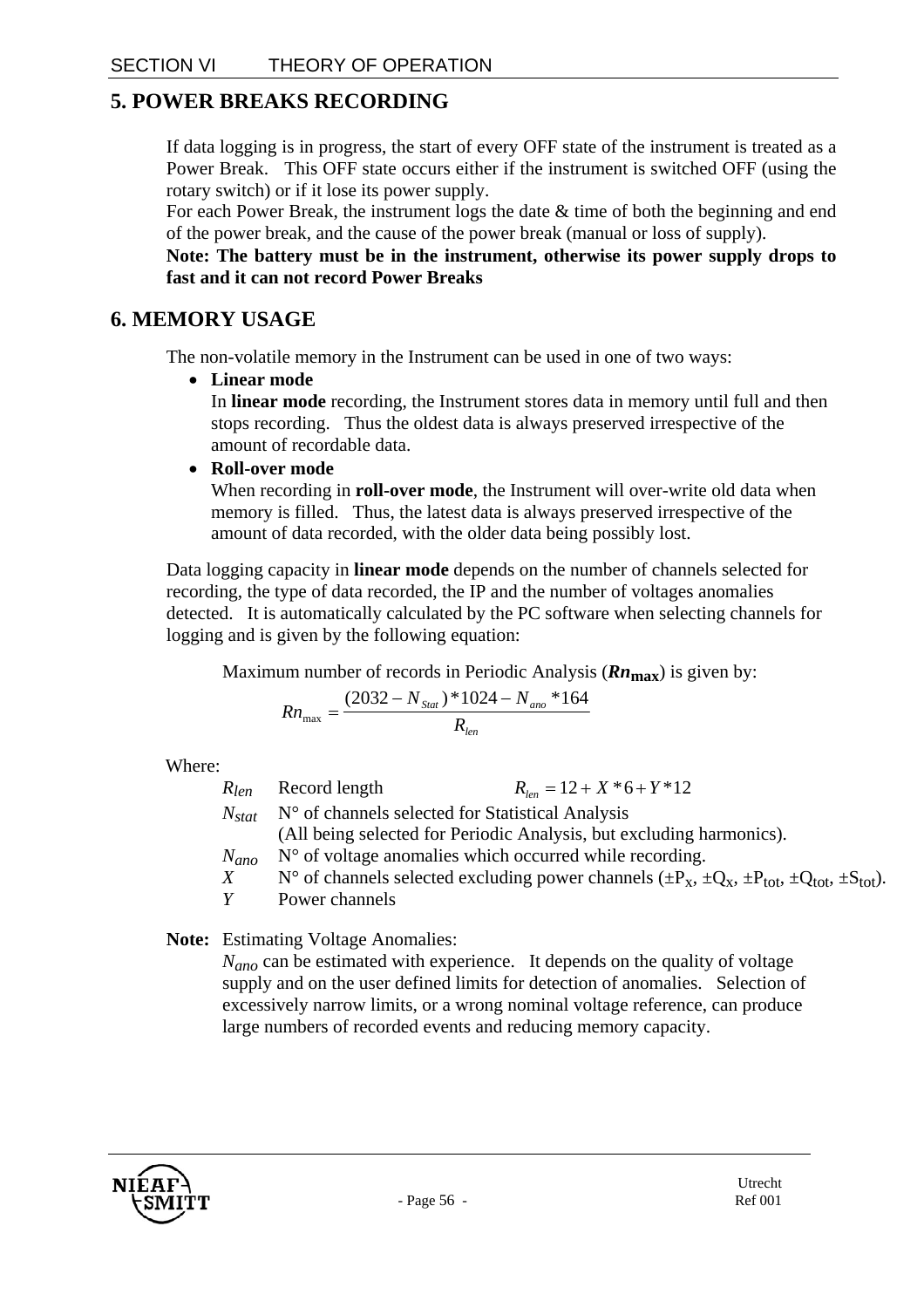#### **Example 1:**

The Instrument will be set to log for 7 days.

The requirement is to monitor both voltage and current changes, and harmonic distortion, with as much detail as possible.

For optimum memory usage, just 12 channels should be set for periodic analysis.  $U_1, U_2, U_3, I_1, I_2, I_3, thd_{U1}, thd_{U2}, thd_{U3}, thd_{I1}, thd_{I2}, thd_{I3}.$ 

With this setting, the Instrument can save 24,771 records (values for 24,771 IPs). Increasing number of channels and/or enabling Statistical Analysis would decrease number of saved IPs.

 $Rn_{\text{max}} = (2032) * 1024 / (12 + 12 * 6) = > 24,771$ (Record Length =  $12 + 12 * 6 = 84$  bytes)

Thus, over a week (604,800 seconds) instrument can save a record every 30 seconds (an IP interval of 30 seconds).

604,800 seconds  $/ 24771 = 24.4$  seconds Set IP = 30 seconds

Thus, monitoring the above 12 parameters with an IP of 30 seconds will produce 20,160 records per week in memory. This will leave the following memory free:

FREE Memory = Memory Capacity - Memory Used 2032 \* 1024 - 20,160 \* 84 bytes 387,328 bytes.

This 'FREE Memory' is enough for recording 2361 Voltage Anomalies. Adding a further channel to the recording (e.g. frequency) would leave the following memory free:

FREE Memory = Memory Capacity - Memory Used  $2032*1024 - 20,160 * (84 + 12)$ 145,408 bytes. (Sufficient for 886 Voltage Anomalies)

#### **Example 2:**

The same set-up as above but:

Statistical Analysis is enabled

Phase 1 voltage harmonics (as many as possible) are to be logged. The Instrument can calculate a Statistical Analysis for all recorded parameters except current and voltage harmonics; thus 12 channels are required for recording statistics.

A maximum of 64 channels can be selected for data logging. The settings for Example 1 above require 12 channels, leaving 48 channels free. The Instrument can record harmonics up to  $41<sup>st</sup>$ , requiring 40 channels (all possible harmonics from the  $2<sup>nd</sup>$  to the 41<sup>st</sup> will be recorded). Thus a total 52 channels need to be set for Periodic Analysis.

The number of records that the Instrument can store with this setting is given by:

 $Rn_{\text{max}} = (2032-12) *1024 / (12 + 52 * 6) = > 6384$ (Record Length =  $12 + 52 * 6 = 324$  bytes)

Thus, if recording is required over one week (604,800 seconds), the shortest recording interval is given by: